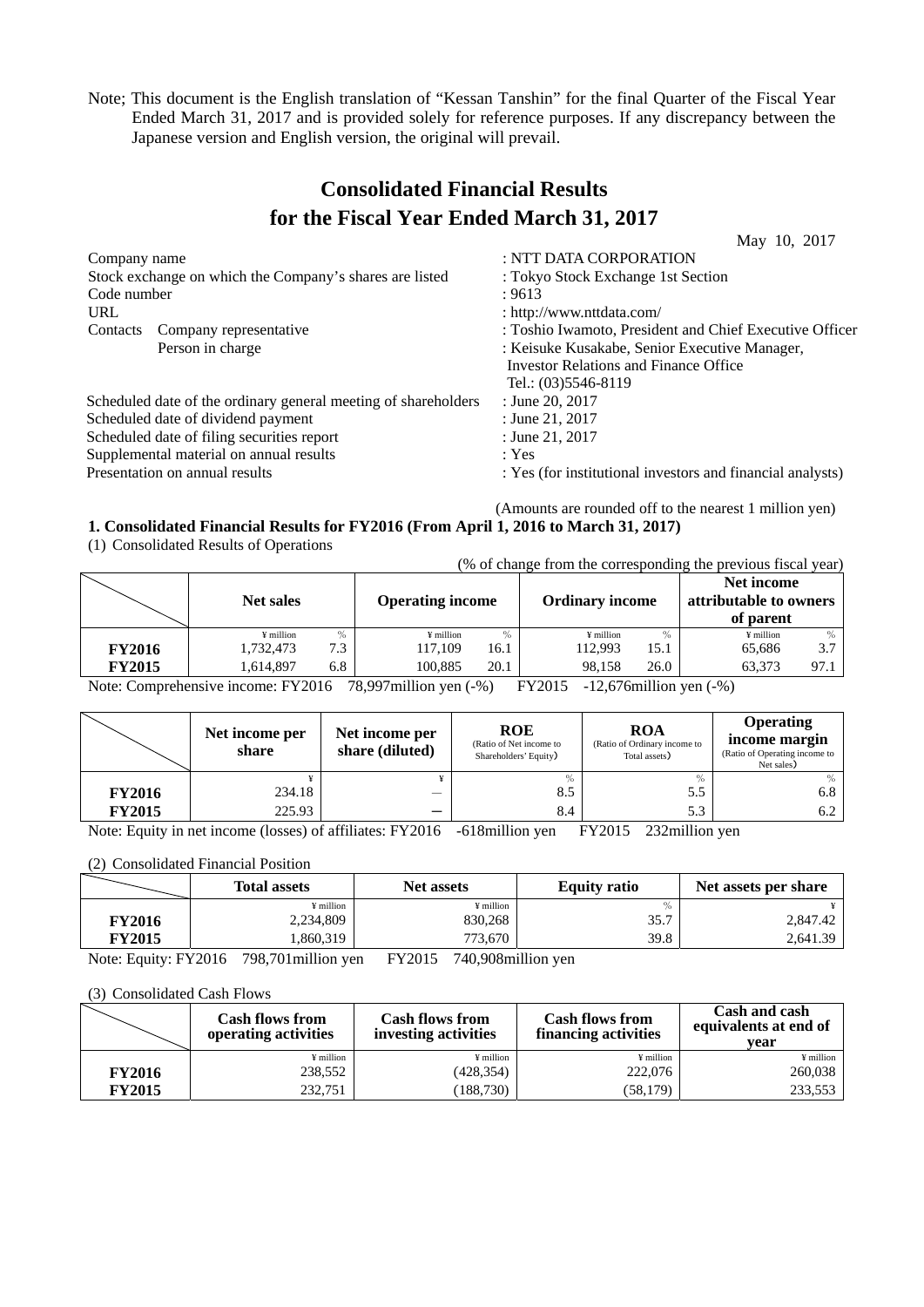#### **2. Dividends**

|                              |                                |                                 | Cash dividends per share       | <b>Total amount</b> | <b>Dividends</b> | <b>Ratio of total</b><br>amount of   |                                   |                                              |  |
|------------------------------|--------------------------------|---------------------------------|--------------------------------|---------------------|------------------|--------------------------------------|-----------------------------------|----------------------------------------------|--|
|                              | End of the<br>first<br>quarter | End of the<br>second<br>quarter | End of the<br>third<br>quarter | Year-end            | <b>Total</b>     | of cash<br>dividends for<br>the year | payout<br>ratio<br>(consolidated) | dividends to<br>net assets<br>(consolidated) |  |
|                              |                                |                                 |                                |                     |                  | $\frac{1}{2}$ million                | $\%$                              | $\%$                                         |  |
| <b>FY2015</b>                |                                | 30.00                           |                                | 40.00               | 70.00            | 19,634                               | 31.0                              | 2.6                                          |  |
| <b>FY2016</b>                |                                | 35.00                           | -                              | 40.00               | 75.00            | 21,037                               | 32.0                              | 2.7                                          |  |
| <b>FY2017</b><br>(Forecasts) |                                | 7.50                            |                                | 7.50                | 15.00            |                                      | 35.7                              |                                              |  |

(Note) The Board of Directors held on May 10, 2017 resolved stock split which shall split of common stock at a ratio of 1:5 as the effective date of July 1, 2017. The annual dividend per share of FY ending March, 2018 (forecast) is the amount after stock split. The annual dividend per share of FY ending March, 2018 (forecast) before stock split per share is 75.00 yen.

# **3. Forecasts of Consolidated Results for FY2017 (From April 1, 2017 to March 31, 2018)**

(% of change from the corresponding the previous fiscal year)

|        |                                 | Operating<br><b>Net sales</b><br>income |                      |             | (% of change from the corresponding the previous fiscal vear)<br><b>Ordinary income</b> |          | Net income<br>attributable to<br>owners of parent |        | share |
|--------|---------------------------------|-----------------------------------------|----------------------|-------------|-----------------------------------------------------------------------------------------|----------|---------------------------------------------------|--------|-------|
| FY2017 | $\epsilon$ million<br>2.060.000 | 18.9                                    | ¥ million<br>120.000 | $\%$<br>2.5 | ¥ million<br>116.000                                                                    | %<br>2.7 | $\frac{1}{2}$ million<br>59.000                   | (10.2) | 42.07 |

(Note) Net income per share for FY ending March, 2018 (forecast) indicates the amount after stock split as noted in the above "2. Dividend". The net income per share before stock split for FY ending March, 2018 (forecast) is 210.34 yen.

#### \* Notes:

(1) Changes in significant subsidiaries during the current period: Yes

(Changes in specified subsidiaries resulting in the change in consolidation scope)

| Exclusion           | Two companies                 |
|---------------------|-------------------------------|
| Name of the company | NTT DATA Services Corporation |
|                     | NTT DATA Services, LLC        |

(2) Changes in accounting policies, changes in accounting estimates and restatements

| 1) Changes in accounting policies due to revisions of accounting standards etc. | : Yes |
|---------------------------------------------------------------------------------|-------|
| 2) Changes in accounting policies other than 1)                                 | : Yes |
| 3) Changes in accounting estimates                                              | : Yes |
| 4) Restatements                                                                 | : No  |
| (3) Number of shares outstanding (common stock)                                 |       |

| 1) Number of shares outstanding         |        | FY2016 280.500.000shares  |        | FY2015 280,500,000 shares |
|-----------------------------------------|--------|---------------------------|--------|---------------------------|
| (including treasury stock)              |        |                           |        |                           |
| 2) Number of treasury stock             | FY2016 | 99shares                  | FY2015 | 99shares                  |
| 3) Average number of shares over period |        | FY2016 280.499.901 shares |        | FY2015 280,499,901 shares |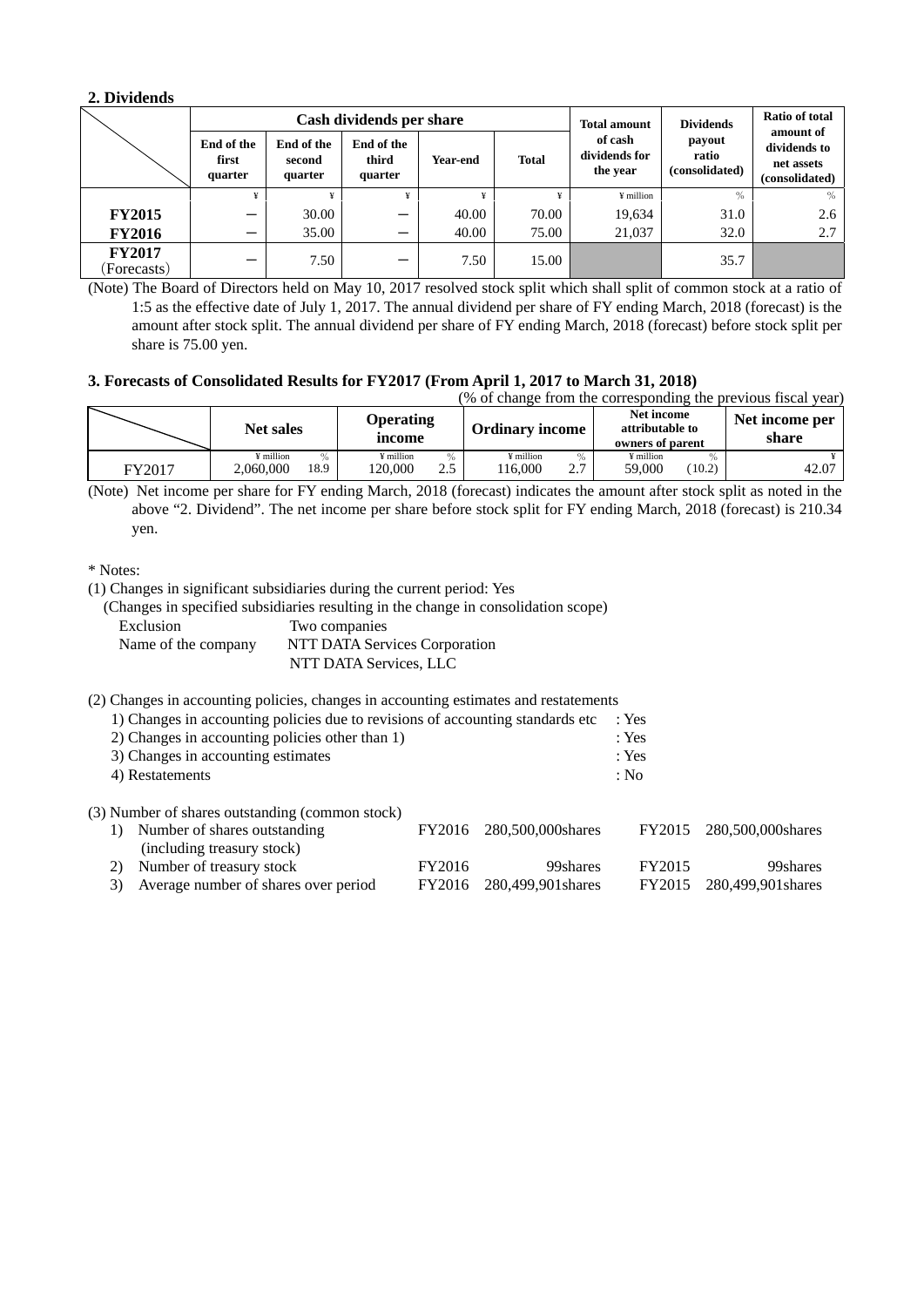(Reference) Summary of non-consolidated financial results

# (Amounts are rounded off to the nearest 1 million yen) **1. Non-Consolidated Financial Results for FY2016 (From April 1, 2016 to March 31, 2017)**

(1) Non-Consolidated Results of Operations

|               |                  |     |                         |      |                        |      | (% of change from the corresponding the previous fiscal year) |        |
|---------------|------------------|-----|-------------------------|------|------------------------|------|---------------------------------------------------------------|--------|
|               | <b>Net sales</b> |     | <b>Operating income</b> |      | <b>Ordinary income</b> |      | Net income                                                    |        |
|               | ¥ million        |     | ∉ million               | $\%$ | ¥ million              | $\%$ | ¥ million                                                     | $\%$   |
| <b>FY2016</b> | 860,900          | 2.7 | 86.854                  | 13.2 | 94.459                 | 19.7 | 74.513                                                        | 15.9 I |
| <b>FY2015</b> | 838.344          | 4.9 | 76.706                  | 20.8 | 78.880                 | 17.8 | 64,279                                                        | 53.9   |

|               | Net income per<br>share | Net income per<br>share (diluted) |
|---------------|-------------------------|-----------------------------------|
|               |                         |                                   |
| <b>FY2016</b> | 265.65                  |                                   |
| <b>FY2015</b> | 229.16                  |                                   |

(2) Non-Consolidated Financial Position

|                      | <b>Total assets</b> | <b>Net assets</b>   | <b>Equity ratio</b>           | Net assets per share |
|----------------------|---------------------|---------------------|-------------------------------|----------------------|
|                      | ¥ million           | ¥ million           |                               |                      |
| <b>FY2016</b>        | 1.941.395           | 822,635             | 42.4                          | 2,932.75             |
| <b>FY2015</b>        | .603.320            | 754,274             | 47.0                          | 2,689.04             |
| (Reference) Equity : | FY2016              | 822,635 million yen | FY2015<br>754,274 million yen |                      |

\* "Kessan Tanshin" is an unaudited financial report.

\* Explanations for the appropriate use of results forecasts, and other noteworthy items

- 1. The Board of Directors of NTT DATA CORPORATION, held on May 10, 2017 resolved stock split which shall split of common stock at a ratio of 1:5 as the effective date of July 1, 2017.
- 2. The results forecasts contained in this document are based on certain premises derived from information available to the NTT DATA Group at this time. As a result of various factors that may arise in the future, actual results may differ from the Group's forecasts. For details please refer to "[2] Forecast for the Next Fiscal Year (Ending March 31, 2018)" in " (1) Business Results " of "1. Business Results" section on page 12.
- 3. Supplemental material on financial results for FY2016 will be uploaded on TDnet today, and will also be uploaded on our company website. Presentation on financial results for FY2016 will be held today. This report will be uploaded on our company website soon.
- 4. The names of NTT DATA's products and services referred to on this report (including the attachment) are trademarks or registered trademarks of NTT DATA in Japan and other countries. The names of other companies, products, services, etc, are the trade names, trademarks, or registered trademarks of the companies concerned.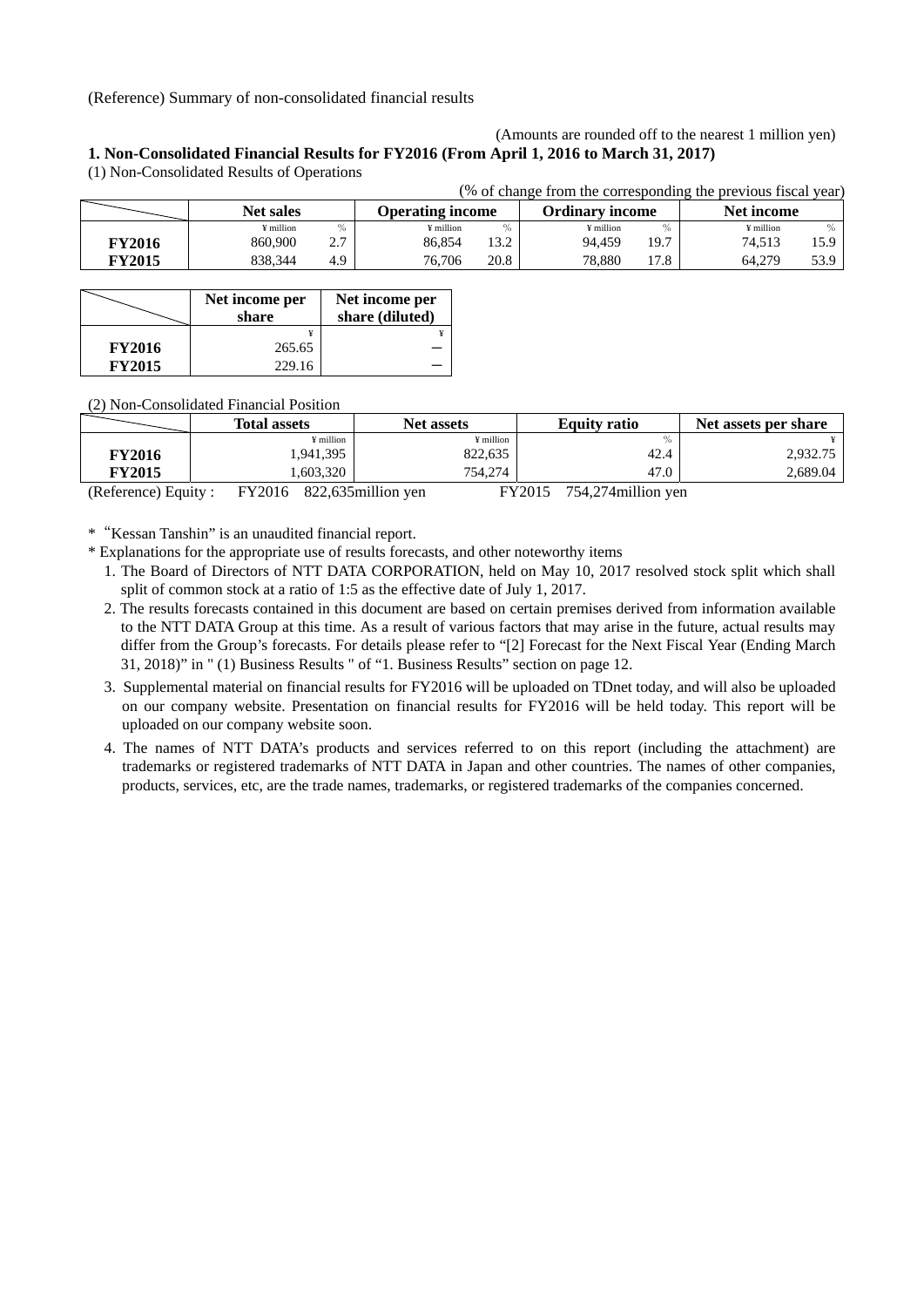# Attachment

| 1. Business Results $\cdots$ $\cdots$ $\cdots$ $\cdots$ $\cdots$ $\cdots$ $\cdots$ $\cdots$ $\cdots$ $\cdots$ $\cdots$ $\cdots$ $\cdots$ $\cdots$ $\cdots$ $\cdots$ $\cdots$ $\cdots$ $\cdots$ $\cdots$ $\cdots$ $\cdots$ $\cdots$                                                                                                |
|-----------------------------------------------------------------------------------------------------------------------------------------------------------------------------------------------------------------------------------------------------------------------------------------------------------------------------------|
| (1) Business Results $\cdots$ $\cdots$ $\cdots$ $\cdots$ $\cdots$ $\cdots$ $\cdots$ $\cdots$ $\cdots$ $\cdots$ $\cdots$ $\cdots$ $\cdots$ $\cdots$ $\cdots$ $\cdots$ $\cdots$ $\cdots$ $\cdots$ $\cdots$ $\cdots$ $\cdots$                                                                                                        |
| (2) Financial Condition $\cdots$ $\cdots$ $\cdots$ $\cdots$ $\cdots$ $\cdots$ $\cdots$ $\cdots$ $\cdots$ $\cdots$ $\cdots$ $\cdots$ $\cdots$ $\cdots$ $\cdots$ $\cdots$ $\cdots$ $\cdots$ $\cdots$ $\cdots$ $\cdots$ $\cdots$ $\cdots$                                                                                            |
| (3) Basic Policy regarding profit distribution and the dividend for current and the next term ··············· 14                                                                                                                                                                                                                  |
| (4) Business Risks $\cdots$ $\cdots$ $\cdots$ $\cdots$ $\cdots$ $\cdots$ $\cdots$ $\cdots$ $\cdots$ $\cdots$ $\cdots$ $\cdots$ $\cdots$ $\cdots$ $\cdots$ $\cdots$ $\cdots$ $\cdots$ $\cdots$ $\cdots$ $\cdots$ $\cdots$ $\cdots$                                                                                                 |
|                                                                                                                                                                                                                                                                                                                                   |
| 3. Business Policies $\cdots$ $\cdots$ $\cdots$ $\cdots$ $\cdots$ $\cdots$ $\cdots$ $\cdots$ $\cdots$ $\cdots$ $\cdots$ $\cdots$ $\cdots$ $\cdots$ $\cdots$ $\cdots$ $\cdots$ $\cdots$ $\cdots$ $\cdots$ $\cdots$ $\cdots$ $\cdots$ $\cdots$ $\cdots$ $\cdots$ $\cdots$ $\cdots$ $\cdots$ $\cdots$ $\cdots$ $\cdots$ $\cdots$ $\$ |
|                                                                                                                                                                                                                                                                                                                                   |
| 5.                                                                                                                                                                                                                                                                                                                                |
|                                                                                                                                                                                                                                                                                                                                   |
|                                                                                                                                                                                                                                                                                                                                   |
|                                                                                                                                                                                                                                                                                                                                   |
|                                                                                                                                                                                                                                                                                                                                   |
| 6. Non-Consolidated Financial Statements (and the context of the context of the consolidated Financial Statements (context) and the context of the context of the context of the context of the context of the context of the                                                                                                     |
|                                                                                                                                                                                                                                                                                                                                   |
|                                                                                                                                                                                                                                                                                                                                   |
|                                                                                                                                                                                                                                                                                                                                   |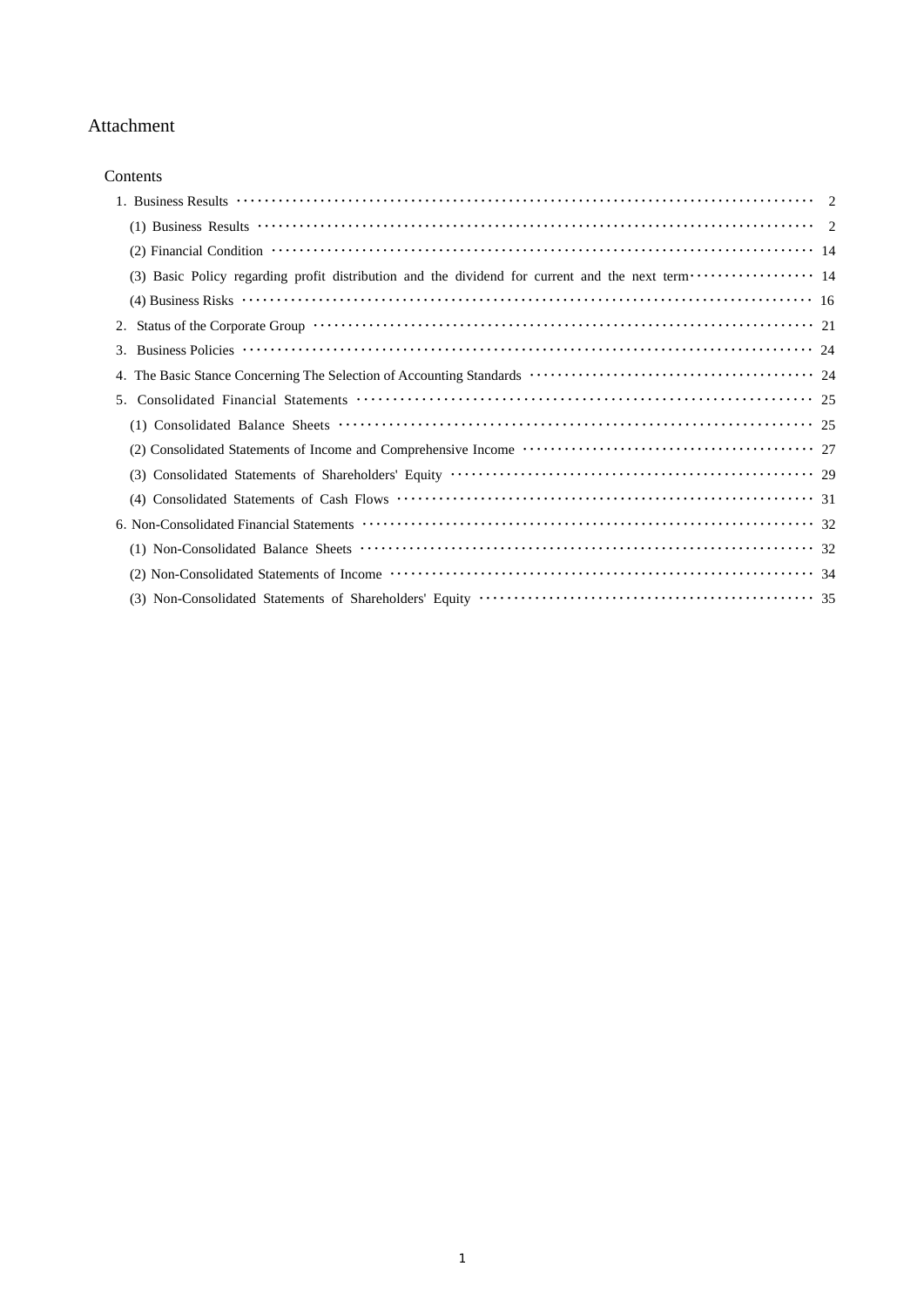## **1. Business Results**

#### (1) Business Results

### [1] Conditions during the period

The economy and business environment for the information services industry in the current consolidated fiscal year are as follows.

The Japanese economy continues gradual recovery and shows a continuous growth in corporate profitability as well as the trend of capital investment increase. The future domestic economy is expected to maintain this gradual recovery, though needed to note the risk of downward pressure put by the weak overseas economy.

In domestic information services industry, the market shows a gradual recovery due to the enforcement of new law and regulations and the correspondence to the indication modification active IT investment for the purpose of responding to the new system and the enforcement of legal restrictions, enhancing the end user's contact point in our clients' companies, and the business growth brought by new services. Meanwhile, needs for reducing the maintenance and operation costs and also the price competition still remain.

The overseas economy shown weak but gradual recovery. Regarding the future economic trends, the impact and increasing uncertainty of overseas economies—such as fluctuations in the financial capital market, future economic trends in China and other emerging Asian countries, geopolitical risks, and possible changes in governmental policies—must be kept in mind, but the economy is expected to maintain this moderate recovery in the future.

In the international information service industry, continuation of moderate growth is expected in the U.S. market. Furthermore, although the European market is still strong, it is required to carefully watch over the impact of increasing uncertainty of the macro economy on IT investment. As for China, the demand for IT industry has remained stable, and high demand especially for digital-related investment is expected.

#### Circumstances around the NTT DATA Group and the issues requiring attention

NTT DATA Group has attempted to expand its business in Global market, broadened the global coverage(\*), and established the business base. On the other hand, excluding Japan, Germany, Spain and Italy, our presence in local markets is still weak. In order for us to continue to grow in the steadily expanding global market, it will be necessary for us to enhance our local presence, and to establish a global brand that will be recognized by our clients around the world. To that end, with our sights set on the year 2020, the NTT DATA Group has launched the Global 2nd Stage, which aims for NTT DATA Group to be recognized as a global brand and to attain consolidated net sales of over 2 trillion yen and an approximately 50-50 net sales ratio of domestic to international sales. Capitalizing on the effects of recent large-scale M&A, our aim is to promote a steady improvement of our local presence in national markets, and to achieve the Global 2nd Stage by FY 2018.

Additionally, the wave of digitization has arrived in the wake of the accelerated progress of technology, with ever growing needs to expand existing businesses and create new ones through the strategic leveraging of IT. We recognize that sufficient correspondence to those needs is also our issue. To that end, we plan to aggressively apply innovation technologies to deliver solutions that can meet the needs of digitization, and the utilization of advanced technologies, thereby reinforcing our value delivery capability in new markets.

\*Expanded to 210 cities in 51 countries and regions as of March 31, 2017.

[Medium-term Management Plan]

Given the circumstances mentioned above, the NTT DATA Group has set the following three-year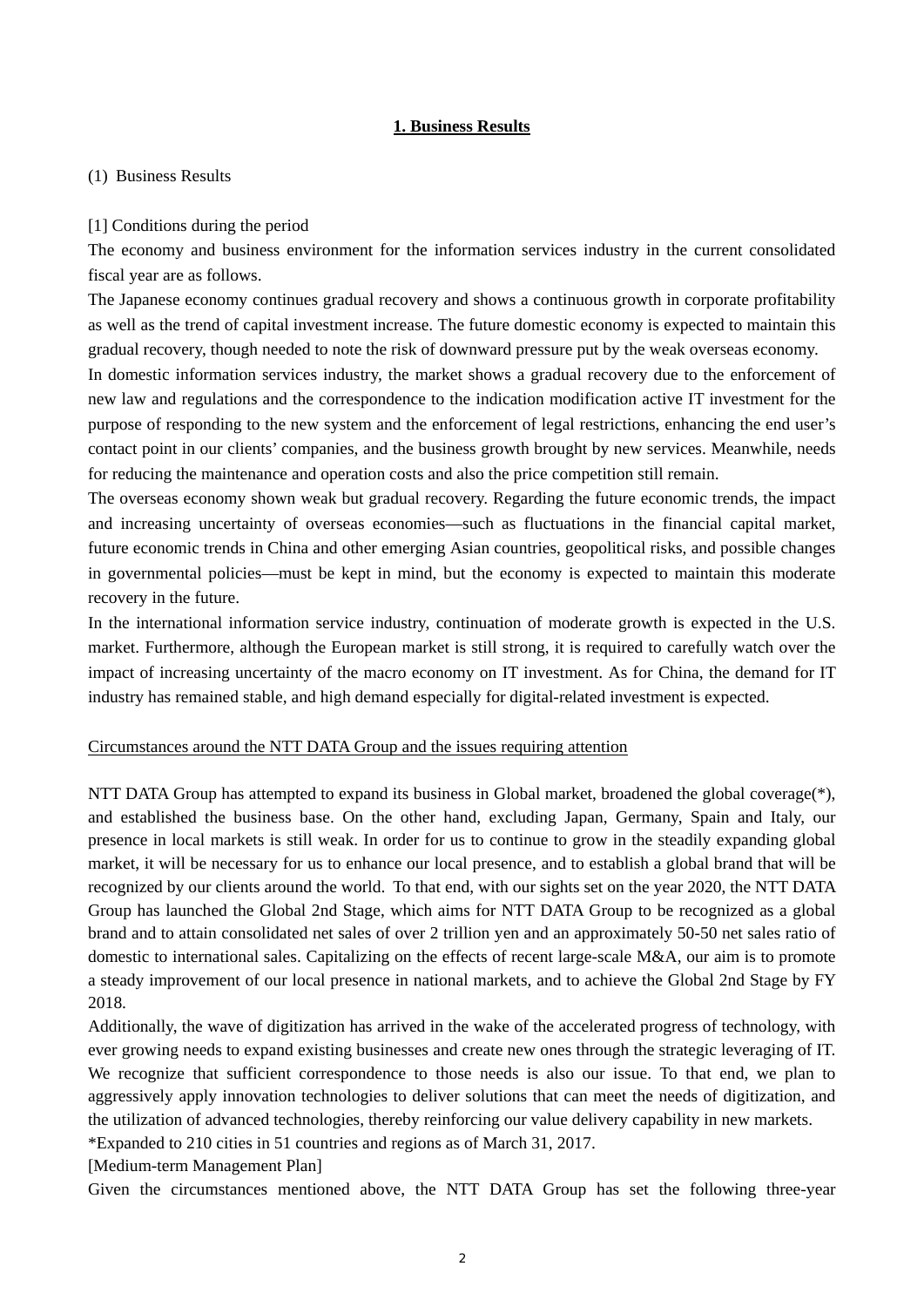Medium-Term Management Plan "FY 2016 to FY 2018".

# <Key principles>

With NTT DATA: ASCEND (Rise and grow our global brand) as our keyword, the NTT DATA Group plans to pursue business growth in regions around the world and, by strengthening our local presence, to improve our brand value as a global brand.

# <Global strategy>

# ■Game-Changing Approach

For "Game-Changing Approach", capture the environmental change and breakthrough technologies, expand the existing market share and create new markets that anticipate the customers' needs, we have steadily achieved them by entering the electric industry, the system construction of Omni channel, and the expansion of our digital archiving business and so on in our previous Medium-Term Management Plan.

Going forward, taking the continued acceleration of market trends and breakthrough technology as opportunities to be grasped, we will continue to work to accelerate the expansion of existing markets and the creation of new market, according to market environments in countries around the world, and strengthen our local presence. In addition, we will work to leverage our global coverage and take full advantage of our synergies in order to expand the solutions and services that we provide, forge ahead with the improvement of our response capabilities to undertake our clients' global projects, and increase our competitive strength around the world.

# ■Breakthrough Technology

So that we enable to our clients to enhance core competencies by applying innovative technologies to deliver solutions with agility and flexibility as they face tough changes in their environments, we will push ahead with further innovation in production technology, combining the production technology that we have developed to date with new production technology that respond to the needs of the digital society.

In addition, NTT DATA will strengthen our technological capabilities in the digital field to respond to our clients' growing needs for a strategic use of IT, by placing the right resources for research and development—including our expertise, personnel and bases—in the right place globally. We will also continue to adopt cutting-edge technologies by closely cooperating with other companies that have advanced technological capabilities. Through these initiatives, NTT DATA is determined to create new frameworks and value that did not exist before, by enabling the application of the cutting-edge technologies to business operations through co-innovation with our clients.

# < Medium-Term Management Plan>

We intend to make aggressive investment in new business areas, targeting the transition to the digital society, and pursue business growth geared towards the achievement of the Global 2nd Stage by the further deepening of "Game-Changing Approach" and value creation through breakthrough technology.

| Net Sales        | $>2$ trillion yen |
|------------------|-------------------|
| Operating Income | $+50\%$ *         |

\*Compared to FY2015 (After adjustment for incremental investments in new fields)

After one year since setting the above Medium-Term Management Plan, steadily achieved the deepening of "Game-Changing Approach" through the entry to the new business areas including IoT-related, the system construction of Omni channel, and the expansion of the banking business. Also regarding "Breakthrough Technology," steady progress has made with our R&D efforts on "innovation of production technology" such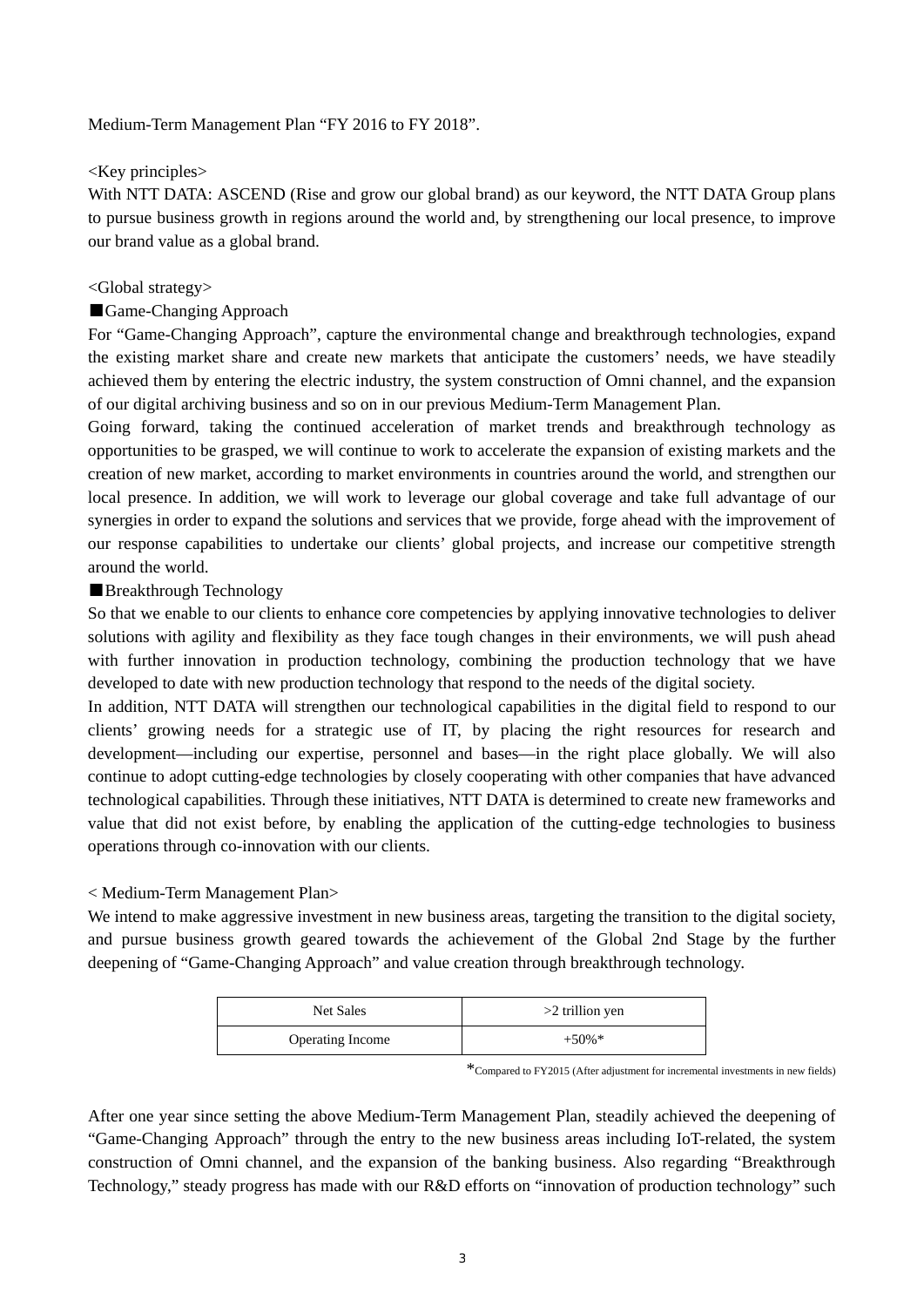as the rapid and high quality system development, and working on the "utilization of advanced technology" which proactively adopts the new technological trends.

Meanwhile, with regard to our high-priority issues for the management, the restraint on unprofitable projects and the improvement in the profitability of overseas business was the most significant management subject for us. Although we took more rigorous countermeasures against unprofitable projects through the Project Review Committee and promoted initiatives, we are aware that more restraint is needed. Also for overseas, seeking for the profit improvement, however still not reaching to the target level. Therefore, we acknowledge that these issues will remain as our significant management agendas.

#### Status of business activities and performance of each segment

Through the above measures, we strove to expand businesses in the global market in order to cope with clients' acceleration of business expansion into the global market and meet their diversified and sophisticated needs. We also made efforts to expand diverse IT services in response to market changes and stably provide such services.

The following sections present descriptions of efforts made in each of its segments.

# [Public & Social Infrastructure Segment]

We strove to receive system renewal orders for core businesses from governments and infrastructure companies, and made efforts to grow our business through the following methods: creating new domestic and overseas businesses by utilizing the results and know-how that our group has cultivated; and responding to new businesses including those utilizing "My Number" and concerning IoT and the change in the utility industry system (the power and gas system reform).

<Full promotion for the renewal of governmental core systems>

・We started the system renewal for accounting systems in government agencies and Electronic Payment System for governments' mission-critical tasks. This system reduced the governmental system operation costs by adopting the open source, and enhanced the security and functional expansion corresponding to the penetration of the common systems in government ministries connected to those. We are to support the enhancement of system linkage which is corresponding to the government IT strategies.

<Sales promotion of the "AW3D Global Digital 3D Map" to expand its route to global market>

・The AW3D Global Digital 3D Map (Note 1) with the world highest accuracy provided by NTT DATA and the Remote Sensing Technology Center of Japan (RESTEC) which is utilizing satellite images, is contributing in particular use for the infrastructure and disaster prevention and so on in 300 or more projects in over 70 countries centering on the Asian emerging countries. This service won the "Nikkei Business Daily Awards for Superiority" at the "2016 Nikkei Superior Products and Services Awards," sponsored by Nikkei, Inc. Additionally, by concluding the sales distribution contract with DigitalGlobe, a U.S. leading company of commercial high-resolution satellite imagery, NTT DATA is able to aim the further expansion of the sales channels in the global market. We would contribute to the promotion of the use of geospatial information and the creation of markets through the application of this service to a wide variety of areas such as disaster prevention, resource development, urban planning, electric and communication services.

<Introduction of an air traffic control simulator "airpalette 3D Simulator" to Tajikistan>

・NTT DATA received an order from the Japan International Cooperation Agency (JICA) for an air traffic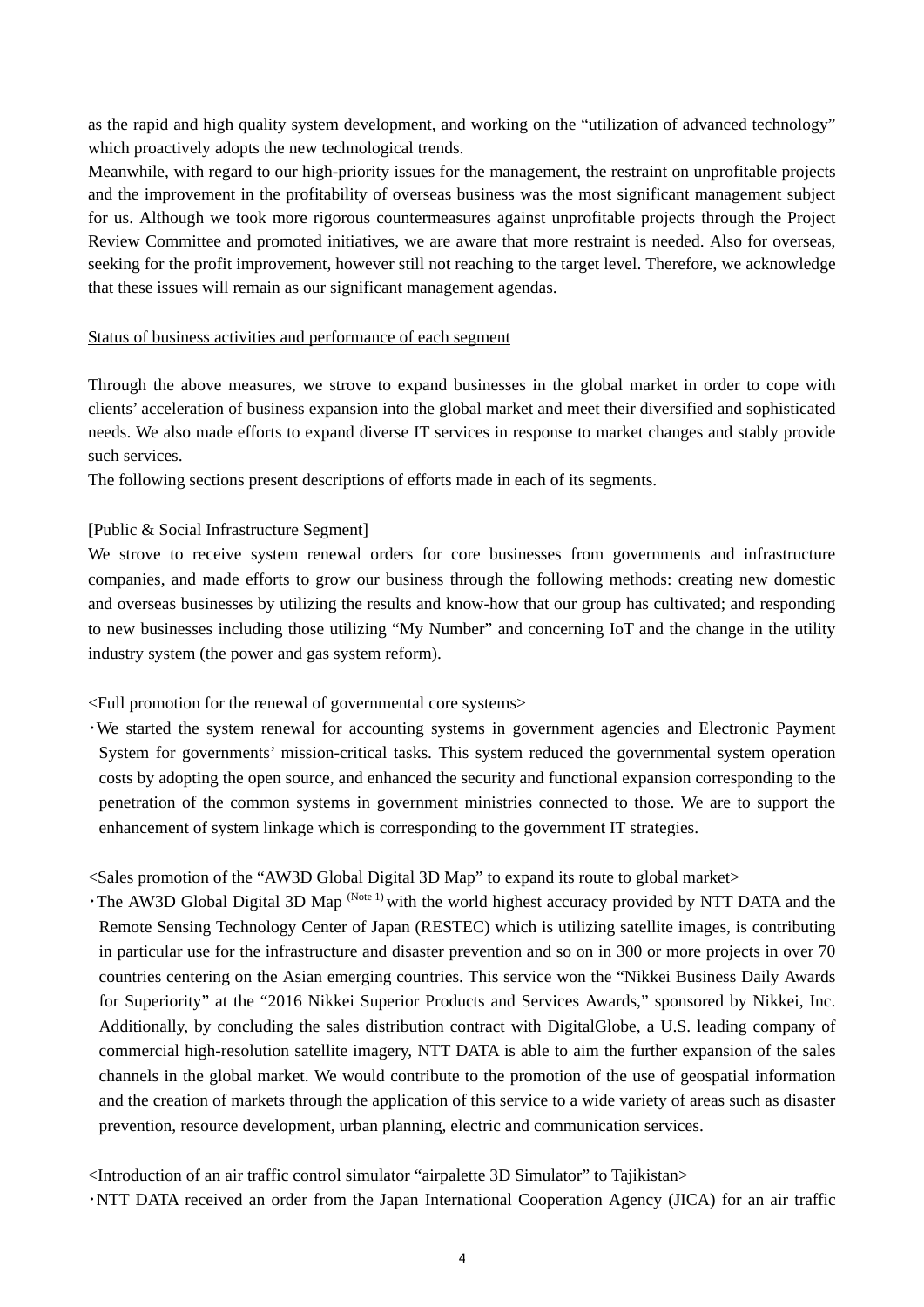controller training simulator "airpalette 3D Simulator" for use in the "Project for Enhancement of Air Navigation Services in Tajikistan" of JICA. Since this product reduces the labor required for training and enables efficient air traffic control training with high-precision graphics and an AI technology that can automatically reproduce the behavior of multiple aircrafts, it will contribute to the development and enhancement of the skills of Tajikistan's air traffic controllers. We would provide the variety of support related to the implementation of this product to Tajikistan and promote the development in air traffic control institutions in other countries.

The following is a breakdown of business results for the period by business segment.

The net sales were 455.4 billion yen (8.2% increase compared to the previous year) due to the expansion of businesses for government ministries and so on, despite a decrease in businesses for the utilities industry. The operating income was 44.1 billion yen (32.1% increase compared to the previous year) due mainly to sales growth and a decrease in unprofitable projects.

### [Financial Segment]

We aimed for the growth by expanding businesses with the background of our clients' environmental changes such as increased needs for advanced settlement systems in domestic and overseas markets, creating new services at the timing of technological innovations and easing of regulation, new change in services for integrated services for banks and securities companies, and accelerated overseas advancement by major financial institutions.

<Increase of banks using "BeSTA"- based core systems for financial institutions>

・The number of banks that use our core systems for financial institutions including the first and second association of regional banks based on the NTT DATA's standard banking application "BeSTA" increased. Specifically, THE SAN-IN GODO BANK, LTD. to join "NTT DATA Regional Bank Integrated Services Center", THE FUKUHO BANK. LTD to "STELLA CUBE", and 4 banks of Higashi-Nippon Bank, Ltd. decided to take part in a joint system that had been in use by the following four banks:The Bank of Yokohama, Ltd.; THE HOKURIKU BANK, LTD.; The Hokkaido Bank, Ltd.; and The 77 bank, Ltd. Similarly, Aozora Bank, Ltd., started to use the "BeSTAcloud" service. In addition, System Banking Kyushu (SBK)<sup>(Note 2)</sup> decided to use the "BeSTAcloud," and at the same time, THE OKINAWA KAIHO BANK, LTD. joined SBK. Also, The Yachiyo Bank, Limited and ShinGinko Tokyo, Limited decided to merge with The Tokyo Tomin Bank, Limited which uses the "STELLA CUBE" system, and their respective systems were integrated into the "STELLA CUBE" system. For all of these systems, participating banks appreciate that they can satisfy requirements to carry into practice their business strategies, thanks to their potential, progressiveness, expandability and flexibility, and our achievements in core system operation. NTT DATA will continue to work on these advanced BeSTA-based systems for more extensive and improved functions. We will also strive to increase the number of banks participating in these systems by offering optimum solutions to a wide range of financial institutions.

<Launch of BeSTA FinTech Lab>

・Connecting our client companies, venture companies, and NTT DATA, we have been working on various activities including holding business contests such as "Toyosu-no-minato- kara (From the Toyosu Port)"aiming at the swifter creation of new business through open innovation. For enhancing such efforts, NTT DATA has launched the "BeSTA FinTech Lab," a structure in which venture companies, FinTech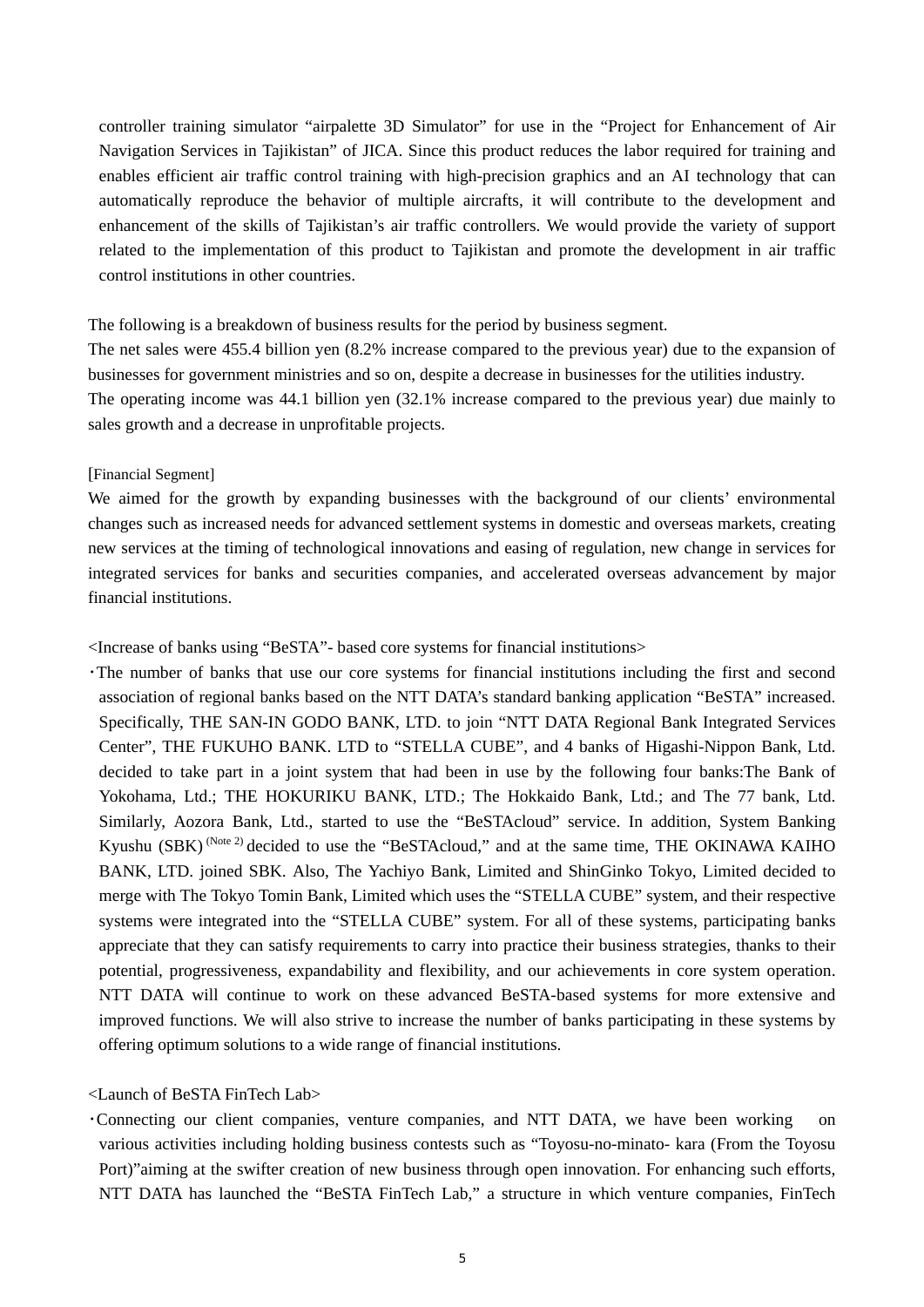companies and regional banks work together to create a new financial related services. As the part of the measures of this Lab, unerry, inc. iRidge, Inc. and NTT DATA INSTITUTE OF MANAGEMENT CONSULTING, Inc., our subsidiary, worked together to carry out a demonstration experiment of a message and campaign information delivery service  $^{(Note 4)}$  utilizing location data obtained through beacon  $^{(Note 3)}$ . For the future, this Lab intends to create plenty of ideas and improve services by verifying those ideas through the trial and error, and is also planning to provide more attractive opportunities based on the participating banks' request to boost the cooperation with regional banks. Furthermore, as part of FinTech initiatives, we have provided support for the "New Business Creation Project" of The Bank of Kyoto, Ltd. by utilizing our open innovation assistance program (DCAP) (Note 5).

The following is a breakdown of business results for the period by business segment.

The net sales were 518.0 billion yen (1.1% decrease compared to the previous year) due to a reactionary decline in large-scale projects in the previous fiscal year despite the expansion of businesses for banks.

The operating income was 42.3 billion yen (32.5% increase compared to the previous year) due to a decrease in unprofitable projects, and the improvement in cost rate mainly attributable to a decrease in depreciation and amortization.

# [Enterprise & Solutions Segment]

We aimed our business expansion as business partner who works with the clients such as the retailers, distributors, service providers and manufacturers who are actively promoting IT investment in response to the changes in value chains brought by digitization and the global development, to solve those problems utilizing our advantages in the areas of enterprise & solutions corresponding to those clients' needs.

# <Our efforts for digital business>

As a business partner of our clients who are actively working on the new initiatives applying digital technology, we are providing various services and technological support.

- ・By utilizing the results of demonstration experiments conducted at Ariake Works of Hitachi Zosen Corporation, we have started to provide "Monone", a solution to detect abnormal sounds. This solution visualizes and analyzes the changes of the factory equipment's operation sounds (i.e., abnormal sounds) at the production site which were used to be detected by the ears of experts, by utilizing the acoustic signal analysis technology and AI technology which NTT Group has cultivated and advances the maintenance operations of equipment devices and bring them high level and efficient.
- ・TOYOTA MOTOR CORPORATION and NTT group agreed to tie-up on technology development, technology validation, and standardization of those technologies in the field of connected car. With this tie-up, NTT DATA will take the role in creating the technologies related to the data collection, accumulation and analysis utilizing our experience of infrastructure construction. For the future, we seek for the business development including IoT infrastructure construction based our technology and know-how obtained through this tie-up.
- ・NTT DATA established the "AI & IoT Business Section" as an expert organization with know-how in analytics, AI and edge computing technology  $(Note 6)$  essential for the IoT society. With those approximate 200 data scientists and consultants, and 1,500 embedded technology engineers and others, we provide high value-added services to our clients and end-users.

<sup>&</sup>lt;Basic agreement on specific consideration about capital alliance with Mitsubishi Heavy Industries>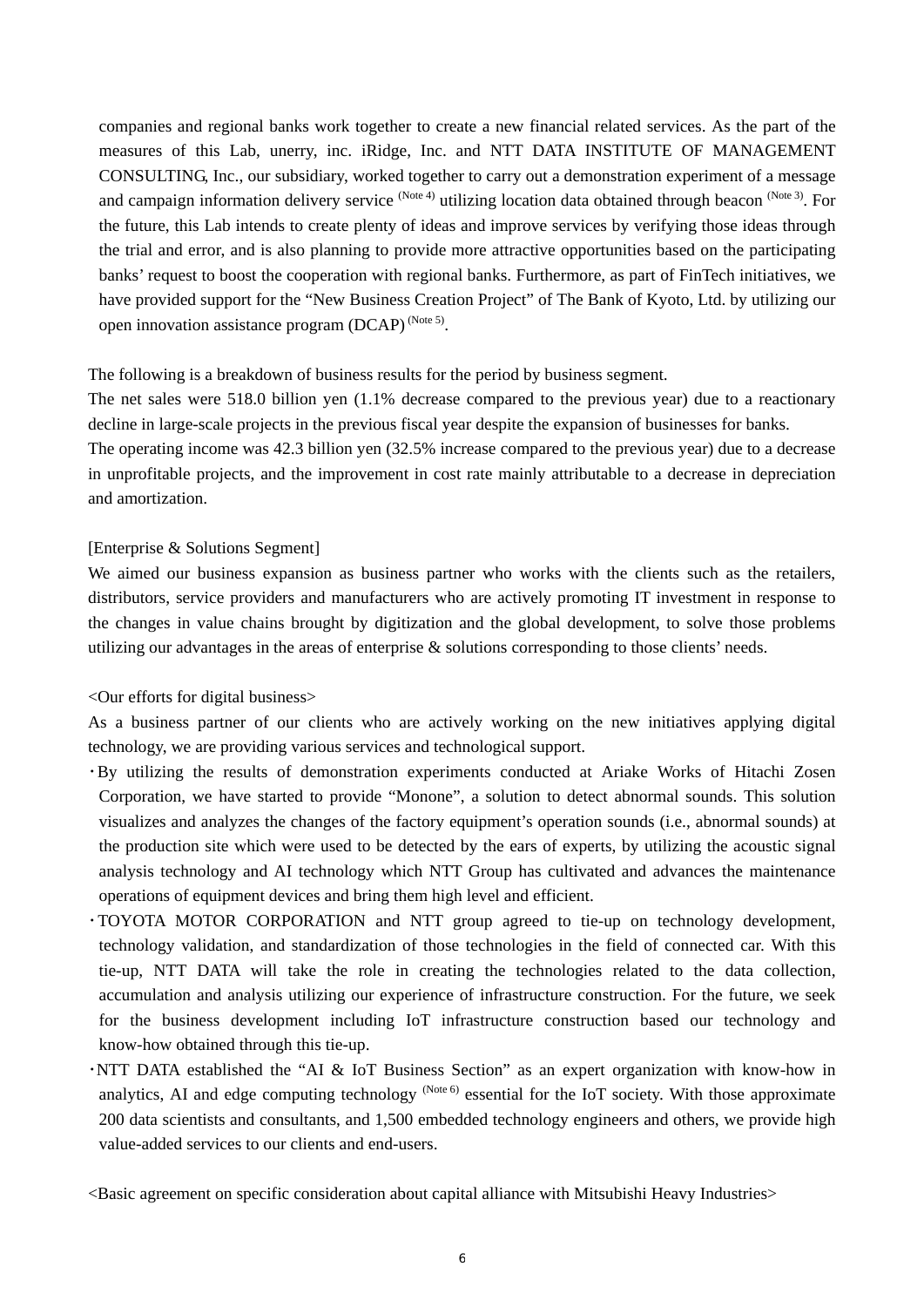・NTT DATA and Mitsubishi Heavy Industries, Ltd. (MHI) concluded a basic agreement on a tie-up in the field of information system including a capital alliance. Both companies are targeting the establishment of their new company effective October 1, 2017, which will be based on the existing MHI Information Systems Co., Ltd., a wholly owned MHI subsidiary. With the acceleration of digitization and globalization in the manufacturing industry, MHI Group will strive to achieve more advanced IT services and stronger global response capability more swiftly and efficiently through a tie-up with NTT DATA who is possessing rich experience and know-how in network services and system integration operations. Establishing a long-term partnership with MHI, NTT DATA will contribute to the highly developed IT services including digitalization and globalization as well.

The following is a breakdown of business results for the period by business segment.

The net sales were 425.6 billion yen (8.6% increase compared to the previous year) mainly due to the expansion of businesses especially for the manufacturing industry and digital-related businesses.

The operating income was 36.3 billion yen (11.4% increase compared to the previous year) due mainly to the growth in sales.

# [Global Segment]

Adding to our organic growth in each region, we have attempted for business expansion and the improvement of our competitiveness by acquiring the business base and the new knowledge through M&A in North America, the world's largest IT service market demanding the high growth for the future. We also achieved to enhance our profitability by generating synergy and the strength which we have globally cultivated.

<Complete the acquisition of Dell Services, and launch a new system under NTT DATA Services>

・Completed over 99.9% of the acquisition of Dell Services(\*) – based on the transferred asset value- by the U.S time of March 6, 2017, through our U.S. subsidiary NTT DATA International L.L.C. and others, and commenced an integrated new system (i.e., NTT DATA Services) of Dell Services and our existing North American organizations from April 2017. NTT DATA Services has a strong business base with their major clients including health insurance and medical institutions, manufacturing industries, service industries, financial institutions and the Federal Government and the company has gained a reputation particularly for its industry-specific digital solutions for health insurance and medical institutions and the provision of BPO services. Through the acquisition of this Division, we will expand our businesses in the relevant industries of North America. At the same time, we will also strengthen our services that utilize our cutting-edge technology in cloud and BPO services.

\* "Dell Services": Dell Systems Corporation subsidiaries and IT services related businesses

<Order received for the operation of "myki" smartcard ticketing system and commence the services provision>

・Our U.S. subsidiary NTT DATA, Inc. concluded a contract with the Government of Victoria in Australia and the Public Transport Victoria, under which the company will operate the "myki" smartcard ticketing system for seven years and commenced the services provision in January 2017. The contract was concluded thanks to the high evaluation of our past records of taking charge of establishing and operating the myki system since 2008, and supporting the system which has now become one of the world's largest systems of this kind. We will contribute to improving customer experience through the introduction of next-generation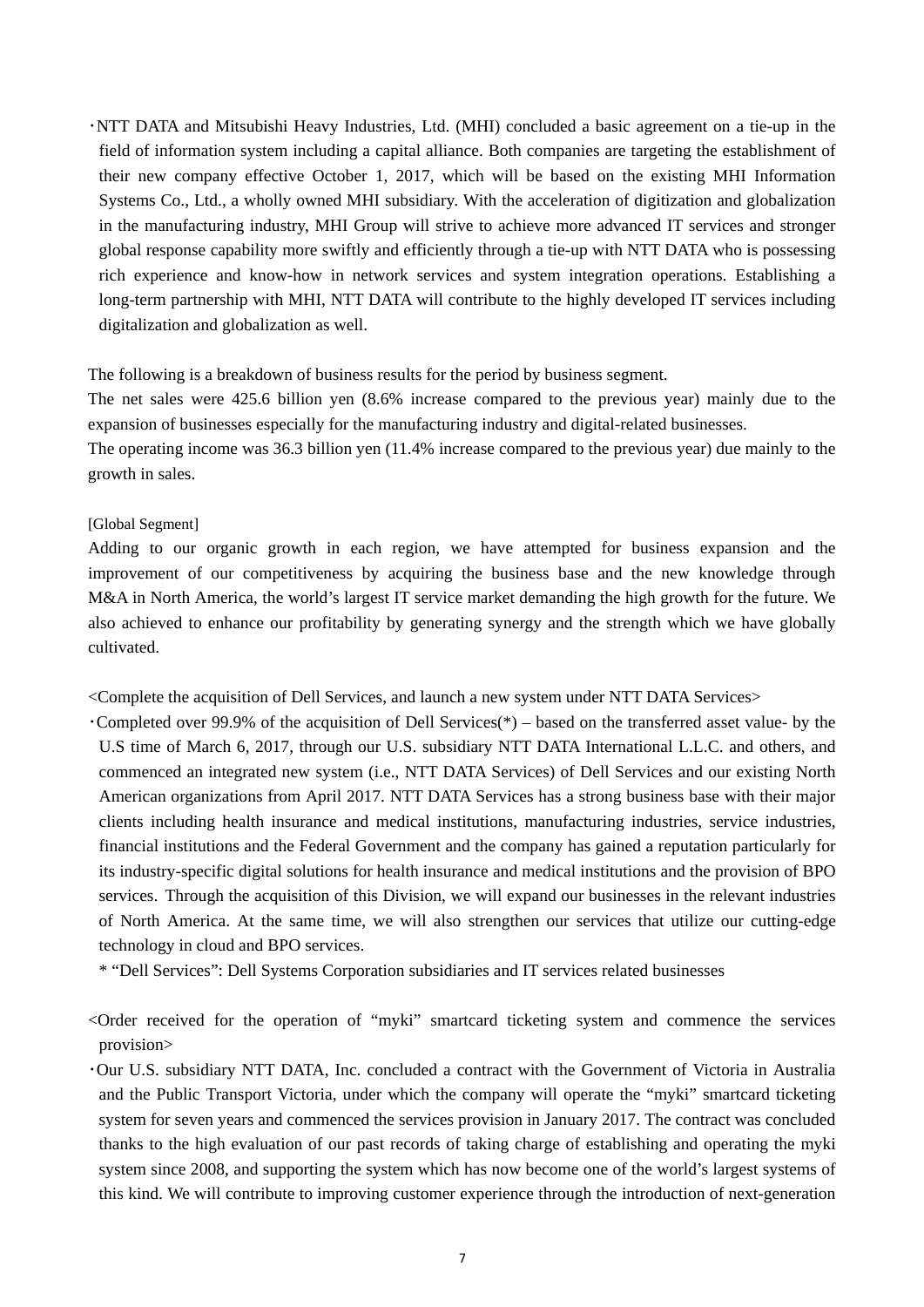systems, etc., in the future.

The following is a breakdown of business results for the period by business segment.

The net sales were 603.3 billion yen (16.1% increase compared to the previous year) due to the acquisition of Dell Services in North America, and the unification of accounting periods of European subsidiaries and the expansion of businesses, etc., despite the impact of a decrease due to foreign exchange.

The Operating Income w/o goodwill amortization was 13.6 billion yen (7.5% increase compared to the previous year) due to contribution by the Dell Services acquisition to the increase in profit as well as the improvement of profitability of European subsidiaries, despite the advisory expenses associated with the acquisition of Dell Services and others in North America.

The operating income was -3.3 billion yen (no comparison with the previous year).

Notes:

1. The AW3D(R) Global Digital 3D Map Distribution Service

In corporation with the Japan Aerospace Exploration Agency (JAXA), we began providing the service for the world's first five-meter-resolution 3D map with the Digital Elevation Model (DEM) that uses 3 million satellite images taken by "DAICHI (ALOS)," JAXA's land-area observation technology satellite and can show the ups and downs of the land surface of the Earth.

2. System Banking Kyushu (SBK)

Refers to a business association organization that plans, develops and operates core systems for THE FUKUOKA CHUO BANK, LTD., THE SAGA KYOEI BANK, LTD., THE BANK OF NAGASAKI, LTD., THE HOWA BANK, LTD., The Miyazaki Taiyo Bank, Ltd. and MINAMI NIPPON BANK, LTD.

3. Beacon

Refers to a Bluetooth LE (short-range wireless network technology) device which works in conjunction with apps on smartphones and others.

4. Demonstration experiment (Proof of Concept) of a message and campaign information delivery service

Refers to a demonstration experiment (PoC) of a service to deliver information on campaigns or coupons and others assumed to have a great affinity to the app user's (the subject of the demonstration experiment) history of location information detected by beacon antennas installed by push notification.

5. Digital Corporate Accelerate Program (DCAP)

Digital Corporate Accelerate Program (DCAP) Refers to the system to support general corporations' efforts to create new business in collaboration with venture companies.

6. Edge computing technology

Refers to a technology to process a large quantity of data at high speed by dispersedly deploying edge servers near users.

The following shows the status of overseas bases during the period under review.

Approx.75,500 employees deployed in 210 cities in 51 countries and regions outside of Japan (Approx.110,000 employees include Japan) (AS of March 31, 2017)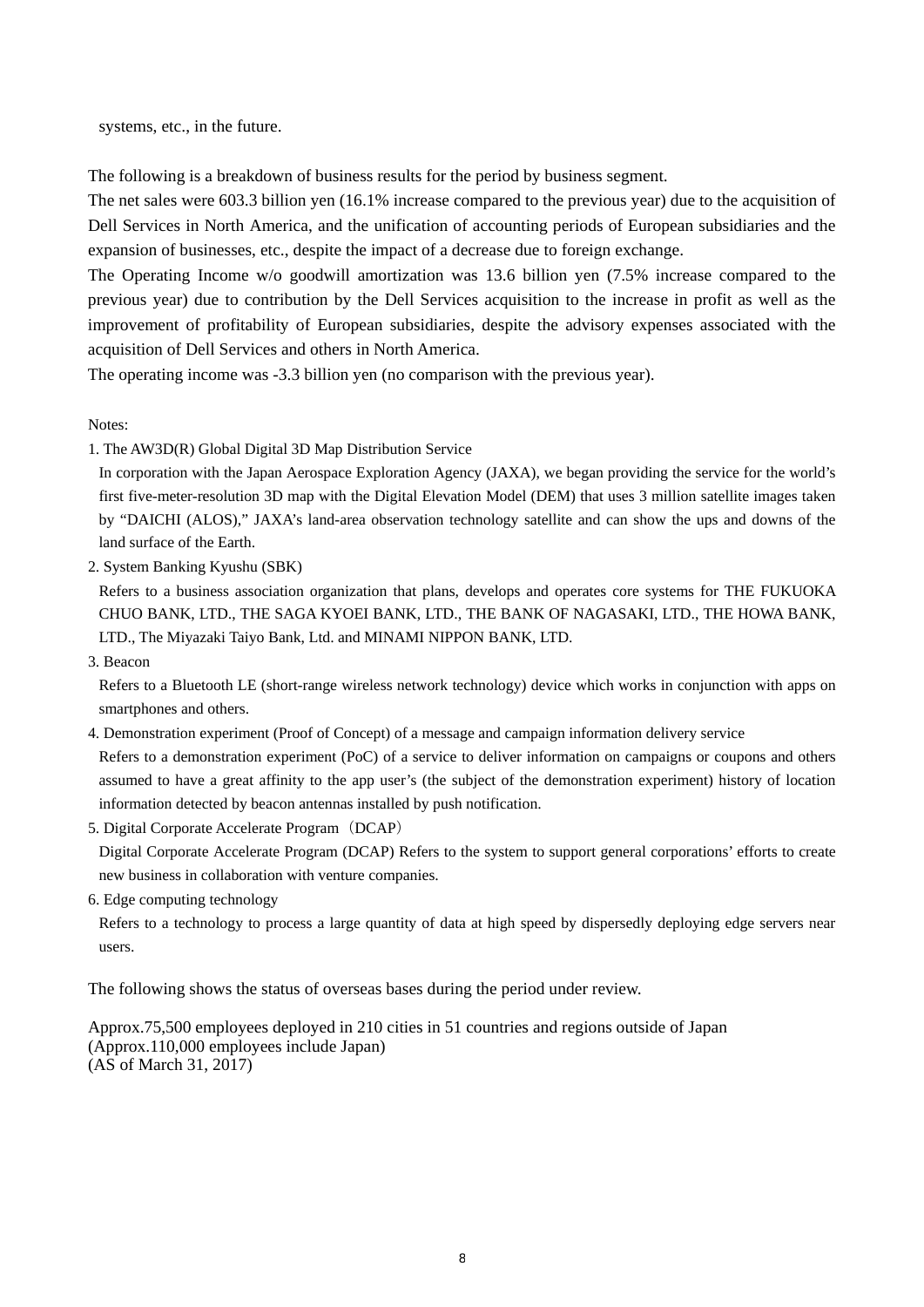#### Progress of technical development

The Group's main business, system integration (SI), is seeing some improvement with the gradual recovery of the Japanese economy, but is still exposed to a very tough competitive environment. In order to beat the competition in this kind of environment, we are focusing our R&D efforts on "innovation technologies to deliver solutions", for faster and higher quality system development. In addition, we are also working on the "utilization of advanced technologies" that proactively incorporates new technological trends. With these two initiatives we combine a development capability that can respond flexibly to changes in circumstances, and are working to strengthen our R&D so that we can propose and deliver winning systems to our clients.

Through collaborative research and development with NIPPON TELEGRAPH AND TELEPHONE CORPORATION (NTT), we utilize the results of fundamental research and development themes from such research and development to focus our resources on applied research and development themes.

The research and development costs for the consolidated fiscal year under review were 12,359 million yen. The results of the research and development, which are applicable commonly to the Public & Social Infrastructure, the Financial, the Enterprise & Solutions and the Global Segment, are not separately recorded by each segment.

#### [Innovation technologies to deliver solutions]

We have been working on achieving the high speed and high quality development by the automation of software development and this has been our superiority in competition. Against this backdrop, in addition to further advancement in automation technology, we have undertaken legacy modernization (Notel) and the speeding up of innovation in our development processes so that we can respond with agility to changes in development environments, and changes in our clients' business environments. In addition, we are promoting standardization initiatives on a global level.

#### <Major case example>

・For further continued growth through global synergy, NTT DATA integrated development methodologies of our group companies all over the world. From April 2017, strived to prevent contradictions resulted by the technical terms inconsistency and enable to achieve the projects to realize high productivity and quality by having this development methodology shared among our development bases in both domestic and overseas possessing this intellectual concept with all our group companies. For the future, based on this development methodology, enhance the development capabilities globally and provide consistent high quality services regardless of the regions by utilizing the human resource and knowledge possessed by our domestic and overseas group companies effectively.

・In April 2017, NTT DATA started the operation of the "integrated development cloud" to integrate the system development environments of all group companies into the cloud and improve the productivity of system development. Recently, required to respond to "offensive IT (SoE: Note 3)" to create new business, not only responding to "defensive IT (SoR:  $^{Note 2}$ )" for the efficiency of the existing businesses and operation processes, and to link both in a seamless manner. For satisfying those needs, we will promote the integration into cloud at our overseas subsidiaries and apply it to commercial environments (i.e., client services) sequentially.

#### [Utilization of advanced technologies]

NTT DATA has particularly focused on the technology themes of AI, IoT and advanced technology of IT infrastructure (e.g., blockchain) and put priority on investment in PoCs for applicable research topics and clients. As a means of discerning research topics for the mid- to- long term, we try to grab the changes in the future with four perspectives such as politics, economy, society and technology in order to derive the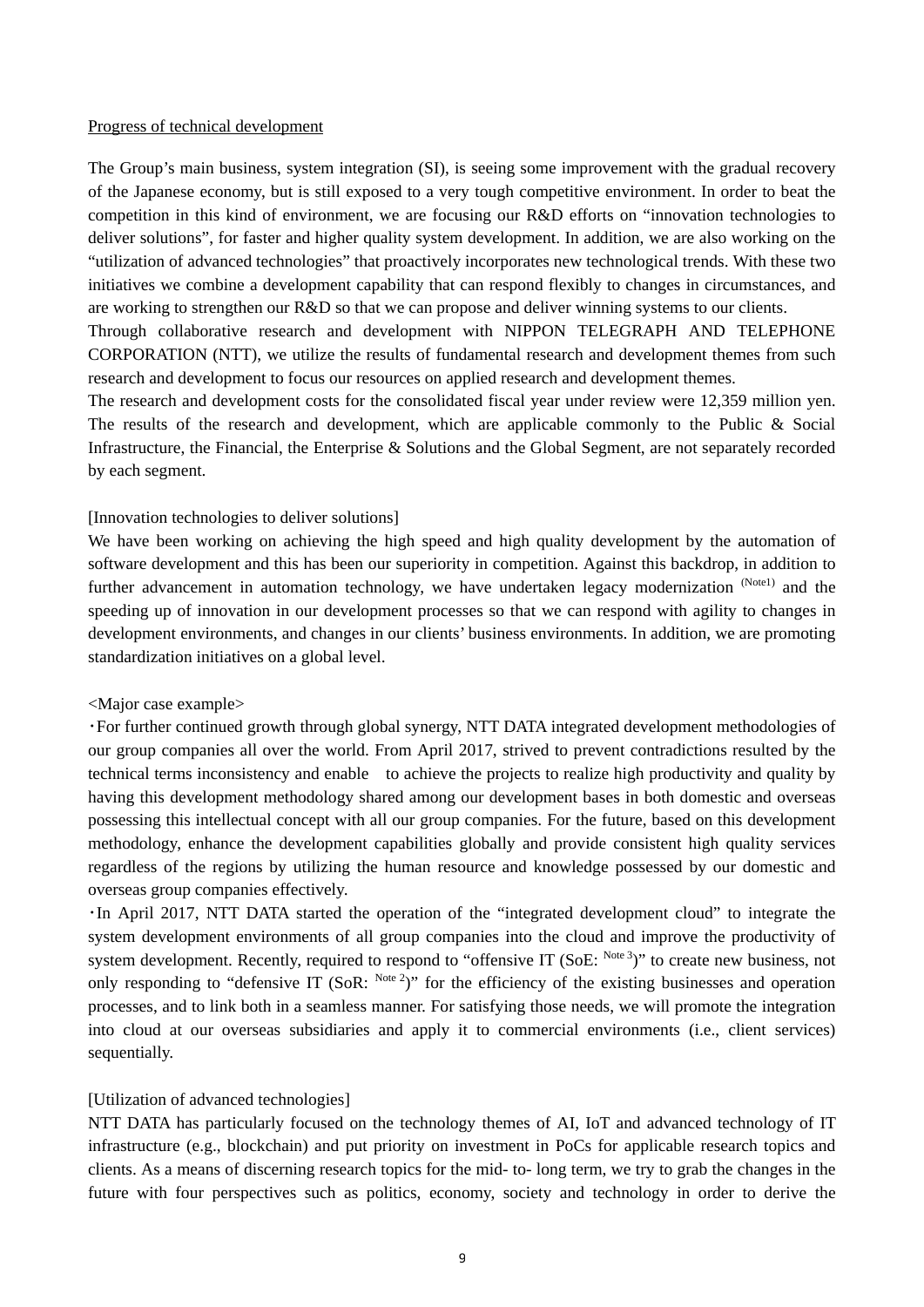"information society trends" and "technology trends" of near-future and formulate and publish these as NTT DATA Technology Foresight (Note 4).

# <Major case example>

・NTT DATA and our Spanish subsidiary, everis Group, have developed the Smart Alert Solution for the intensive care unit (ICU) at Virgen del Rocio University Hospital in Seville, which is the largest hospital in Spain. The solution predicts the risks for serious complications, and immediately sends an alert to enable doctors and others for early medical intervention. We will conduct validation in multiple countries other than Spain, commercialize the solution by the end of 2017 and deploy it in hospitals all over the world starting from Spain, South America and North America.

# Notes:

1. Legacy Modernization

The entire operations realized by the current system, which has been maintained for a long period of time (legacy system), are becoming difficult to understand with the system becoming increasingly enlarged, complex, and dependent on individual skills. The aim of legacy modernization is to clear those specifications of such black-box systems, utilize existing assets, and renovate them into new systems.

2. SoR (Systems of Record)

Refers to all conventional operational systems, such as core systems.

3. SoE(Systems of Engagement)

Refers to a system that enables digital innovation, such as the innovation in corporate business processes and the creation of new business.

4. NTT DATA Technology Foresight

The near-future vision of the information society (information society trend) and IT-related technology trends. It is derived through comprehensive surveys of the trend relating to IT that are implemented from the perspectives of politics, economy, society and technology, as well as through hearings and discussions with domestic and foreign intellectuals. Trend information has been released since 2012, and is yearly updated.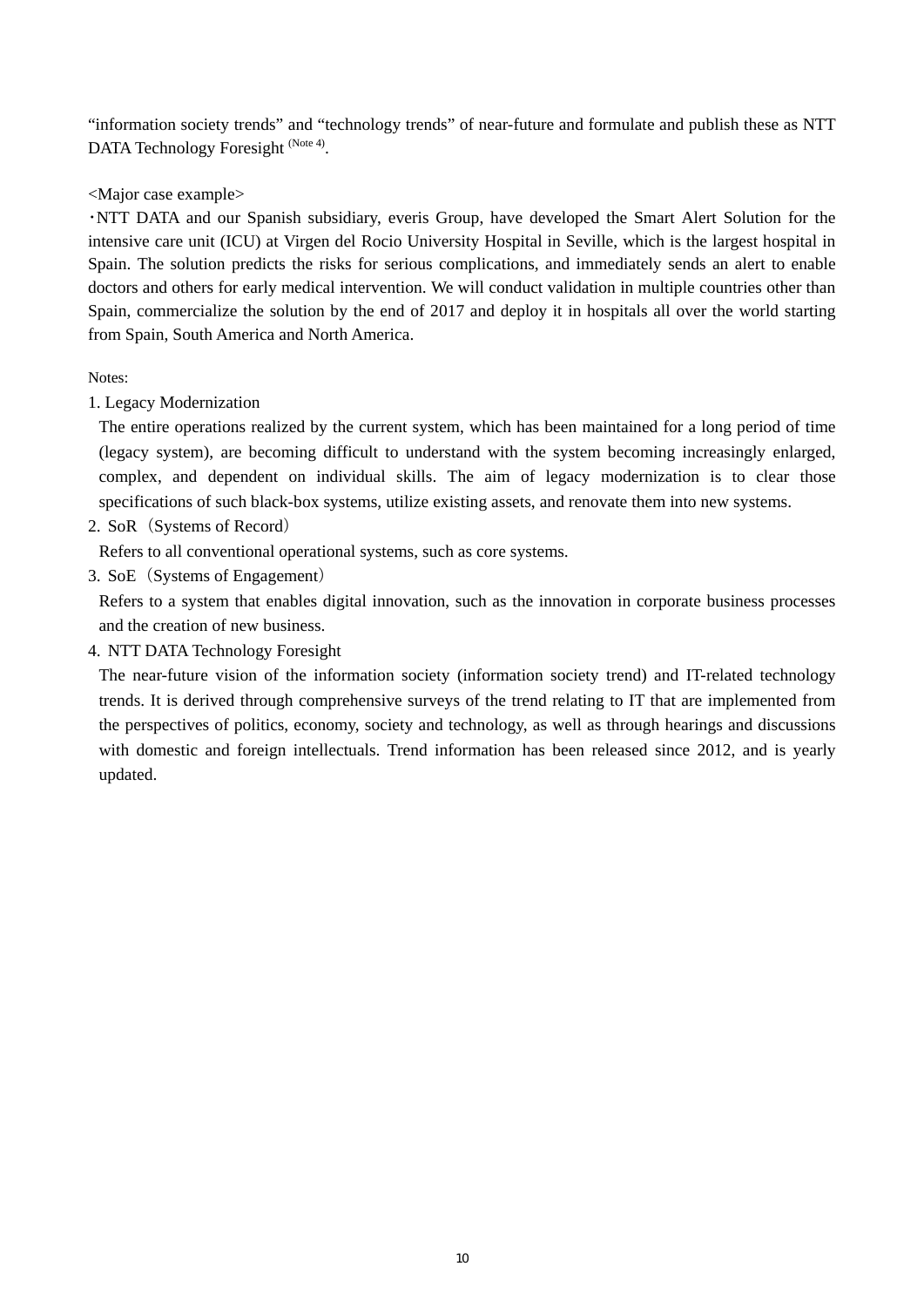As a result of these activities, business performance during the period under review was as follows.

| · New Orders Received        | 1,781.5 billion yen | (up)   | 7.2% year-on-year)     |
|------------------------------|---------------------|--------|------------------------|
| • Net Sales                  | 1,732.4 billion yen | $(u$ p | 7.3% year-on-year)     |
| • Operating Income           | 117.1 billion yen   | (up)   | $16.1\%$ year-on-year) |
| • Ordinary Income            | 112.9 billion yen   | $(u$ p | $15.1\%$ year-on-year) |
| • Income before Income Taxes | 105.3 billion yen   | (down) | 2.3% year-on-year)     |
| • Net Income                 | 65.6 billion yen    | (up)   | 3.7% year-on-year)     |

<Year-on-Year Changes by Business Segment>

(Unit: billion yen)

| Description      |                                        | FY2015  | Share<br>$(\% )$ | FY2016  | Share<br>$(\% )$ | Change<br>(% ) |
|------------------|----------------------------------------|---------|------------------|---------|------------------|----------------|
|                  | Public & Social Infrastructure Segment | 420.8   | 21.8             | 455.4   | 22.2             | 8.2            |
|                  | <b>Financial Segment</b>               | 523.6   | 27.1             | 518.0   | 25.2             | (1.1)          |
| Net Sales        | Enterprise & Solutions Segment         | 391.8   | 20.3             | 425.6   | 20.7             | 8.6            |
|                  | <b>Global Segment</b>                  | 519.6   | 26.9             | 603.3   | 29.4             | 16.1           |
|                  | Others                                 | 76.2    | 3.9              | 49.3    | 2.4              | (35.3)         |
|                  | Adjustments                            | (317.2) |                  | (319.3) |                  | 0.7            |
| Total            |                                        | 1,614.8 |                  | 1,732.4 |                  | 7.3            |
|                  | Public & Social Infrastructure Segment | 33.4    | 32.0             | 44.1    | 36.1             | 32.1           |
|                  | <b>Financial Segment</b>               | 31.9    | 30.6             | 42.3    | 34.6             | 32.5           |
|                  | Enterprise & Solutions Segment         | 32.6    | 31.2             | 36.3    | 29.7             | 11.4           |
| Operating Income | <b>Global Segment</b>                  | 0.8     | 0.8              | (3.3)   |                  |                |
|                  | Others                                 | 5.6     | 5.4              | 2.8     | 2.3              | (49.2)         |
|                  | Adjustments                            | (3.6)   |                  | (5.3)   |                  | 46.1           |
| Total            |                                        | 100.8   |                  | 117.1   |                  | 16.1           |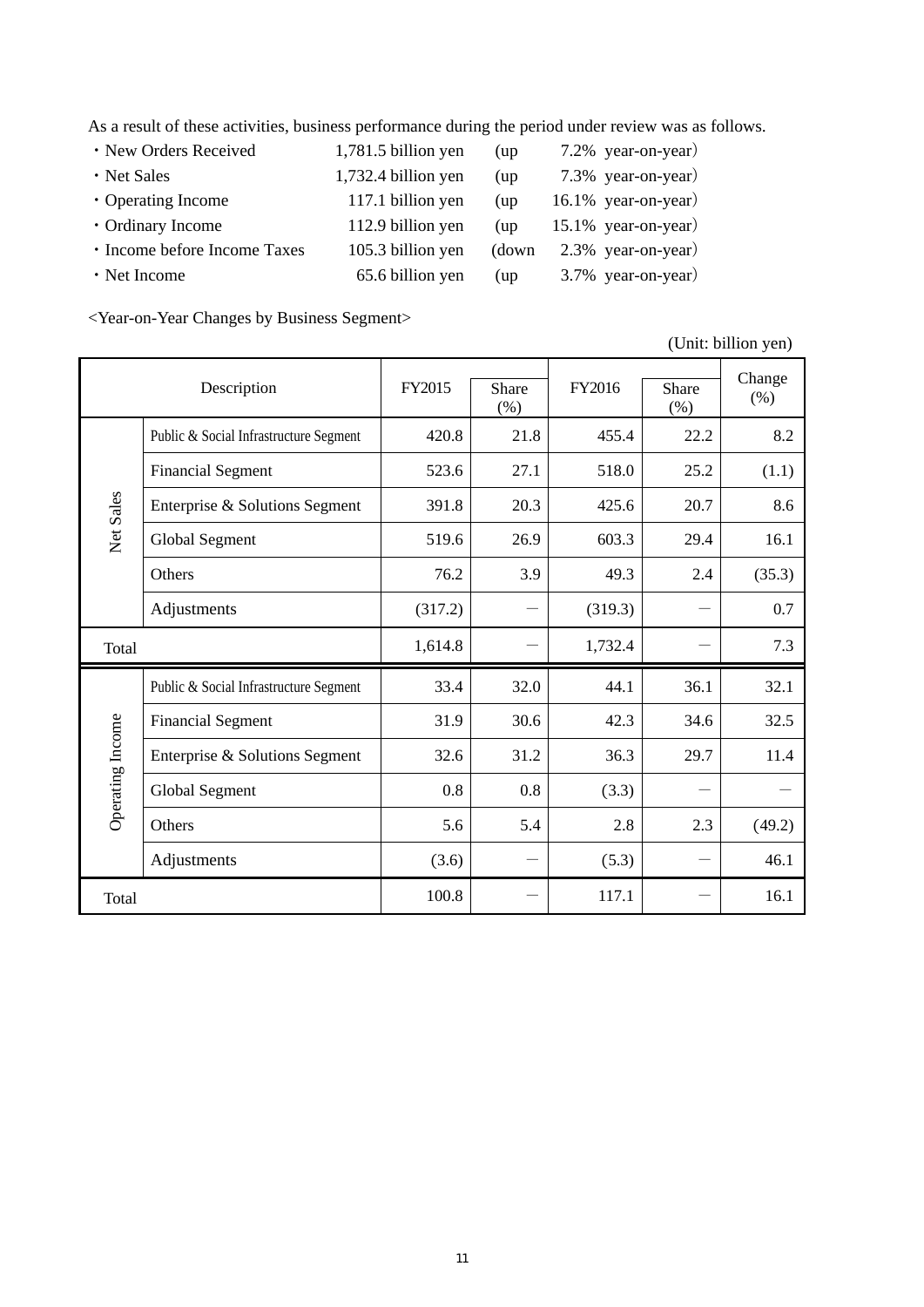#### [2] Forecast for the Next Fiscal Year (Ending March 31, 2018)

Corporate IT investment is on a trend of expansion in Japan and overseas, and for our Group's sales for the next term, we estimate an increase of 2,060.0 billion yen, which is an increase of 327.5 billion yen from this current term, due to the increase of sales and so on, of overseas subsidiaries that has been impacted primarily by the acquisition of the former Dell Services.

For operating income, while making aggressive investments in new areas to address the transition to the digital society, attemption on continuous reduction for unprofitable projects, and also by a profit increase as for a revenue increase and the improved profitability and so on, of the overseas subsidiaries, we estimate an operating income of 120 billion yen, which is an increase of 2.8 billion yen from this current term. The situation by segment is as follows.

### [Public & Social Infrastructure Segment]

We aim for receiving system renewal orders for core businesses from governments and infrastructure companies, and made efforts to grow our business through the following methods: creating new domestic and overseas businesses by utilizing the results and know-how that our group has cultivated; and responding to new businesses including those utilizing "My Number" and concerning IoT and the change in the utility industry system (the power and gas system reform)

The net sales  $(N^{O (t-1)})$  are expected to be 447.0 billion yen (370.0 billion yen sales to outside clients) which is a 8.4-billion-yen decrease compared to this term, and the operating income is expected to be 45.0 billion yen which is a 8.0-billion-yen increase compared to this term.

# [Financial Segment]

We aim for the growth by expanding businesses with the background of our clients' environmental changes such as increased needs for advanced settlement systems in domestic and overseas markets, creating new services at the timing of technological innovations and easing of regulation, new change in services for integrated services for banks and securities companies, and accelerated overseas advancement by major financial institutions.

The net sales are expected to be 539.0 billion yen (479.0 billion yen sales to outside clients) which is a 20.9-billion-yen increase compared to this term, and the operating income is expected to be 44.0 billion yen which is a 16.0-billion-yen increase compared to this term.

#### [Enterprise & Solutions Segment]

We aim at our business expansion as business partner who works with the clients such as the retailers, distributors, service providers and manufacturers who are actively promoting IT investment in response to the changes in value chains brought by digitization and the global development, to solve those problems utilizing our advantages in the areas of enterprise & solutions corresponding to those clients' needs.

The net sales are expected to be 442.0 billion yen (313.0 billion yen sales to outside clients) which is a 16.3-billion-yen increase compared to this term, and the operating income is expected to be 37.0 billion yen which is a 6.0-billion-yen increase compared to this term.

#### [Global Segment]

We aim to the further improvement of our local presence by globally cooperating with our group companies including the newly joined former Dell Services, and also by improving the service provision capability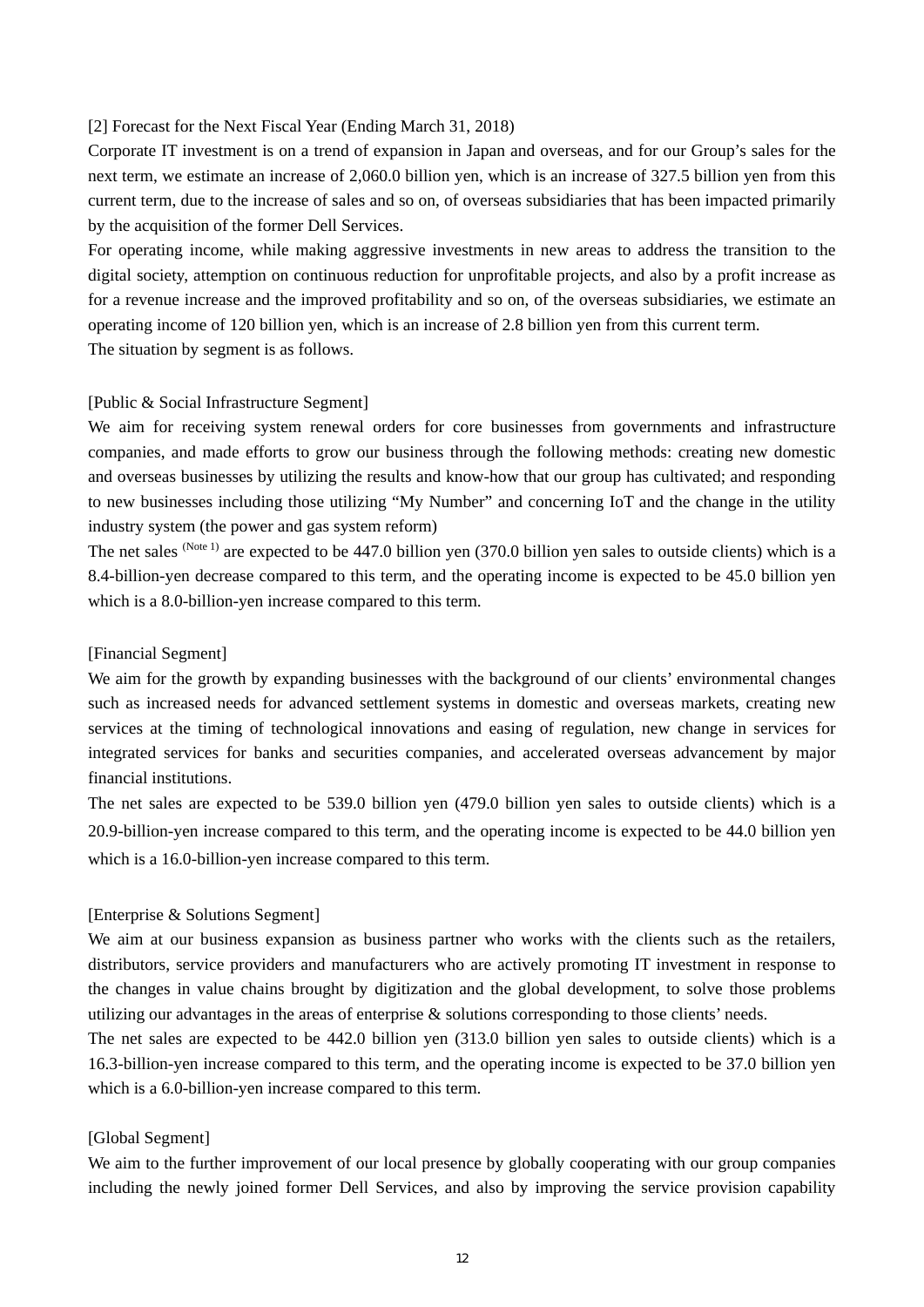especially in new areas such as in digital industries, and gathering each of our group companies' strength and resource, with the promotion of M&A strategies.

The net sales are expected to be 908.0 billion yen (891.0 billion yen sales to outside clients) which is 304.6 billion yen sales increase compared to this term, the operating income w/o goodwill amortization is expected to be 29.0 billion yen which is a 15.3-billion-yen increase compared to this term, and the operating income is expected to be 5.0 billion yen which is a 8.3-billion-yen increase compared to this term.

Moreover, capital investment in the next term is expected to reach 192.0 billion yen, representing a increase of 33.8 billion yen in comparison with the current term.

NTT DATA manages its business performance on an annual basis only, and therefore no results forecast for the period to the end of the second quarter have been included in this report.

|               |                  |                     |                 | (Unit: billion yen) |
|---------------|------------------|---------------------|-----------------|---------------------|
| Description   | <b>Net Sales</b> | Operating<br>Income | Ordinary Income | Net Income          |
| FY2017        | 2,060.0          | 120.0               | 116.0           | 59.0                |
| FY2016        | 1,732.4          | 117.1               | 112.9           | 65.6                |
| Change $(\%)$ | 18.9%            | $2.5\%$             | 2.7 %           | $-10.2\%$           |

Results Forecast for the Next Fiscal Year

Notes: 1. Net sales include intersegment sales.

2. This material contains descriptions of future plans and strategies and of forecasts and projections relating to business performance. These descriptions reflect certain assumptions derived from judgments based on information currently available to the NTT DATA Group.

The material also incorporates an unquantifiable degree of risk and uncertainty relating to factors such as economic trends, the fierce competition within the information service industry, market demand, and the tax and other systems. In view of this, excessive reliance should not be placed on these results or forecasts, and it should be noted that actual results may differ from the NTT DATA Group's forecasts.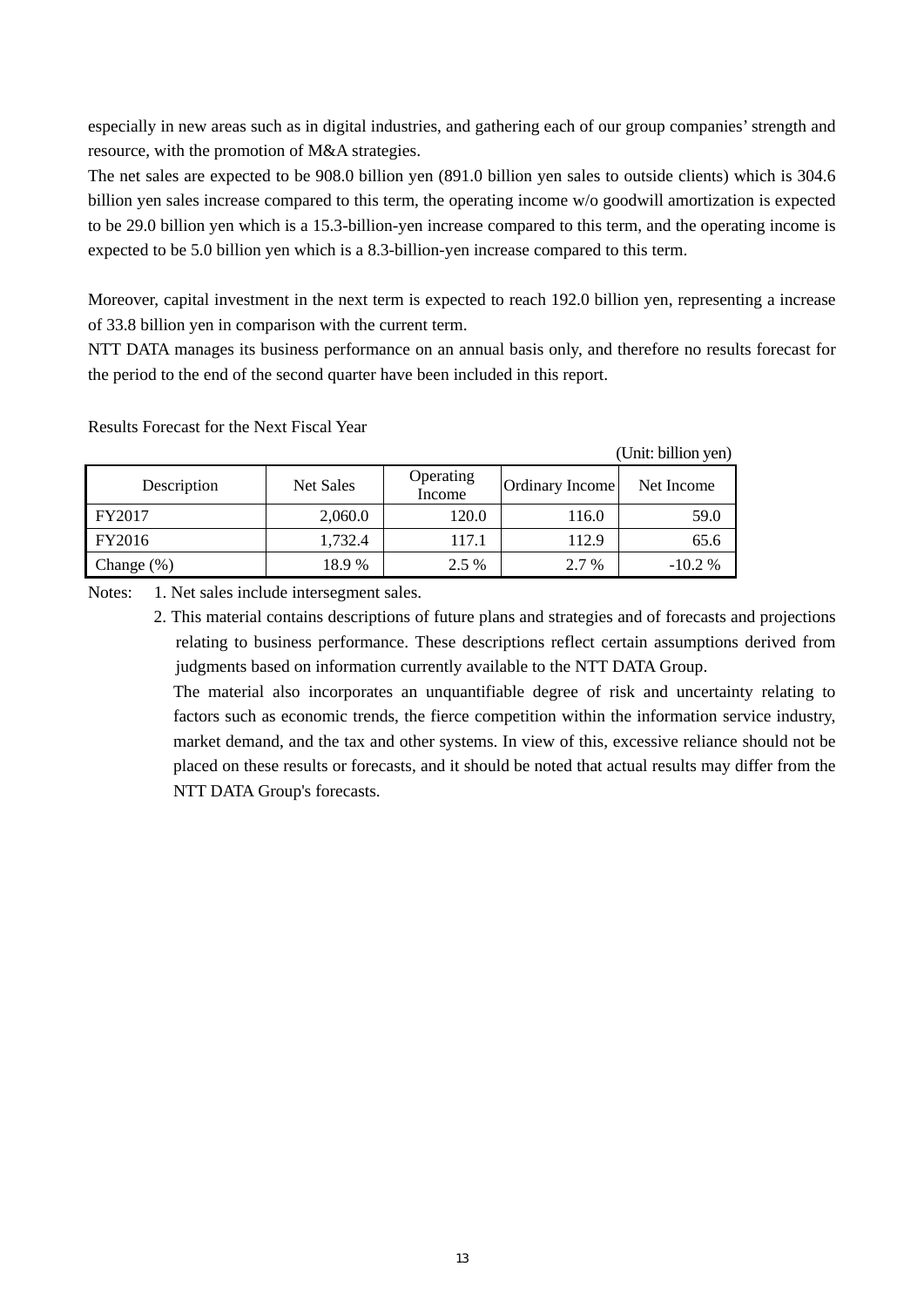#### (2) Financial Condition

#### 1. Financial condition of this fiscal period

The assets at the end of this current term amounts to 2,234.8 billion yen, by the increase of 374.4 billion yen from the end of the previous term. This increase is attributed to consolidation of the assets of the Dell Services, such as accounts receivable owned by Dell Services, and to the inclusion of goodwill and other intangible assets. As the Dell Services acquisition has led to an increase in short-term and long-term borrowings, the liabilities now amount to 1,404.5 billion yen. As a result, the interest-bearing liabilities amount to 650.8 billion yen, and the D/E ratio is 0.81, which was 0.55 in the previous term. Of the liabilities on the consolidated balance sheet, the loans payable, corporate bonds, and lease obligations are the interest-bearing liabilities used to calculate the D/E ratio.

The accumulation of profits and so on, contributed to the achievement of net assets of 56.5 billion yen at the end of this term, which is an increase of 830.2 billion yen from the net assets at the end of the previous term. 2. Cash flow condition of this fiscal period

The cash flow from this term's operations is revenue of 238.5 billion yen (5.8-billion-yen increase compared to the previous term) due to the net income before income taxes of 105.3 billion yen, the income of 154.5 billion yen of the depreciation cost, which is a non-cash expenditure, and corporate tax payment of 68.1 billion yen. The free cash flow of this term had a deficit of 189.8 billion yen (233.8-billion-yen decrease compared to the previous term when the free cash flow had a surplus of 44.0 billion yen), based on the cash flow from investment activities of the investment payment of 428.3 billion yen (239.6-billion-yen increase compared to the previous term) such as the acquisition of the subsidiary's equity resulting in the change in consolidation scope associated with the acquisition of the Dell Services of 348.4 billion yen and the acquisition of non-current assets of 158.0 billion yen.

The cash flow from financing activities is revenue of 222.0 billion yen (280.2-billion-yen increase compared to the previous term), due to the increase of interest-bearing liabilities associated with financing for the acquisition of the Dell Services.

The NTT DATA Group's cash flow indicators are summarized as follows.

| Indicator                 |      |  |
|---------------------------|------|--|
| Debt Equity Ratio (Times) | U.JJ |  |

Notes: Debt Equity Ratio: Interest-bearing debt / Shareholders ' equity(Total net assets – Non-controlling interests)

(3) Basic policy regarding profit distribution and the dividend for current and the next term

NTT DATA's fundamental policy on the distribution of profit is to distribute profits appropriately while working to increase corporate value over the Medium-to-Long term by achieving sustained growth, doing so by such means as investing in new and other business activities and ensuring efficient management of business operations.

With regards to dividends, we intend to pay a stable dividend based on a comprehensive assessment of a balance with business investments and technology development toward a sustainable growth in the future, and with expenditures for maintenance and reinforcement of financial strength, in light of consolidated operating results and financial position.

For the amount of dividend, we put emphasis on maintenance of mid to long-term consolidated cash flow payout ratio(Note 1).

The distribution of profit for the period is as follows. We paid an interim dividend of 35 yen per share and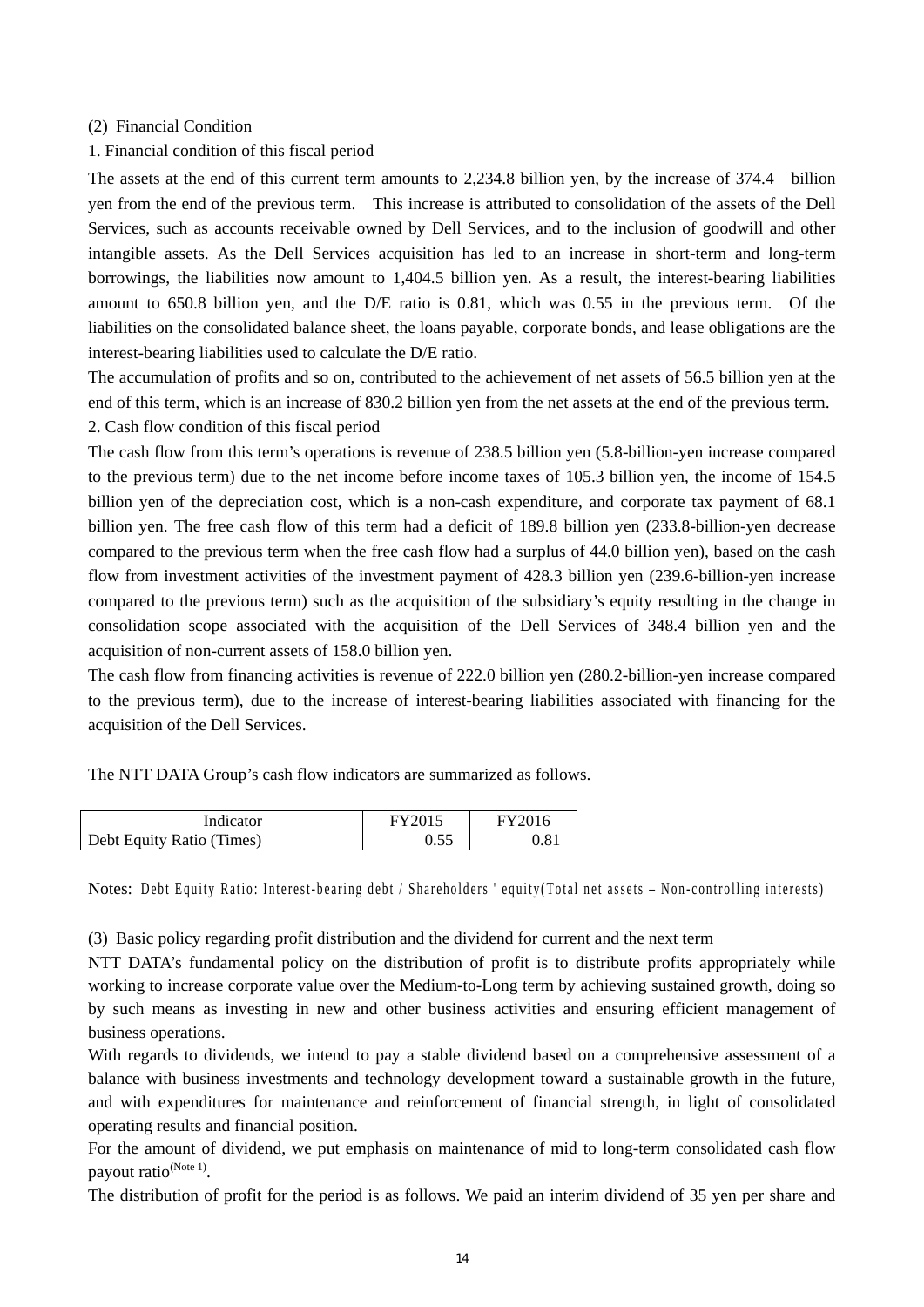will pay a year-end dividend of 40 yen per share; thus the total annual dividends to be paid are 75 yen. Moreover, with regard to the payment of dividends for the next term, upon comprehensive consideration of all factors including the company's consolidated performance, its financial condition, and the stability of dividends, the annual dividend per share is expected to total 75 yen (Note 2).

Notes: 1. Cash flow payout ratio:

- Total dividends/ (Net income attributable to owners of parent + Depreciation + Loss on retirement of fixed asset + goodwill amortization – Capital investment).
- 2. The Board of Directors held on May 10, 2017 resolved stock split which shall split of common stock at a ratio of 1:5 as the effective date of July 1, 2017. The next term dividend described above indicates the amount before stock split. The next annual dividend after stock split is 15.00 yen as ordinary dividend.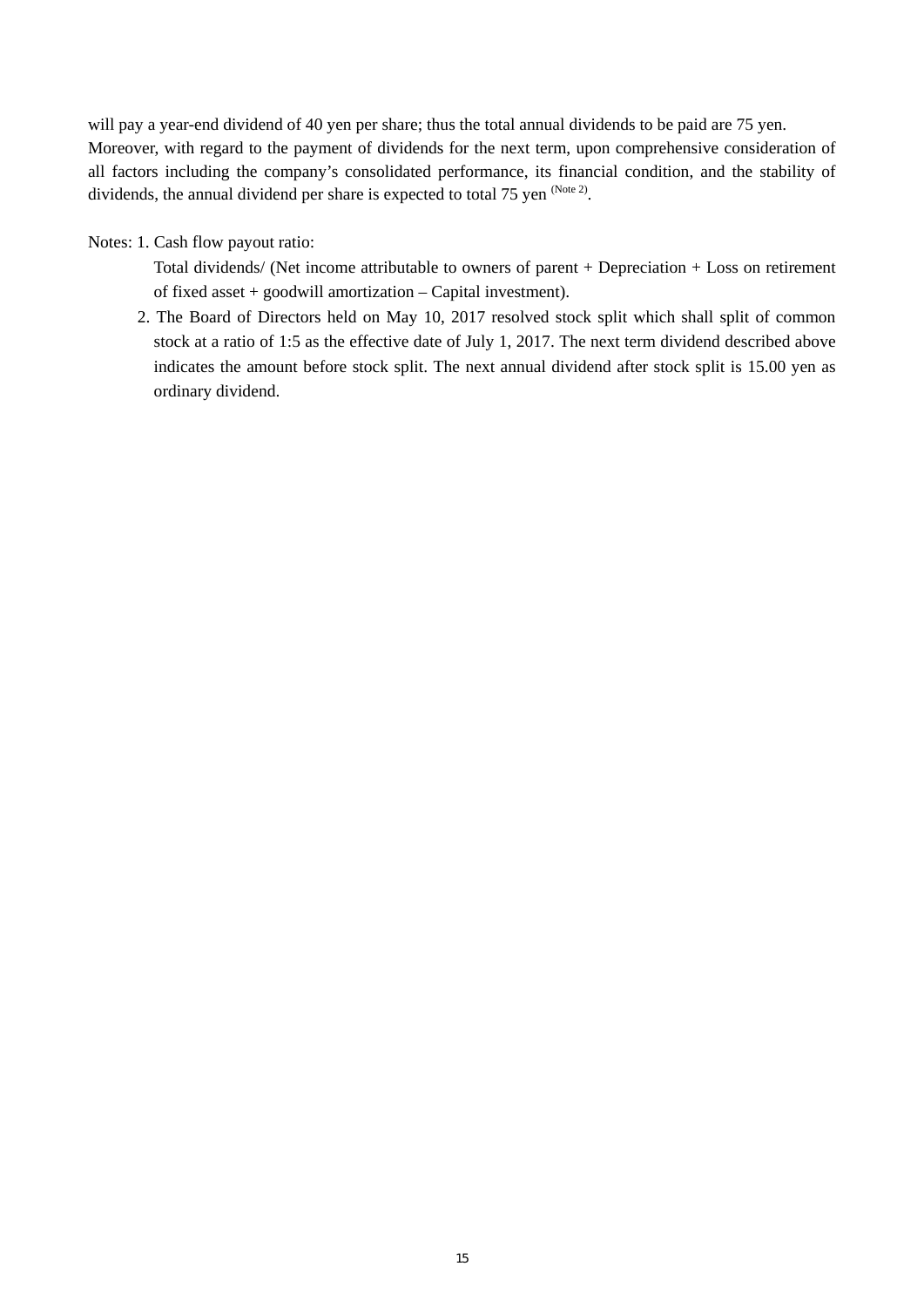(4) Business Risks

■Policy

The NTT DATA Group seeks to ascertain all risks associated with business activities to minimize the frequency of occurrence of these risks and limit their impact on operations should they materialize. To facilitate this effort, in 2002 we appointed an officer in charge of supervising and promoting risk management from a Companywide perspective. In addition, risk management promotion officers were appointed to the Risk Management Division as well as other divisions and Group companies to enable them to respond proactively and independently to various risks.

NTT DATA defines material risks, and reviews progress toward addressing these and achieving related targets, with the results of such reviews being reflected in various measures.

The Internal Control Committee <sup>(Note)</sup> convenes twice a year to discuss measures pertaining to the reduction of risks and evaluate their effectiveness. The results of these evaluations are reported to the Corporate Management Committee as well as the Board of Directors.

Since the NTT DATA Group provides various services worldwide to a wide range of clients and industries, each business unit has its own unique business environment. Therefore, the Board of Directors decided to delegate considerable power to sector heads. This measure allows proper understanding of and prompt responses to risks relating to client relationships and market environments.



#### (Note) Management scheme in the Internal Control Committee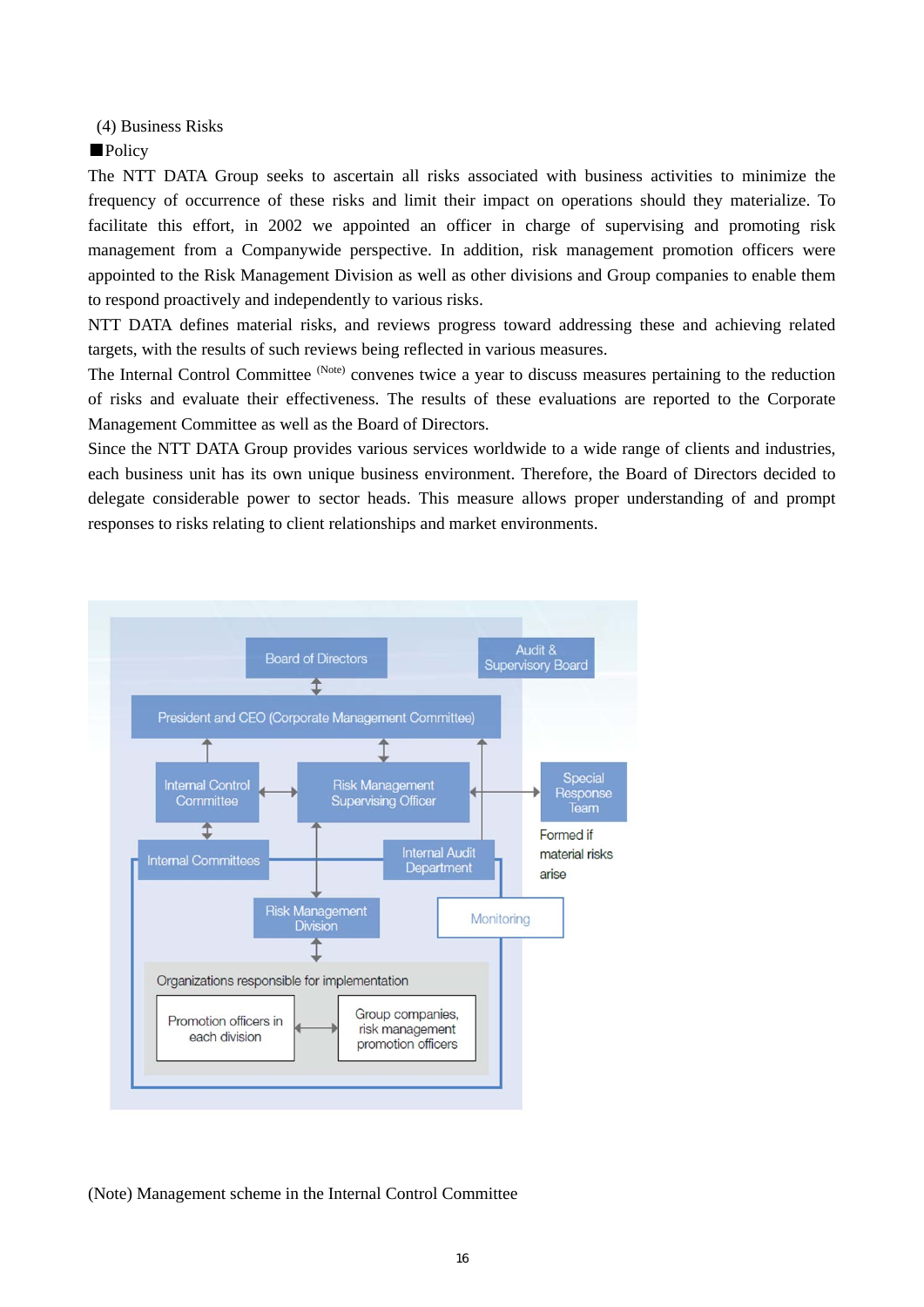NTT DATA identifies risks that may impact its Head Office, regional integrated companies, etc., and other companies on an individual basis, and formulates countermeasures accordingly. High-level divisions effectively manage the measures in place at organizations under their jurisdiction by analyzing and evaluating their implementation status. Groupwide measure implementation status is analyzed, evaluated, and monitored by the Risk Management Division positioned within NTT DATA's Head Office. In addition, risks determined to have the potential to impact the entire Group are defined as "global-control risks," and are managed on a Groupwide basis. In this manner, the Company is practicing stringent and comprehensive risk management. Additionally, for material risks determined by regional integrated companies and so on, define as "Region-Control Risks" to run a cycle of evaluation and improvement in view of the status of implementation of the measures and risk occurrence.



#### <Risk Management Categories>

<Setup process of Region-Control Risks>

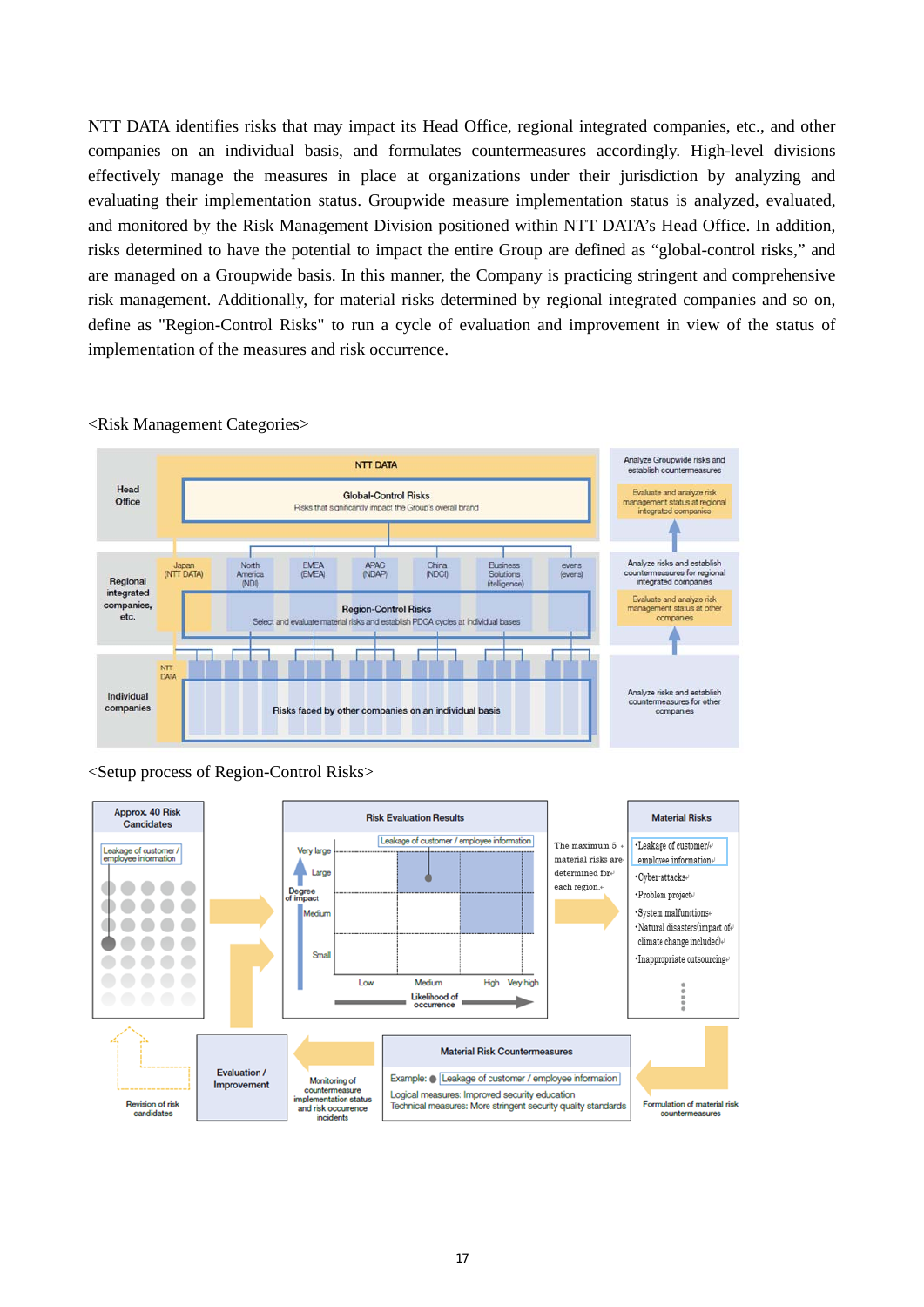#### ■Individual Risks

The risk set out below may impact the NTT DATA Group's business results and financial condition (including share prices). [Particularly Important Risks]

#### [1] Information security risk

When conducting its business, the NTT DATA Group handles personal information and confidential information. In the event of the loss, leakage, etc., of that information, resultant factors such as a deterioration of public confidence in the NTT DATA Group or in its brand image or the payment of compensation for damage caused may affect the NTT DATA Group's business results and financial condition.

#### [2] Compliance-related risk

The NTT DATA Group has laid down the "Global Compliance Policy" to act as fundamental policy for sound business activities based on the Group's corporate ethics. It has also built a compliance promotion structure and implemented periodic educational activities to raise the awareness of officers and employees for the purpose of enhancing corporate ethics and ensuring legal compliance. However, there may be cases where a compliance-related risk cannot be prevented completely, and in the event of a legal violation, resultant factors, such as a deterioration of public confidence in the NTT DATA Group or in its brand image or the payment of compensation for damage, may adversely affect the NTT DATA Group's business results and financial condition.

#### [3] System failure risk

Many of the systems and services provided by the NTT DATA Group constitute key parts of the social infrastructure, and thus any failures therein may, through such consequences as causing a deterioration of public confidence in the Group or of its brand image or the payment of compensation for damage caused, may affect the NTT DATA Group's business results and financial condition.

#### [4] System building risk

In the Group's mainstay SI business it usually assumes full contractual responsibility at all stages from the receipt of orders through delivery to the completion of systems and their delivery to clients. Therefore, the NTT DATA Group's business results and financial condition may be adversely affected by factors such as the occurrence of cost overruns or compensation paid to our clients for losses caused by delivery delays that may arise as a result of differences from initial cost estimates or problems such as project management issues at the development stage.

#### [Important Risks]

#### [1] Risk relating to technical innovation

In the information service industry to which the NTT DATA Group belongs, the technological environment could undergo disruptive change. The NTT DATA Group studies a multiplicity of technological trends in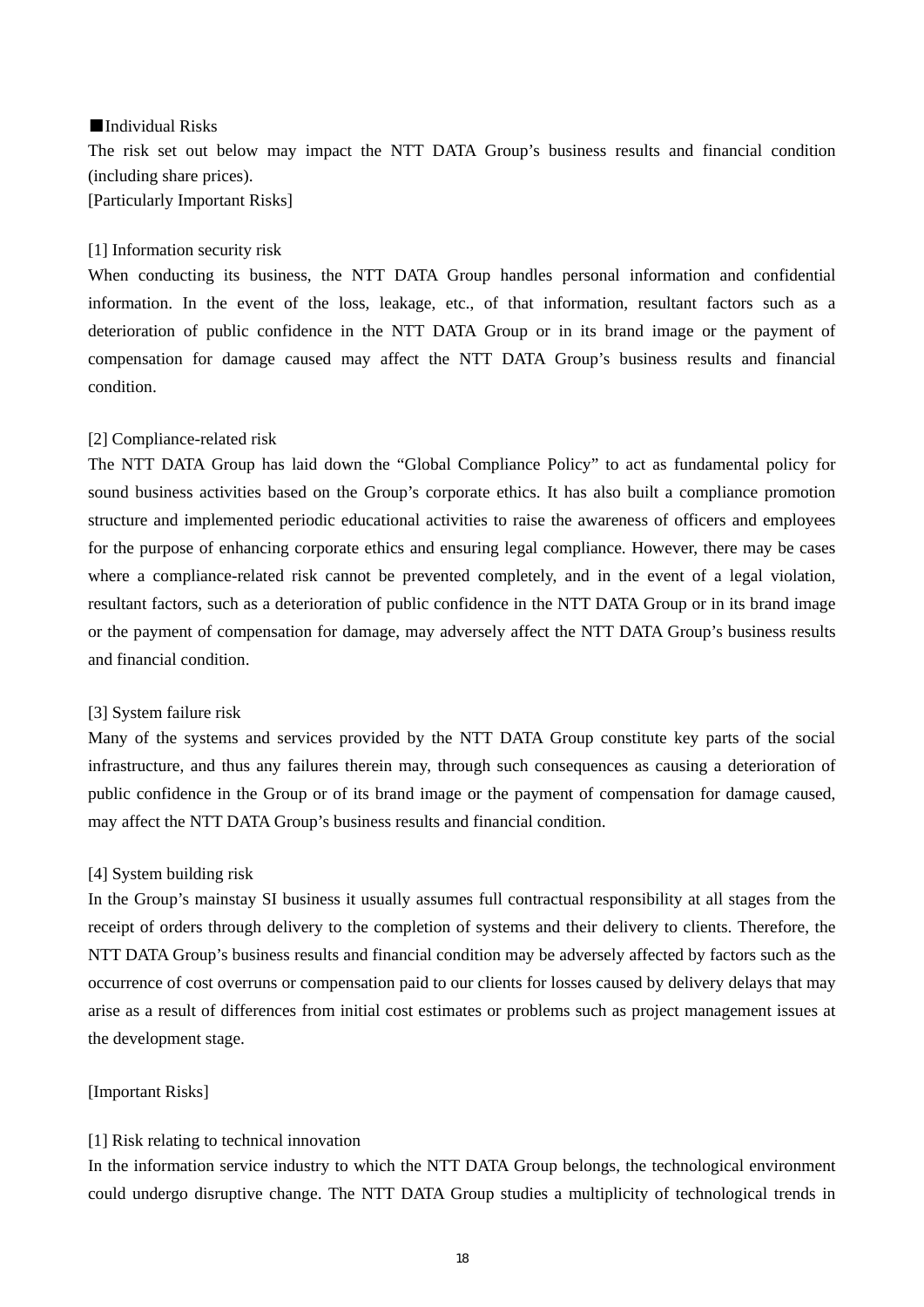state-of-the-art, basic, and other technologies and engages in research and development, but in the event that it delays addressing faster-than-expected progress in innovative technologies, this may impact its business results and financial condition.

# [2] Risk relating to the securing of personnel

The NTT DATA Group's growth and profits are substantially impacted by its ability to secure and train high-quality personnel with the professional expertise to provide value to clients. In the event that high-quality personnel of this kind cannot be secured and trained as planned, this may impact the NTT DATA Group's business results and financial condition.

#### [3] Risk of downward price pressure

There is a tendency for IT investment to be restrained by clients as a result of factors such as the deterioration in business sentiment and in corporate earnings. This is giving rise to more severe demands with regard to cost and to stricter evaluation of the effect of IT investment, which are leading to the pressure for price reduction of the systems and services offered by the NTT DATA Group. This may impact the NTT DATA Group's business results and financial condition.

## [4] Risk relating to increasing intensity of competition

NTT DATA Group's leading business fields attract attention as major growing areas in the information service industry. Therefore, an increasing number of companies that used to be in other business, such as the manufacturing sector, are entering these fields. In addition, the global competition has become fierce as Indian companies that continue to grow rapidly as well as existing major information service companies are entering the global market. In this situation, future prospects for the market are difficult to forecast in some parts. Thus, the increasingly fierce competition caused by the entry of competitors into the market may impact the NTT DATA Group's business results and financial conditions.

#### [5] Risk relating to intellectual property rights

With regard to intellectual property rights and other rights essential to the conduct of business by the NTT DATA Group, it is possible that the Group will not be granted licenses or authorization of other kinds by the owners of such rights, and in consequence will become unable to provide specific technologies, products, or services. It is also possible that claims for damages will be made on the ground that business activities undertaken by the NTT DATA Group have infringed the intellectual property rights of other parties. In any such event, the NTT DATA Group's business results and financial condition may be impacted.

# [6] Risk related to systemic changes in society

The NTT DATA Group's business may have been affected by wide range of factors, including social infrastructure, such as electric power and telecommunications, and by aspects of the legal system, such as taxes and various regulations. It is possible that these factors will be significantly changed by circumstances beyond our control and if such change occurs, it may impact the NTT DATA Group's business results and financial condition.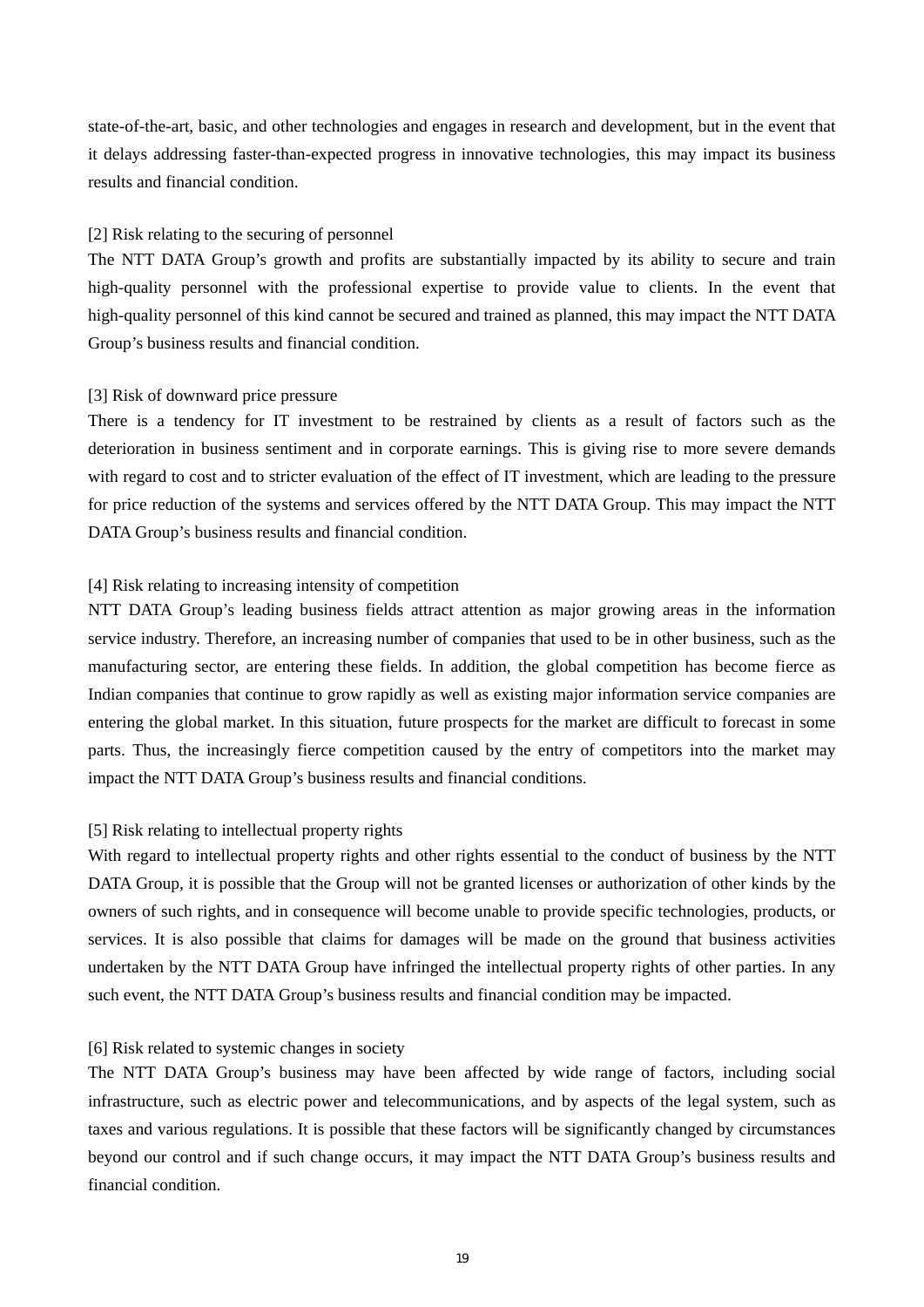[7] Risk relating to major disasters, vital infectious disease and the like

The systems and services provided by the NTT DATA Group may constitute social infrastructure. In view of this the Group develops structures for ensuring business continuity in conformity with government guidelines and implements disaster-prevention training. Nevertheless, in the event of the occurrence of a major disaster or of a serious outbreak of a contagious disease or else it is possible that places of business or their systems or large numbers of employees will suffer damage or harm, and resultant factors such as a deterioration of public confidence in the NTT DATA Group or in its brand image or unavoidable reduction of income or major expenditure for repair costs may affect the NTT DATA Group's business results and financial condition.

#### [8] Influence of parent company

Nippon Telegraph and Telephone Corporation (NTT), NTT DATA's parent company, is a principal shareholder with ownership of 54.2% of NTT DATA's voting stock as of March 31, 2013. NTT DATA carries out its operations independently of NTT and its other subsidiaries, but discusses important issues with NTT or reports to it. Against this backdrop of influence, NTT may act in ways that are in its own best interests but may not necessarily be in the interests of other shareholders of NTT DATA.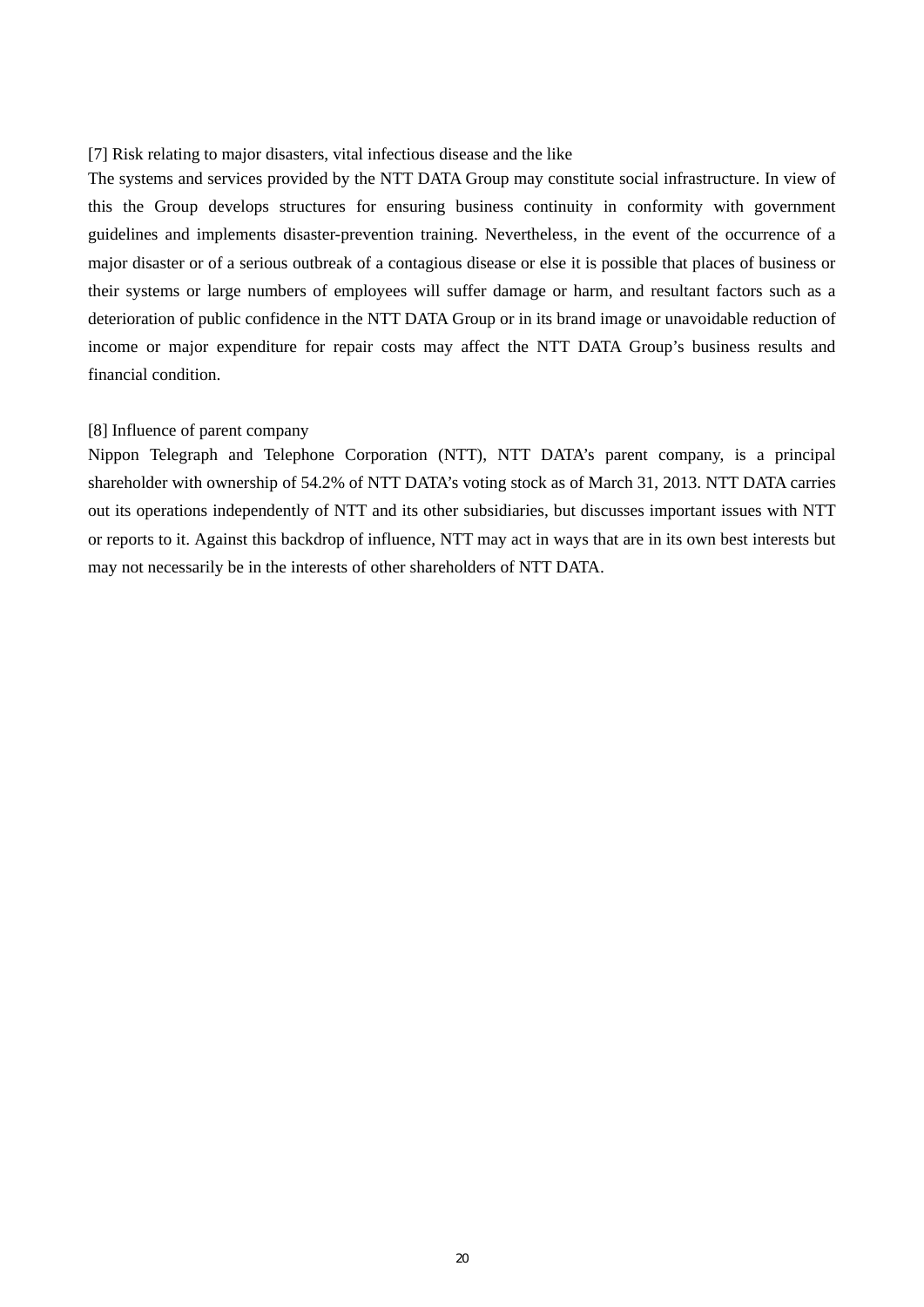# **2. Status of the Corporate Group**

NTT DATA is a member of the NTT Group, its parent company being NIPPON TELEGRAPH AND TELEPHONE CORPORATION (NTT).

The NTT DATA Group (comprising NTT DATA CORPORATION and its 302 subsidiaries and 32 affiliates [at March 31, 2017]) is active in the following four main business segments: (1) Public  $\&$ Social Infrastructure Segment, (2) Financial Segment, (3) Enterprise & Solutions Segment, and (4) Global Segment.

Each business segment is described below, and the main subsidiaries and affiliates related to each segment are listed.

# **Public & Social Infrastructure Segment**

This business segment provides high-value added IT services that play important roles in social infrastructure, such as government, medical, communication, and utility systems as well as in regional development. Some activities in this business segment are assigned to subsidiaries and affiliates.

# Main Subsidiaries and Affiliates

NTT DATA i CORPORATION NTT DATA KYUSHU CORPORATION NTT DATA TOKAI CORPORATION NTT DATA KANSAI CORPORATION

13 other companies

# **Financial Segment**

This business segment provides high-value added IT services that help financial institutions to improve their business efficiency and offer good services. Some activities in this business segment are assigned to subsidiaries and affiliates.

Main Subsidiaries and Affiliates

NTT DATA SYSTEM TECHNOLOGIES INC. NTT DATA CUSTOMER SERVICE CORPORATION NTT DATA FINANCIAL CORE CORPORATION NTT DATA FORCE CORPORATION NTT DATA SOFIA CORPORATION NTT DATA Getronics Corporation XNET Corporation Japan Information Processing Service Co.,Ltd.

17 other companies

# **Enterprise & Solutions Segment**

This business segment provides high-value added IT services that support manufacturers, distributors, and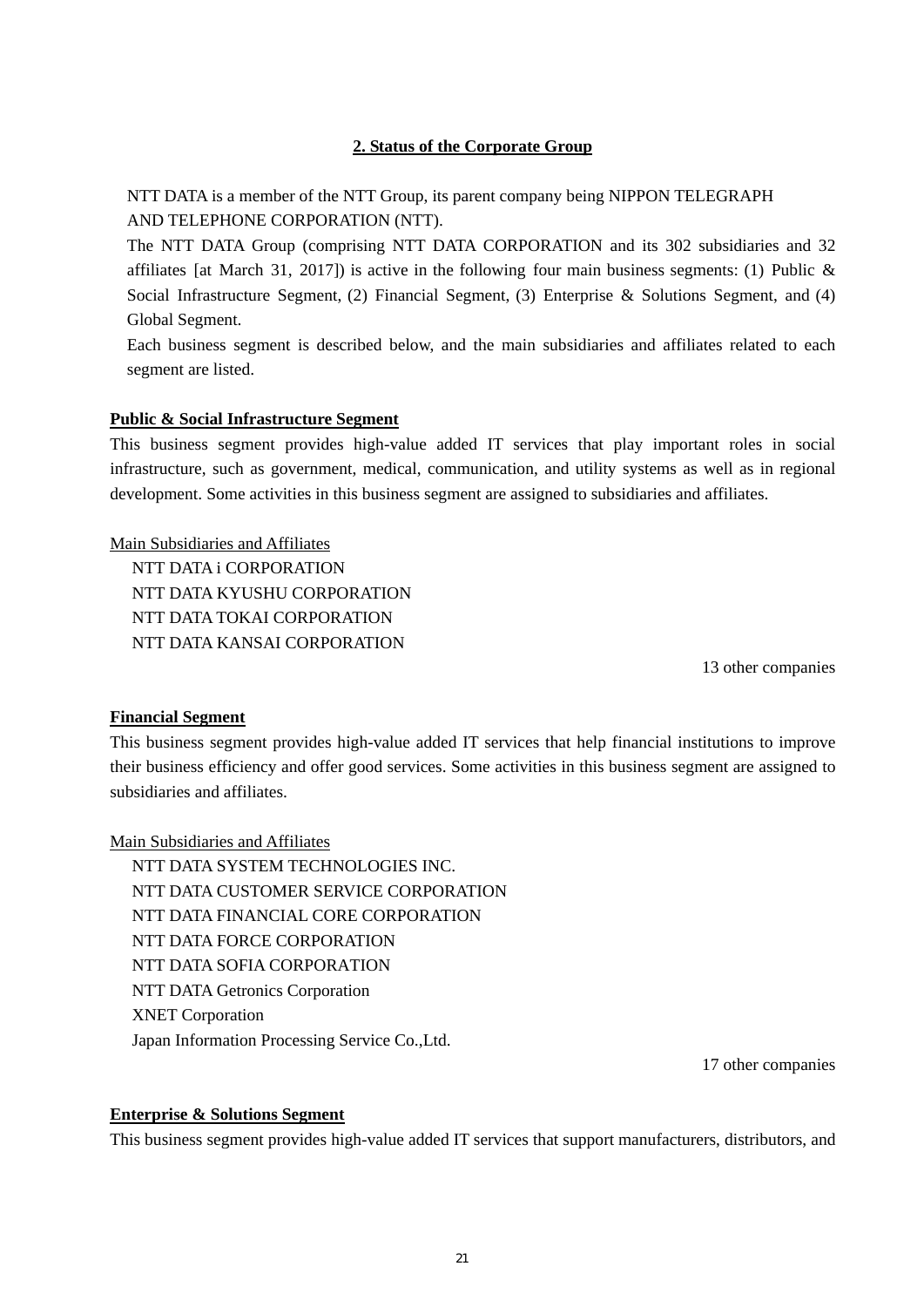service providers as well as payment services such as credit cards and platform solutions services, provided in collaboration with other IT services. Some activities in this business segment are assigned to subsidiaries and affiliates.

Main Subsidiaries and Affiliates

NTT DATA SMS CORPORATION NTT DATA INTRAMART CORPORATION NTT DATA WAVE CORPORATION NTT DATA BUSINESS SYSTEMS CORPORATION NTT DATA CCS CORPORATION NTT DATA MSE Corporation JSOL Corporation NJK CORPORATION NTT DATA SBC Corporation

20 other companies

# **Global Segment**

This Business segment provides high-value added IT services offered in each region and across regions. Some activities in this business segment are assigned to subsidiaries and affiliates.

# Main Subsidiaries and Affiliates

 $\langle$  North America $\rangle$ NTT DATA, Inc. NTT Data Internationl L.L.C. NTT DATA Enterprise Services Holding, Inc. NTT DATA Consulting, Inc. NTT DATA Services International Holdings B.V. NTT DATA Services Corporation NTT DATA Services, LLC  $<$ EMEA $>$ 

NTT DATA EMEA LTD.

<everis>

EVERIS PARTICIPACIONES, S.L.U.

<APAC>

NTT DATA ASIA PACIFIC PTE. LTD.

<China>

NTT DATA (CHINA) INVESTMENT Co., LTD.

<business solutions>

itelligence AG

NTT DATA EUROPE GmbH & CO. KG

210 other companies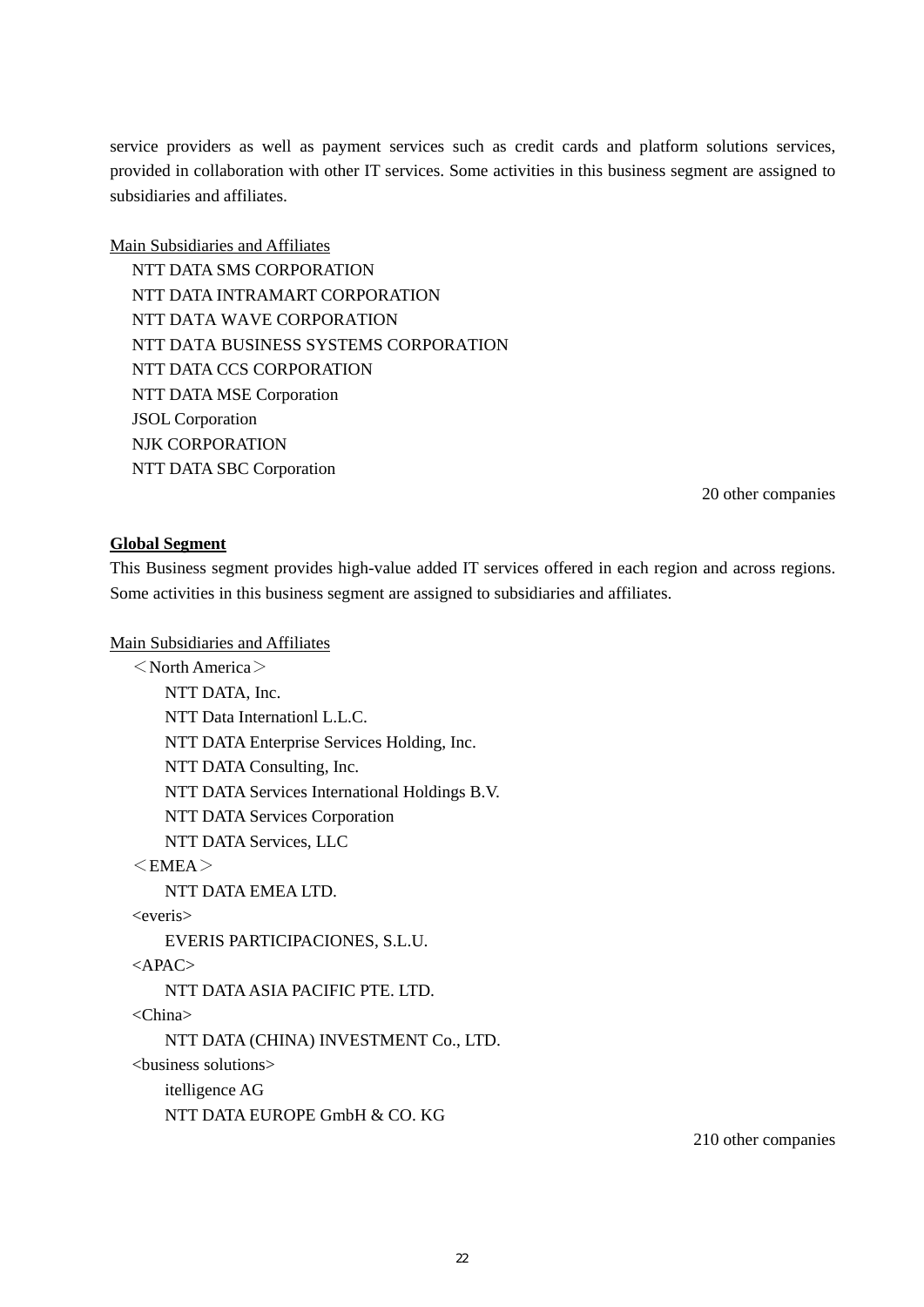# **Others**

Other business segments support the overhead functions. Some activities in this business segment are assigned to subsidiaries and affiliates.

# Main Subsidiaries and Affiliates NTT DATA MANAGEMENT SERVICE CORPORATION NTT DATA INTELLILINK CORPORATION

6 other companies

The following chart summarizes the description above:



Notes: For subsidiaries and affiliates that are engaged in businesses in multiple segments, the segment which accounts for the greatest portion of sales is listed.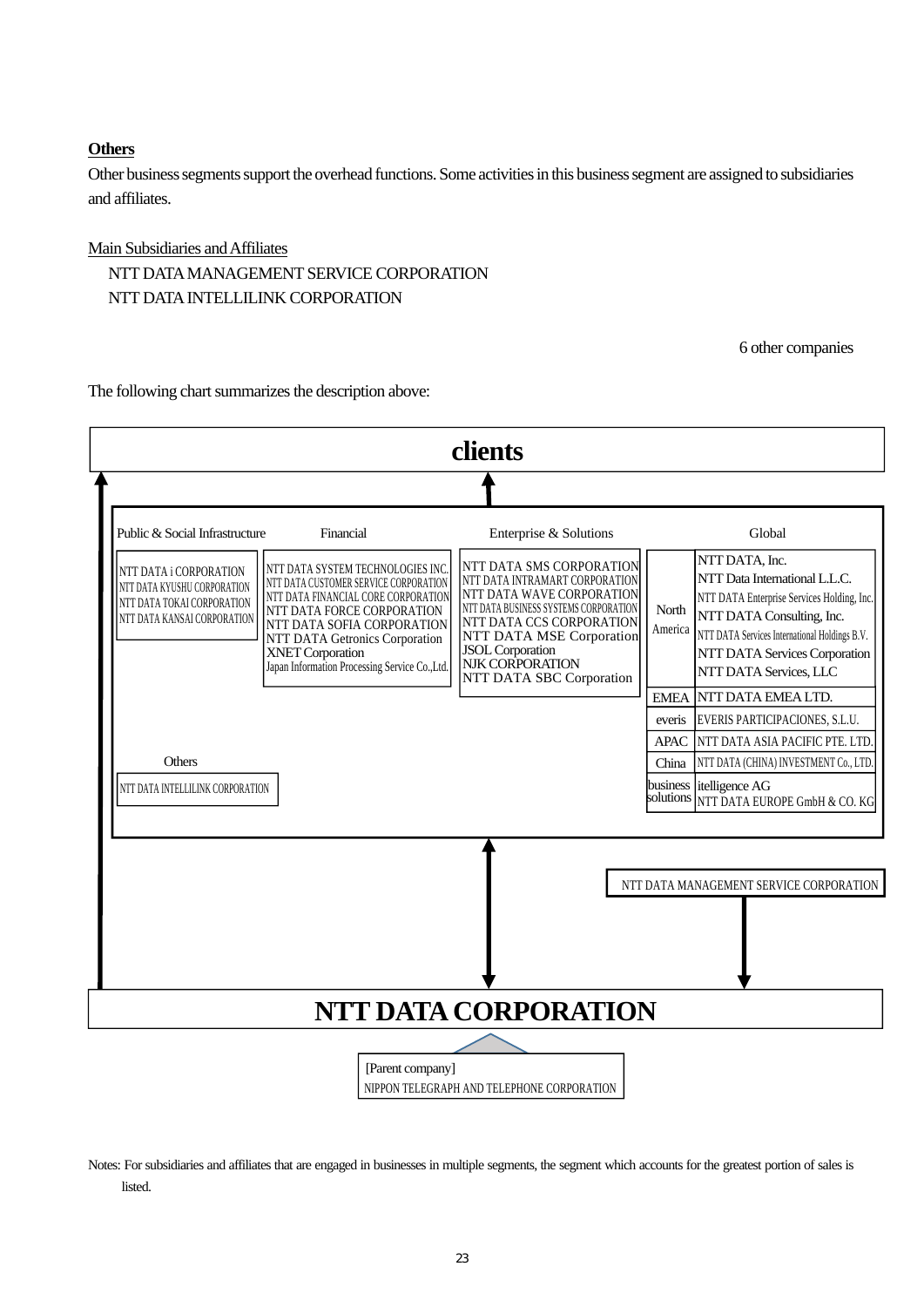# **3. Business Policies**

[Basic Management Policy]

The NTT DATA Group regards its mission as being the creation of a more affluent society, a goal it seeks to fulfill by enhancing client value through the provision of a wide range of information services. This requires the NTT DATA Group to constantly project the future course of society and to address, swiftly and accurately, changes in the market environment, evolving client needs, and the latest technological developments. Based on this concept, we are conducting management aimed at creating a corporate fabric that is capable of generating a stable profit flow by means of sustainable growth.

[Issues Requiring Attention and Medium-to-Long Term Corporate Strategies] and [Management Indicators Used in Defining Goals] are as described in "1. Business Results (1) Business Results【Circumstances around the NTT DATA Group and the issues requiring attention】

# **4. The Basic Stance Concerning the Selection of Accounting Standards**

With the purpose of improving the international comparability of financial information in capital markets and unifying an accounting system within the group, the group is examining the introduction of the International Financial Reporting Standards (IFRS) from the first quarter of the fiscal year ending March 31, 2019.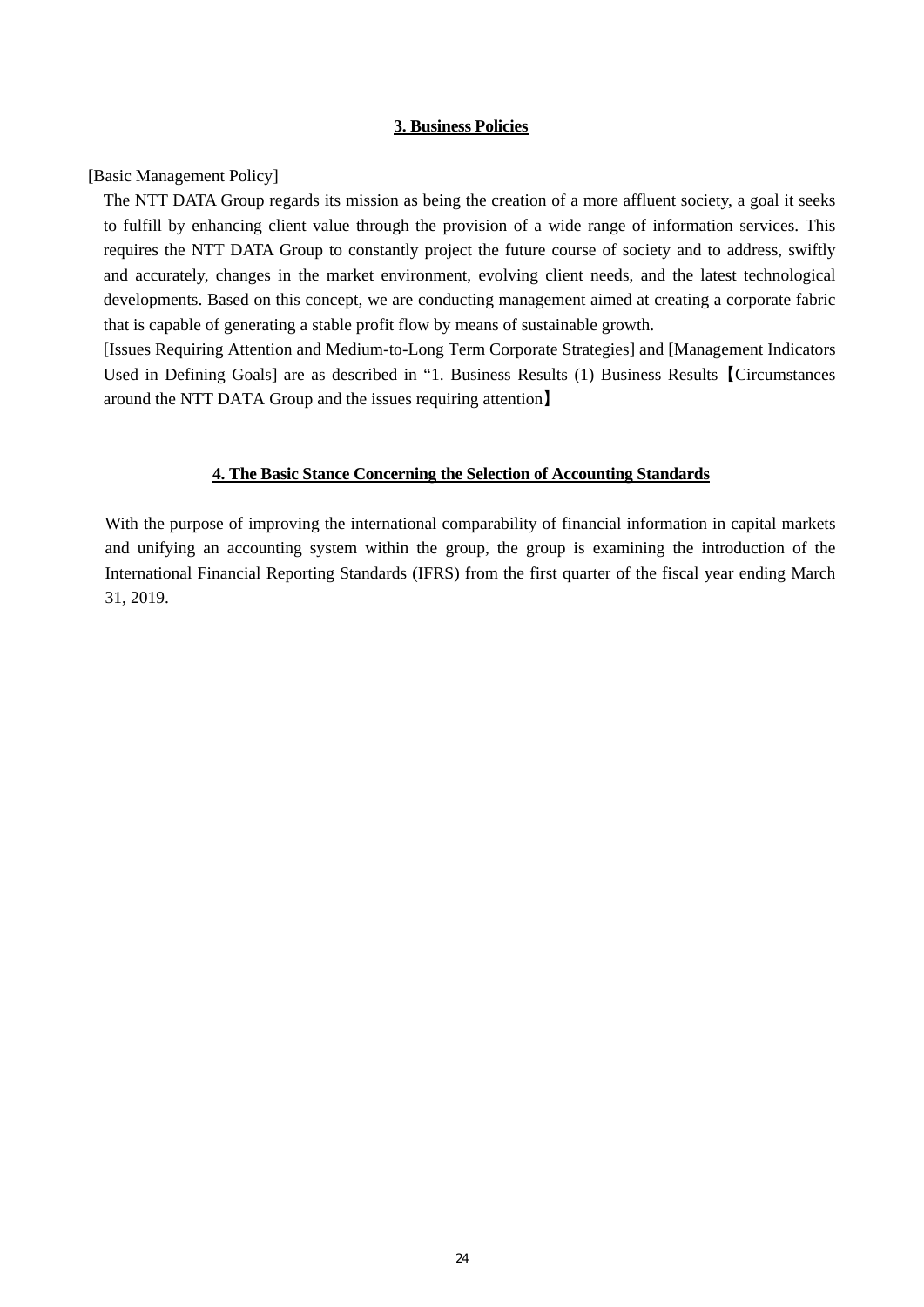### **5. Consolidated Financial Statements**

### **(1) Consolidated Balance Sheets**

|                                         |                      | $(Unit: \Psi million)$ |
|-----------------------------------------|----------------------|------------------------|
|                                         | As of March 31, 2016 | As of March 31, 2017   |
| Assets                                  |                      |                        |
| Current assets                          |                      |                        |
| Cash and deposits                       | 148,495              | 212,459                |
| Notes and accounts receivable - trade   | 403,146              | 458,767                |
| Lease receivables and investment assets | 14,477               | 21,731                 |
| Securities                              | 26,000               | 4,302                  |
| Inventories                             | 26,676               | 31,211                 |
| Deferred tax assets                     | 39,382               | 33,601                 |
| Deposits paid                           | 121,646              | 55,808                 |
| Other                                   | 65,490               | 79,635                 |
| Allowance for doubtful accounts         | (2,614)              | (3,740)                |
| Total current assets                    | 842,701              | 893,778                |
| Non-current assets                      |                      |                        |
| Property, plant and equipment           |                      |                        |
| Data communication facilities           | 303,414              | 311,013                |
| Accumulated depreciation                | (213,911)            | (221, 253)             |
| Data communucation facilities, net      | 89,503               | 89,760                 |
| Buildings and structures                | 284.454              | 317,875                |
| Accumulated depreciation                | (194, 564)           | (202, 879)             |
| Buildings and structures, net           | 89,890               | 114,995                |
| Machinery, equipment and vehicles       | 73,022               | 91,106                 |
| Accumulated depreciation                | (54,002)             | (60,072)               |
| Machinery, equipment and vehicles, net  | 19,019               | 31,034                 |
| Tools, furniture and fixtures           | 55,377               | 56.783                 |
| Accumulated depreciation                | (38, 381)            | (40, 116)              |
| Tools, furniture and fixtures, net      | 16,995               | 16,666                 |
| Land                                    | 60,576               | 63,835                 |
| Construction in progress                | 21,548               | 35,609                 |
| Other                                   | 13,544               | 10,231                 |
| Accumulated depreciation                | (8,502)              | (5,273)                |
| Other, net                              | 5,041                | 4,957                  |
| Total property, plant and equipment     | 302,575              | 356,860                |
| Intangible assets                       |                      |                        |
| Software                                | 250,668              | 240,304                |
| Software in progress                    | 48,295               | 61,168                 |
| Goodwill                                | 168,879              | 315,261                |
| Other                                   | 67,494               | 160,549                |
| Total intangible assets                 | 535,337              | 777,283                |
| Investments and other assets            |                      |                        |
| Investment securities                   | 83,599               | 86,834                 |
| Net defined benefit asset               | 1,508                | 5,603                  |
| Deferred tax assets                     | 44,735               | 60,802                 |
| Other                                   | 50,531               | 54,419                 |
| Allowance for doubtful accounts         | (669)                | (772)                  |
| Total investments and other assets      | 179,704              | 206,887                |
| Total non-current assets                | 1,017,618            | 1,341,031              |
| Total assets                            | 1,860,319            | 2,234,809              |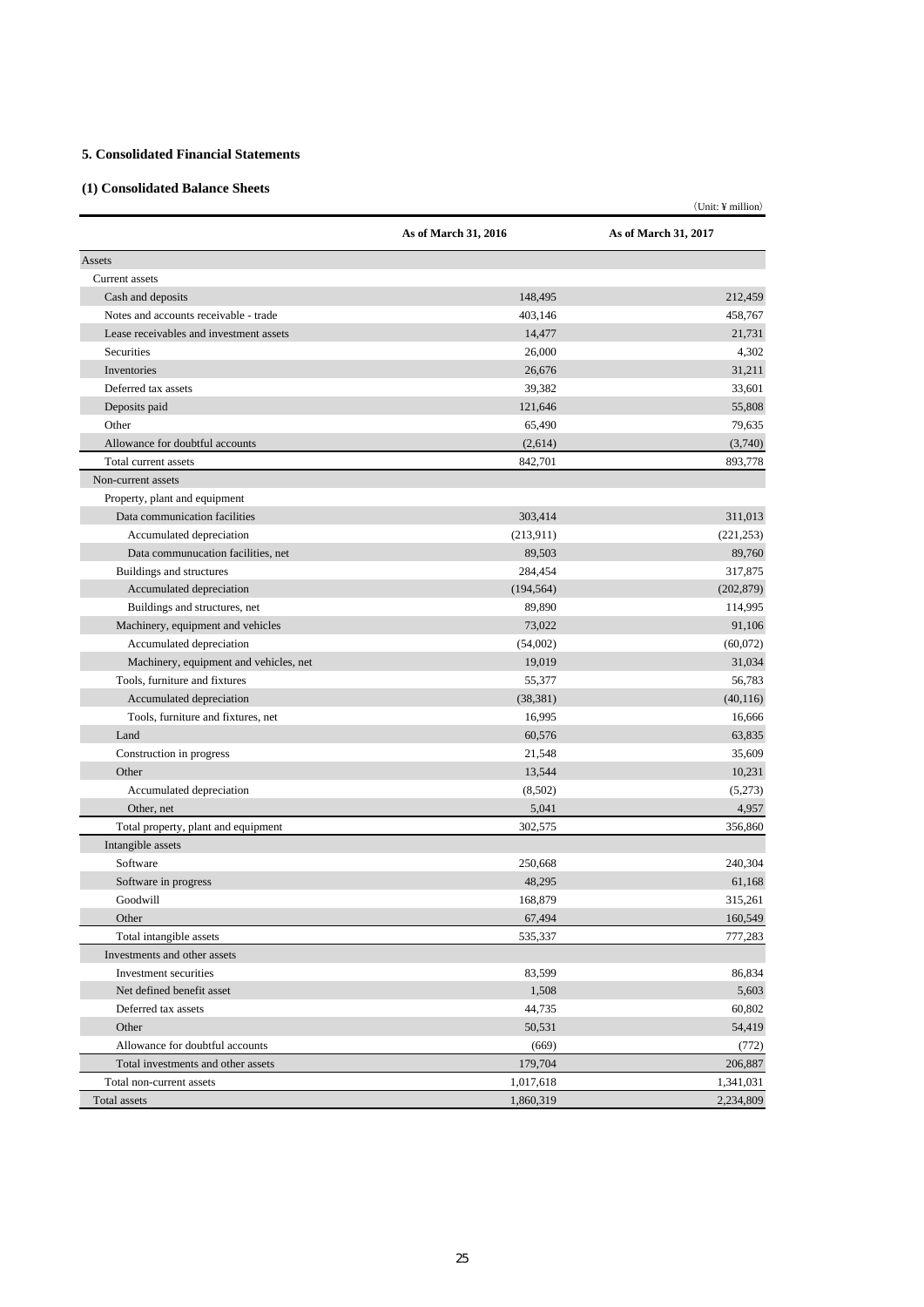#### **Consolidated Balance Sheets-continued**

|                                                       |                      | $(Unit: \yen million)$ |
|-------------------------------------------------------|----------------------|------------------------|
|                                                       | As of March 31, 2016 | As of March 31, 2017   |
| Liabilities                                           |                      |                        |
| <b>Current liabilities</b>                            |                      |                        |
| Accounts payable - trade                              | 121,688              | 138,453                |
| Short-term loans payable                              | 51,627               | 213,160                |
| Current portion of long-term loans payable            | 29.245               | 53,461                 |
| Current portion of bonds                              |                      | 49,996                 |
| Income taxes payable                                  | 33,158               | 35,916                 |
| Advances received                                     | 167,738              | 182,021                |
| Provision for loss on order received                  | 5.356                | 3.452                  |
| Other                                                 | 128,442              | 156,472                |
| Total current liabilities                             | 537,258              | 832,934                |
| Non-current liabilities                               |                      |                        |
| Bonds payable                                         | 210,062              | 160,075                |
| Long-term loans payable                               | 109,451              | 168,618                |
| Deferred tax liabilities                              | 23,327               | 30,367                 |
| Net defined benefit liability                         | 185,992              | 186,788                |
| Provision for directors' retirement benefits          | 934                  | 876                    |
| Other                                                 | 19.621               | 24.880                 |
| Total non-current liabilities                         | 549,390              | 571,605                |
| <b>Total liabilities</b>                              | 1,086,648            | 1,404,540              |
| Net assets                                            |                      |                        |
| Shareholders' equity                                  |                      |                        |
| Capital stock                                         | 142,520              | 142,520                |
| Capital surplus                                       | 139,295              | 141,048                |
| Retained earnings                                     | 452,458              | 497,922                |
| Treasury shares                                       | (0)                  | (0)                    |
| Total shareholders' equity                            | 734,273              | 781,490                |
| Accumulated other comprehensive income                |                      |                        |
| Valuation difference on available-for-sale securities | 32,522               | 39.881                 |
| Deferred gains or losses on hedges                    | (7,527)              | (155)                  |
| Foreign currency translation adjustment               | 36,552               | 23,889                 |
| Remeasurements of defined benefit plans               | (38, 805)            | (30,083)               |
| Other                                                 | (16, 107)            | (16,320)               |
| Total accumulated other comprehensive income          | 6,635                | 17,211                 |
| Non-controlling interests                             | 32,762               | 31,567                 |
| Total net assets                                      | 773,670              | 830,268                |
| Total liabilities and net assets                      | 1,860,319            | 2,234,809              |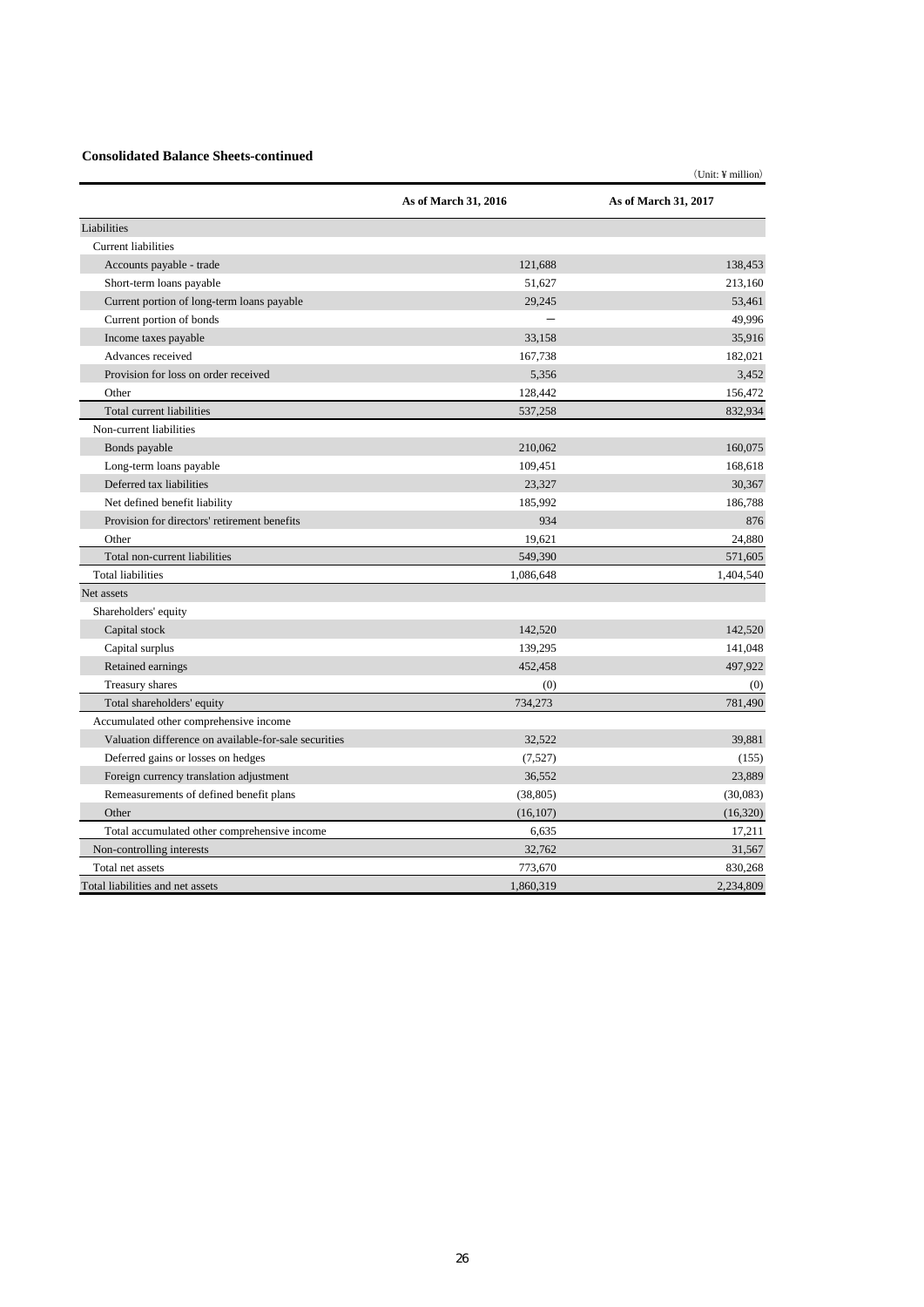# **(2) Consolidated Statements of Income and Comprehensive Income**

(Unit: ¥ million)

|                                                                | FY ended 31, March 2016 | FY ended 31, March 2017 |
|----------------------------------------------------------------|-------------------------|-------------------------|
| Net sales                                                      | 1,614,897               | 1,732,473               |
| Cost of sales                                                  | 1,216,795               | 1,293,600               |
| Gross profit                                                   | 398,101                 | 438,872                 |
| Selling, general and administrative expenses                   | 297,216                 | 321,763                 |
| Operating income                                               | 100,885                 | 117,109                 |
| Non-operating income                                           |                         |                         |
| Interest income                                                | 1,256                   | 1,507                   |
| Dividend income                                                | 1,785                   | 1,565                   |
| Insurance income                                               | 2,125                   | 1,014                   |
| Other                                                          | 2,677                   | 3,454                   |
| Total non-operating income                                     | 7,844                   | 7,542                   |
| Non-operating expenses                                         |                         |                         |
| Interest expenses                                              | 5,492                   | 5,372                   |
| Foreign exchange losses                                        | 1,576                   | 1,415                   |
| Other                                                          | 3,502                   | 4,870                   |
| Total non-operating expenses                                   | 10,571                  | 11,658                  |
| Ordinary income                                                | 98,158                  | 112,993                 |
| Extraordinary income                                           |                         |                         |
| Gain on sales of investment securities                         | 15,237                  | 15,605                  |
| Gain on transfer of affiliates business                        |                         | 2,720                   |
| Total extraordinary income                                     | 15,237                  | 18,325                  |
| <b>Extraordinary losses</b>                                    |                         |                         |
| Acquisition expenses                                           | $\qquad \qquad -$       | 12,301                  |
| Loss on restructuring of subsidiaries and affiliates           |                         | 9,260                   |
| Impairment loss of goodwill                                    | 3,986                   | 2,844                   |
| Impairment loss of noncurrent assets                           | 1,620                   | 1,579                   |
| Total extraordinary losses                                     | 5,607                   | 25,986                  |
| Income before income taxes                                     | 107,789                 | 105,332                 |
| Income taxes - current                                         | 46,925                  | 52,525                  |
| Income taxes - deferred                                        | (4,570)                 | (15,705)                |
| Total income taxes                                             | 42,354                  | 36,820                  |
| Net income                                                     | 65,434                  | 68,512                  |
| Net income attributable to                                     |                         |                         |
| Net income attributable to owners of parent                    | 63,373                  | 65,686                  |
| Net income (loss) attributable to non-controlling<br>interests | 2,061                   | 2,825                   |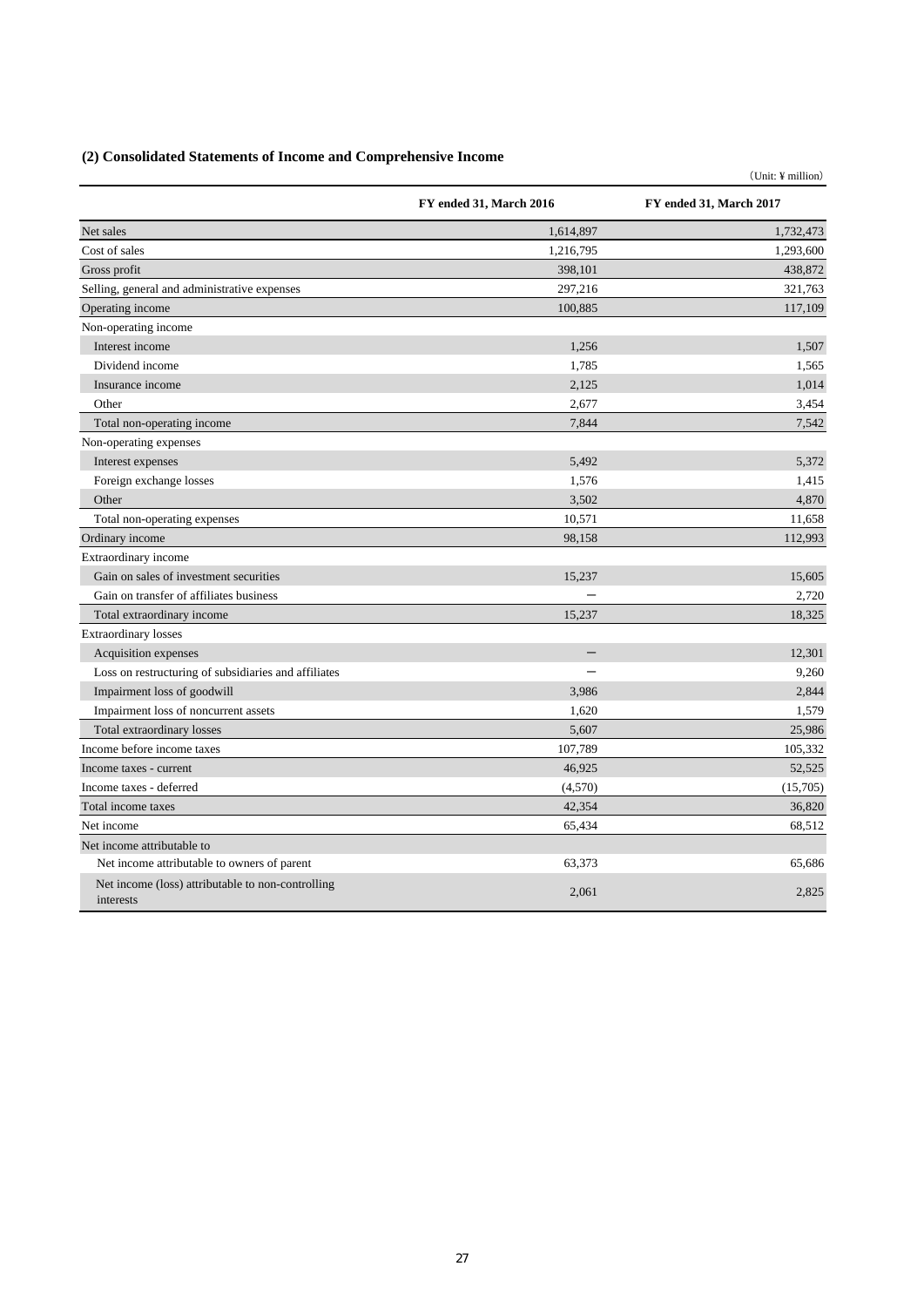# **Consolidated Statements of Income and Comprehensive Income-continued**

(Unit: ¥ million)

|                                                                                      | FY ended 31, March 2016 | FY ended 31, March 2017 |
|--------------------------------------------------------------------------------------|-------------------------|-------------------------|
| Other comprehensive income                                                           |                         |                         |
| Valuation difference on available-for-sale<br>securities                             | (14, 349)               | 7,323                   |
| Deferred gains or losses on hedges                                                   | (8,186)                 | 7,373                   |
| Foreign currency translation adjustment                                              | (25,975)                | (12, 525)               |
| Remeasurements of defined benefit plans,<br>net of tax                               | (29, 872)               | 8,769                   |
| Share of other comprehensive income of<br>entities accounted for using equity method | (208)                   | (243)                   |
| Other                                                                                | 480                     | (213)                   |
| Total other comprehensive income                                                     | (78, 110)               | 10,485                  |
| Comprehensive income                                                                 | (12,676)                | 78,997                  |
| Comprehensive income attributable to                                                 |                         |                         |
| Comprehensive income attributable to<br>owners of parent                             | (13, 371)               | 76,135                  |
| Comprehensive income attributable to<br>non-controlling interests                    | 695                     | 2,862                   |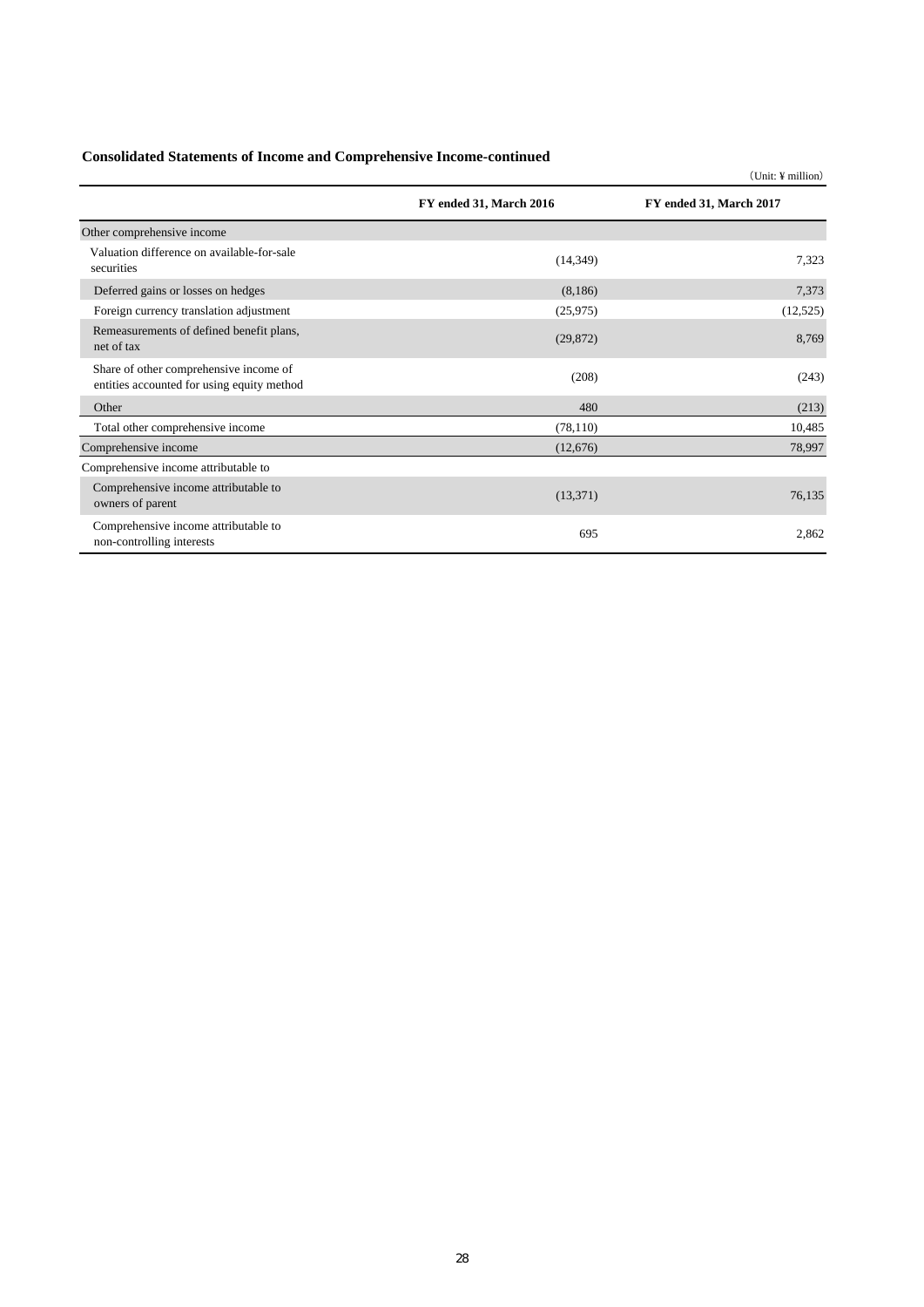# **(3) Consolidated Statements of Shareholders' Equity**

#### **(FY ended 31, March 2016)**

|                                                            |                      |                    |                      |                          | $Unit:$ ¥ million)               |  |  |  |  |
|------------------------------------------------------------|----------------------|--------------------|----------------------|--------------------------|----------------------------------|--|--|--|--|
|                                                            | Shareholders' equity |                    |                      |                          |                                  |  |  |  |  |
|                                                            | Capital stock        | Capital<br>surplus | Retained<br>earnings | Treasury shares          | Total<br>shareholders'<br>equity |  |  |  |  |
| Balance at beginning of<br>current period                  | 142,520              | 139,300            | 408,293              | (0)                      | 690,113                          |  |  |  |  |
| Cumulative effects of<br>changes in accounting<br>policies |                      |                    |                      |                          |                                  |  |  |  |  |
| <b>Restated balance</b>                                    | 142,520              | 139,300            | 408,293              | (0)                      | 690,113                          |  |  |  |  |
| Changes of items during<br>period                          |                      |                    |                      |                          |                                  |  |  |  |  |
| Dividends of surplus                                       |                      |                    | (16, 829)            |                          | (16, 829)                        |  |  |  |  |
| Net income attributable to<br>owners of parent             |                      |                    | 63,373               |                          | 63,373                           |  |  |  |  |
| Change of scope of<br>consolidation                        |                      |                    | (2, 115)             |                          | (2, 115)                         |  |  |  |  |
| Net changes in owning<br>subsidiaries' stocks              |                      |                    |                      |                          |                                  |  |  |  |  |
| Other                                                      |                      | (4)                | (263)                |                          | (267)                            |  |  |  |  |
| Net changes of items<br>other than shareholders'<br>equity |                      |                    |                      |                          |                                  |  |  |  |  |
| Total changes of<br>items during period                    |                      | (4)                | 44,164               | $\overline{\phantom{a}}$ | 44,160                           |  |  |  |  |
| Balance at end of<br>current period                        | 142,520              | 139,295            | 452,458              | (0)                      | 734,273                          |  |  |  |  |

|                                                            | Valuation<br>difference on<br>available-for-sale<br>securities | Deferred gains or<br>losses on hedges | Foreign currency<br>translation<br>adjustment | Remeasurements<br>of defined benefit<br>plans | Other     | Total accumulated<br>other<br>comprehensive<br>income | Non-controlling<br>interests | Total net assets |
|------------------------------------------------------------|----------------------------------------------------------------|---------------------------------------|-----------------------------------------------|-----------------------------------------------|-----------|-------------------------------------------------------|------------------------------|------------------|
| Balance at beginning of<br>current period                  | 46,792                                                         | 656                                   | 62,615                                        | (10,095)                                      | (16, 587) | 83,380                                                | 32.711                       | 806.205          |
| Cumulative effects of<br>changes in accounting<br>policies |                                                                |                                       |                                               |                                               |           |                                                       |                              |                  |
| <b>Restated balance</b>                                    | 46.792                                                         | 656                                   | 62.615                                        | (10,095)                                      | (16, 587) | 83.380                                                | 32.711                       | 806.205          |
| Changes of items during<br>period                          |                                                                |                                       |                                               |                                               |           |                                                       |                              |                  |
| Dividends of surplus                                       |                                                                |                                       |                                               |                                               |           |                                                       |                              | (16,829)         |
| Net income attributable to<br>owners of parent             |                                                                |                                       |                                               |                                               |           |                                                       |                              | 63,373           |
| Change of scope of<br>consolidation                        |                                                                |                                       |                                               |                                               |           |                                                       |                              | (2, 115)         |
| Net changes in owning<br>subsidiaries' stocks              |                                                                |                                       |                                               |                                               |           |                                                       |                              |                  |
| Other                                                      |                                                                |                                       |                                               |                                               |           |                                                       |                              | (267)            |
| Net changes of items<br>other than shareholders'<br>equity | (14,269)                                                       | (8,183)                               | (26,062)                                      | (28,709)                                      | 480       | (76, 745)                                             | 50                           | (76, 694)        |
| Total changes of<br>items during period                    | (14,269)                                                       | (8,183)                               | (26,062)                                      | (28,709)                                      | 480       | (76, 745)                                             | 50                           | (32, 534)        |
| Balance at end of<br>current period                        | 32,522                                                         | (7, 527)                              | 36,552                                        | (38, 805)                                     | (16, 107) | 6,635                                                 | 32,762                       | 773,670          |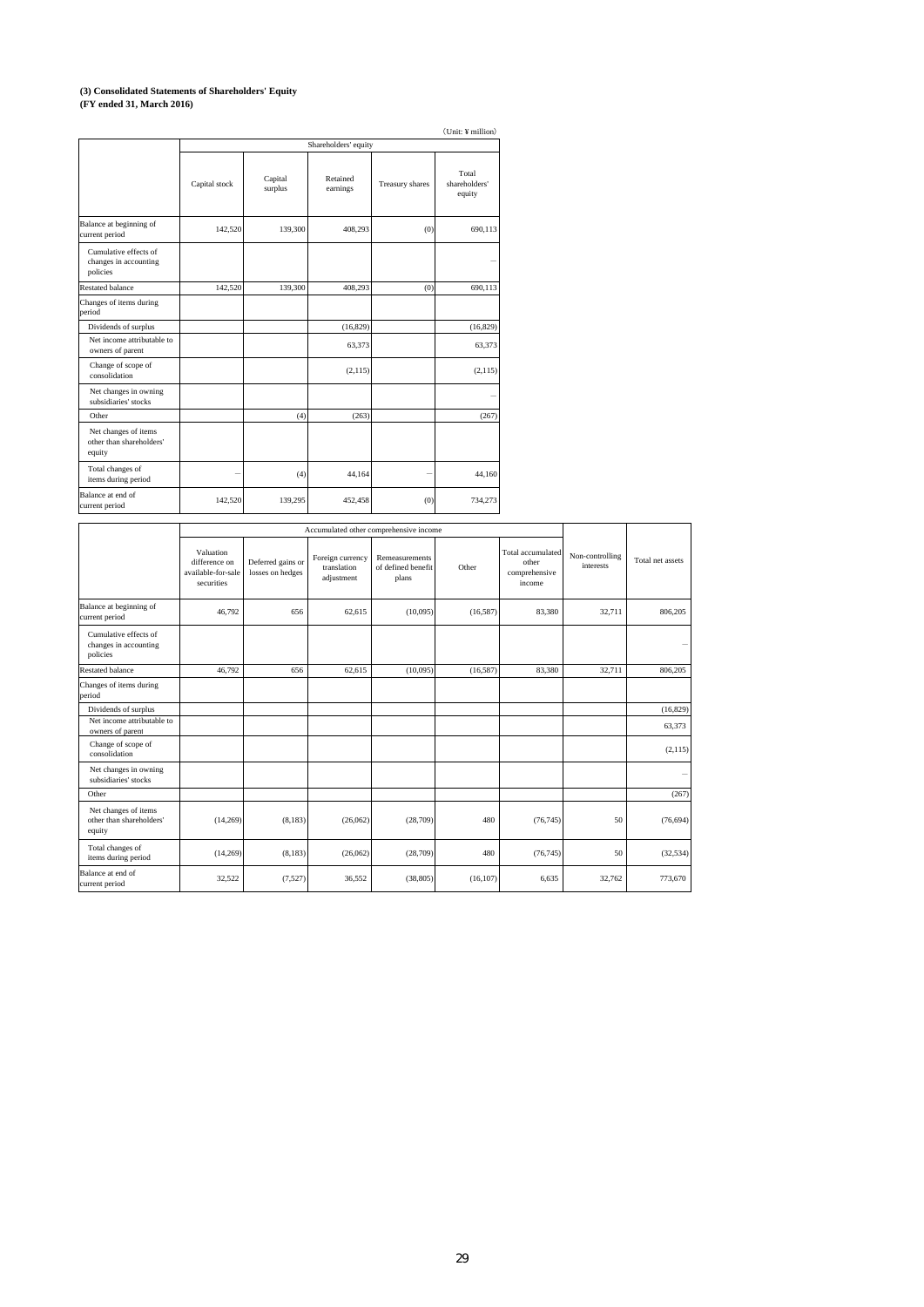#### **Consolidated Statements of Shareholders' Equity-continued (FY ended 31, March 2017)**

|                                                            |               |                      |                      |                 | (Unit: ¥ million)                |  |  |  |  |  |  |
|------------------------------------------------------------|---------------|----------------------|----------------------|-----------------|----------------------------------|--|--|--|--|--|--|
|                                                            |               | Shareholders' equity |                      |                 |                                  |  |  |  |  |  |  |
|                                                            | Capital stock | Capital<br>surplus   | Retained<br>earnings | Treasury shares | Total<br>shareholders'<br>equity |  |  |  |  |  |  |
| Balance at beginning of<br>current period                  | 142,520       | 139,295              | 452,458              | (0)             | 734,273                          |  |  |  |  |  |  |
| Cumulative effects of<br>changes in accounting<br>policies |               |                      | 387                  |                 | 387                              |  |  |  |  |  |  |
| <b>Restated balance</b>                                    | 142,520       | 139,295              | 452,845              | (0)             | 734,660                          |  |  |  |  |  |  |
| Changes of items during<br>period                          |               |                      |                      |                 |                                  |  |  |  |  |  |  |
| Dividends of surplus                                       |               |                      | (21,037)             |                 | (21,037)                         |  |  |  |  |  |  |
| Net income attributable to<br>owners of parent             |               |                      | 65,686               |                 | 65,686                           |  |  |  |  |  |  |
| Change of scope of<br>consolidation                        |               |                      |                      |                 |                                  |  |  |  |  |  |  |
| Net changes in owning<br>subsidiaries' stocks              |               | 1,753                |                      |                 | 1,753                            |  |  |  |  |  |  |
| Other                                                      |               | (0)                  | 427                  |                 | 426                              |  |  |  |  |  |  |
| Net changes of items<br>other than shareholders'<br>equity |               |                      |                      |                 |                                  |  |  |  |  |  |  |
| Total changes of<br>items during period                    | -             | 1,752                | 45,076               | ٠               | 46,829                           |  |  |  |  |  |  |
| Balance at end of<br>current period                        | 142,520       | 141,048              | 497,922              | (0)             | 781,490                          |  |  |  |  |  |  |

|                                                            |                                                                | Accumulated other comprehensive income |                                               |                                               |           |                                                       |                              |                  |
|------------------------------------------------------------|----------------------------------------------------------------|----------------------------------------|-----------------------------------------------|-----------------------------------------------|-----------|-------------------------------------------------------|------------------------------|------------------|
|                                                            | Valuation<br>difference on<br>available-for-sale<br>securities | Deferred gains or<br>losses on hedges  | Foreign currency<br>translation<br>adjustment | Remeasurements<br>of defined benefit<br>plans | Other     | Total accumulated<br>other<br>comprehensive<br>income | Non-controlling<br>interests | Total net assets |
| Balance at beginning of<br>current period                  | 32,522                                                         | (7527)                                 | 36.552                                        | (38, 805)                                     | (16, 107) | 6.635                                                 | 32.762                       | 773,670          |
| Cumulative effects of<br>changes in accounting<br>policies |                                                                |                                        |                                               |                                               |           |                                                       |                              | 387              |
| <b>Restated balance</b>                                    | 32.522                                                         | (7527)                                 | 36.552                                        | (38, 805)                                     | (16, 107) | 6.635                                                 | 32.762                       | 774,058          |
| Changes of items during<br>period                          |                                                                |                                        |                                               |                                               |           |                                                       |                              |                  |
| Dividends of surplus                                       |                                                                |                                        |                                               |                                               |           |                                                       |                              | (21,037)         |
| Net income attributable to<br>owners of parent             |                                                                |                                        |                                               |                                               |           |                                                       |                              | 65,686           |
| Change of scope of<br>consolidation                        |                                                                |                                        |                                               |                                               |           |                                                       |                              |                  |
| Net changes in owning<br>subsidiaries' stocks              |                                                                |                                        |                                               |                                               |           |                                                       |                              | 1,753            |
| Other                                                      |                                                                |                                        |                                               |                                               |           |                                                       |                              | 426              |
| Net changes of items<br>other than shareholders'<br>equity | 7,359                                                          | 7,371                                  | (12, 662)                                     | 8.721                                         | (213)     | 10,575                                                | (1, 194)                     | 9,381            |
| Total changes of<br>items during period                    | 7,359                                                          | 7,371                                  | (12, 662)                                     | 8.721                                         | (213)     | 10,575                                                | (1, 194)                     | 56,210           |
| Balance at end of<br>current period                        | 39,881                                                         | (155)                                  | 23,889                                        | (30,083)                                      | (16,320)  | 17,211                                                | 31,567                       | 830,268          |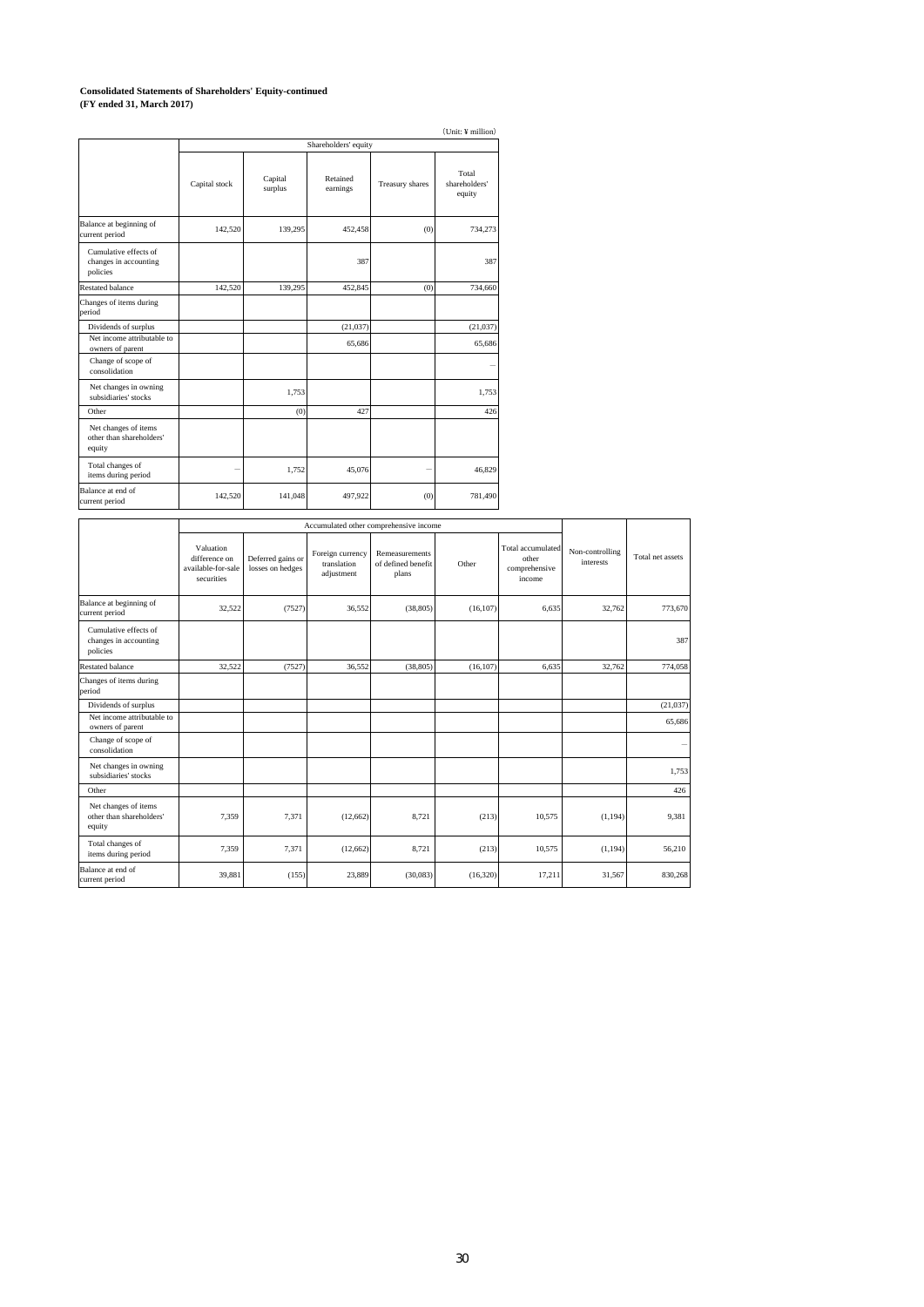# **(4) Consolidated Statements of Cash Flows**

(Unit: ¥ million)

|                                                                                                                           | FY ended 31, March 2016 | FY ended 31, March 2017 |
|---------------------------------------------------------------------------------------------------------------------------|-------------------------|-------------------------|
| Cash flows from operating activities                                                                                      |                         |                         |
| Income before income taxes                                                                                                | 107,789                 | 105,332                 |
| Depreciation                                                                                                              | 147,961                 | 154,542                 |
| Loss on retirement of non-current assets                                                                                  | 7,250                   | 5,467                   |
| Increase (decrease) in net defined benefit liability                                                                      | 8,292                   | 21,801                  |
| Interest expenses                                                                                                         | 5,492                   | 5,372                   |
| Impairment loss of noncurrent assets                                                                                      | 1,620                   | 1,579                   |
| Decrease (increase) in notes and accounts<br>receivable - trade                                                           | (43,052)                | (9,032)                 |
| Decrease (increase) in inventories                                                                                        | 5,373                   | (4, 497)                |
| Increase (decrease) in notes and accounts<br>payable - trade                                                              | 9,574                   | 16,609                  |
| Increase (decrease) in advances received                                                                                  | 27,954                  | 14,908                  |
| Increase (decrease) in accrued consumption taxes                                                                          | (11, 123)               | 2,355                   |
| Other, net                                                                                                                | (205)                   | (5, 443)                |
| Subtotal                                                                                                                  | 266,928                 | 308,995                 |
| Interest and dividend income received                                                                                     | 3,175                   | 3,131                   |
| Interest expenses paid                                                                                                    | (5, 544)                | (5,377)                 |
| Income taxes (paid) refund                                                                                                | (31,808)                | (68, 197)               |
| Net cash provided by (used in) operating activities                                                                       | 232,751                 | 238,552                 |
| Cash flows from investing activities                                                                                      |                         |                         |
| Purchase of property, plant and equipment                                                                                 | (47, 440)               | (67, 141)               |
| Purchase of intangible assets                                                                                             | (77, 922)               | (90, 939)               |
| Proceeds from sales of investment securities                                                                              | 23,014                  | 22,036                  |
| Purchase of shares of subsidiaries resulting in change<br>in scope of consolidation                                       | (28, 351)               | (6,930)                 |
| Purchase Of Equity Interests Of Subsidiaries<br>ResultingIn Change In Scope Of Consolidation                              |                         | (348, 431)              |
| Net decrease (increase) in time deposits                                                                                  | (294)                   | 1,402                   |
| Net decrease (increase) in short-term deposits paid                                                                       | (50,000)                | 50,000                  |
| Other, net                                                                                                                | (7, 735)                | 11,650                  |
| Net cash provided by (used in) investing activities                                                                       | (188, 730)              | (428, 354)              |
| Cash flows from financing activities                                                                                      |                         |                         |
| Redemption of bonds                                                                                                       | (40,000)                |                         |
| Proceeds from long-term loans payable                                                                                     | 523                     | 115,512                 |
| Repayments of long-term loans payable                                                                                     | (595)                   | (29, 331)               |
| Net increase (decrease) in short-term loans payable                                                                       | 1,198                   | 163,145                 |
| Repayments of lease obligations                                                                                           | (1,625)                 | (3,129)                 |
| Cash dividends paid                                                                                                       | (16, 834)               | (21,037)                |
| Payments from changes in ownership interests in<br>subsidiaries that do not result in change in scope<br>of consolidation | (461)                   | (5,180)                 |
| Other, net                                                                                                                | (385)                   | 2,097                   |
| Net cash provided by (used in) financing activities                                                                       | (58, 179)               | 222,076                 |
| Effect of exchange rate change on cash and cash<br>equivalents                                                            | (3,131)                 | (5,789)                 |
| Net increase (decrease) in cash and cash equivalents                                                                      | (17,290)                | 26,485                  |
| Cash and cash equivalents at beginning of period                                                                          | 250,843                 | 233,553                 |
| Cash and cash equivalents at end of period                                                                                | 233,553                 | 260,038                 |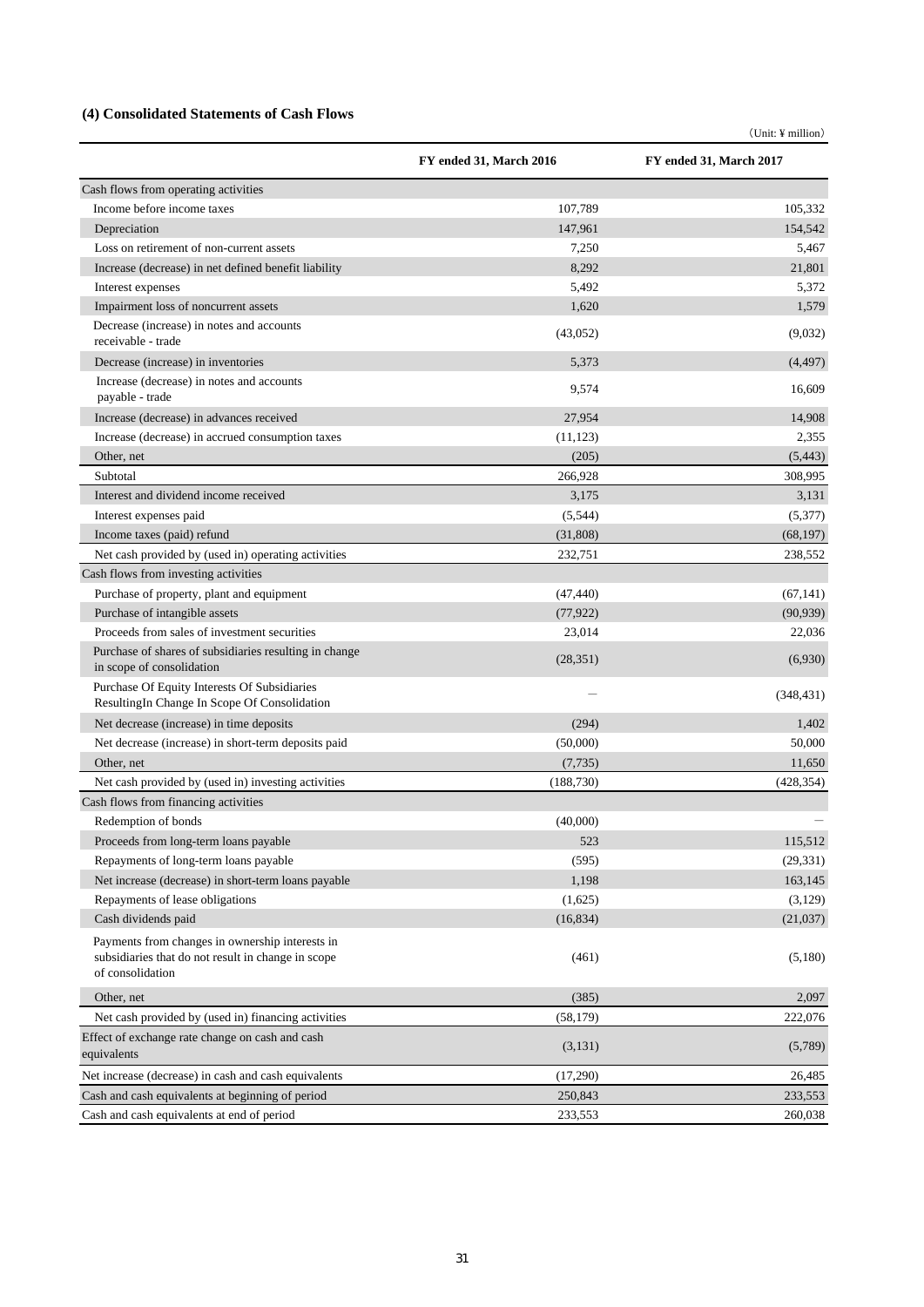# **6. Non-Consolidated Financial Statements**

### **(1) Non-Consolidated Balance Sheets**

|                                                                |                      | $(Unit: \yen million)$ |
|----------------------------------------------------------------|----------------------|------------------------|
|                                                                | As of March 31, 2016 | As of March 31, 2017   |
| Assets                                                         |                      |                        |
| Current assets                                                 |                      |                        |
| Cash and deposits                                              | 57,156               | 73.657                 |
| Notes receivable - trade                                       | 7                    | 16                     |
| Accounts receivable - trade                                    | 196,412              | 193,075                |
| Lease receivables                                              | 615                  | 128                    |
| Lease investment assets                                        | 11,853               | 18,076                 |
| Securities                                                     | 20,000               |                        |
| Inventories                                                    | 14.250               | 20.662                 |
| Prepaid expenses                                               | 15,406               | 16,544                 |
| Deferred tax assets                                            | 27,884               | 21,837                 |
| Deposits paid                                                  | 121,646              | 55,808                 |
| Other                                                          | 88,799               | 73,291                 |
| Allowance for doubtful accounts                                | (8)                  | (5)                    |
| Total current assets                                           | 554,025              | 473,094                |
| Non-current assets                                             |                      |                        |
| Property, plant and equipment                                  |                      |                        |
| Data communication facilities, net                             | 88,763               | 88,006                 |
| Buildings, net                                                 | 75,736               | 71,666                 |
| Structures, net                                                | 1,936                | 1,823                  |
| Machinery, equipment and vehicles, net                         | 10,571               | 8,633                  |
| Tools, furniture and fixtures, net                             | 7,562                | 6,763                  |
| Land                                                           | 56,064               | 56,064                 |
| Leased assets, net                                             | 933                  | 598                    |
| Construction in progress                                       | 20,419               | 30,477                 |
| Total property, plant and equipment                            | 261,987              | 264,033                |
| Intangible assets                                              |                      |                        |
| Software                                                       | 228,225              | 215,863                |
| Software in progress                                           | 43,749               | 57,122                 |
| Leased assets                                                  | 19                   | 8                      |
| Other                                                          | 2,073                | 2,062                  |
| Total intangible assets                                        | 274,067              | 275,056                |
| Investments and other assets                                   |                      |                        |
| Investment securities                                          | 65,461               | 73,087                 |
| Shares of subsidiaries and associates                          | 136,764              | 170,753                |
| Investments in other securities of subsidiaries                |                      |                        |
| and associates                                                 | 235,823              | 586,729                |
| Long-term loans receivable                                     | 540                  | 540                    |
| Deferred tax assets                                            |                      | 882                    |
| Long-term loans receivable from subsidiaries<br>and associates | 49,957               | 58,557                 |
| Other                                                          | 25,135               | 39,094                 |
| Allowance for doubtful accounts                                | (444)                | (435)                  |
| Total investments and other assets                             | 513,239              | 929,210                |
| Total non-current assets                                       | 1,049,294            | 1,468,301              |
| Total assets                                                   | 1,603,320            | 1,941,395              |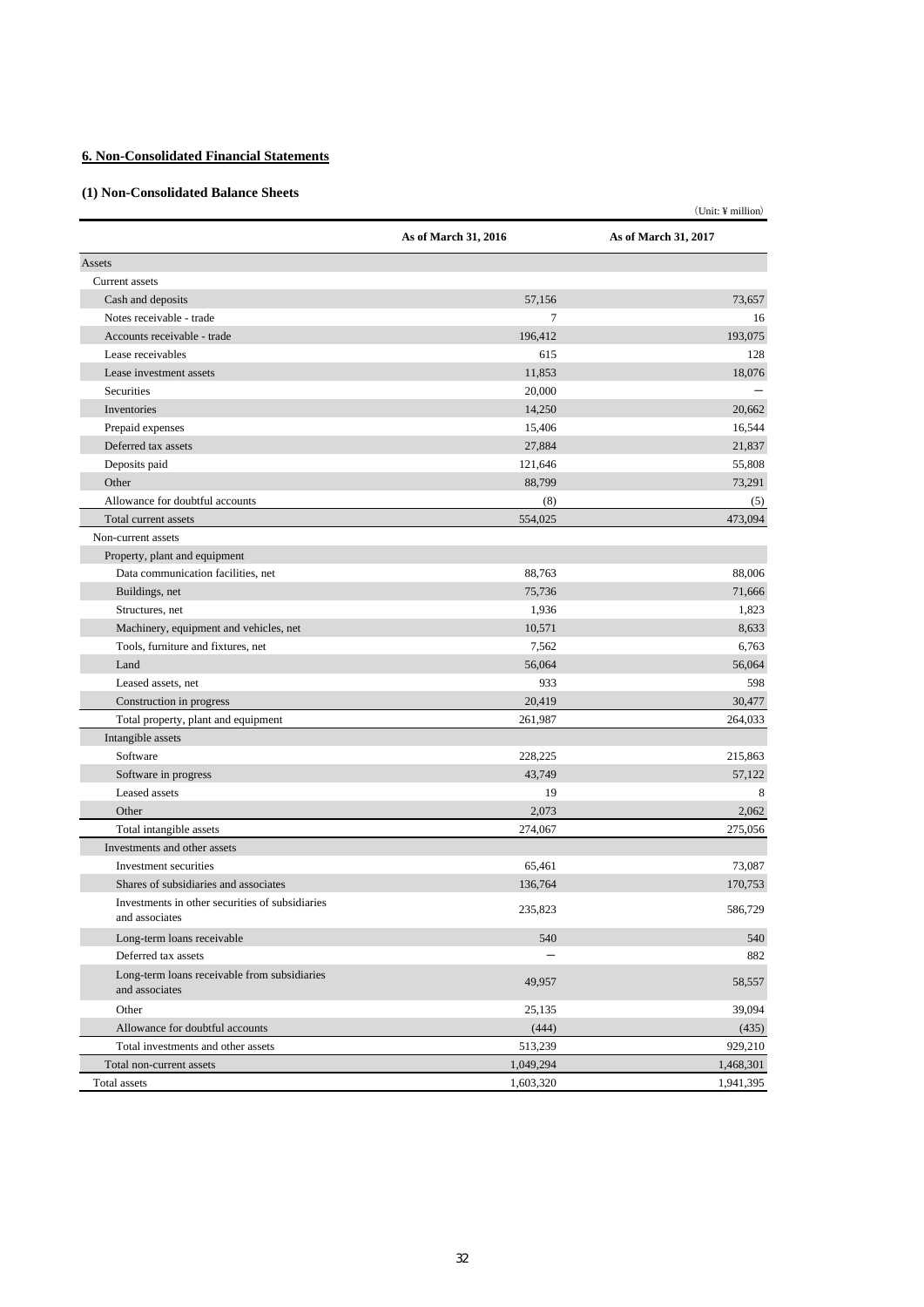#### **Non-Consolidated Balance Sheets-continued**

|                                             |                      | $(Unit: \angle million)$ |
|---------------------------------------------|----------------------|--------------------------|
|                                             | As of March 31, 2016 | As of March 31, 2017     |
| Liabilities                                 |                      |                          |
| <b>Current liabilities</b>                  |                      |                          |
| Accounts payable - trade                    | 91,132               | 88,130                   |
| Short-term loans payable                    | 45,319               | 205,359                  |
| Current portion of long-term loans payable  | 30,535               | 54,648                   |
| Current portion of bonds                    |                      | 49,996                   |
| Lease obligations                           | 544                  | 309                      |
| Accounts payable - other                    | 12,868               | 16,970                   |
| Accrued expenses                            | 9,559                | 9,643                    |
| Income taxes payable                        | 21,844               | 20.595                   |
| Advances received                           | 148,259              | 161,953                  |
| Deposits received                           | 74,404               | 85,009                   |
| Provision for loss on order received        | 4.625                | 2.424                    |
| Asset retirement obligations                | 99                   | 64                       |
| Other                                       | 13,473               | 4,900                    |
| Total current liabilities                   | 452,666              | 700,005                  |
| Non-current liabilities                     |                      |                          |
| Bonds payable                               | 209,962              | 159,975                  |
| Long-term loans payable                     | 106,845              | 165,368                  |
| Lease obligations                           | 1,099                | 552                      |
| Deferred tax liabilities                    | 3,256                |                          |
| Provision for retirement benefits           | 63,946               | 83,247                   |
| Asset retirement obligations                | 530                  | 634                      |
| Other                                       | 10,739               | 8,978                    |
| Total non-current liabilities               | 396,379              | 418,755                  |
| <b>Total liabilities</b>                    | 849,045              | 1,118,760                |
| Net assets                                  |                      |                          |
| Shareholders' equity                        |                      |                          |
| Capital stock                               | 142,520              | 142,520                  |
| Capital surplus                             |                      |                          |
| Legal capital surplus                       | 139,300              | 139,300                  |
| Total capital surpluses                     | 139,300              | 139,300                  |
| Retained earnings                           |                      |                          |
| Legal retained earnings                     | 2,287                | 2,287                    |
| Other retained earnings                     |                      |                          |
| Reserve for special depreciation            | 98                   | 64                       |
| Reserve for reduction entry                 | 233                  | 166                      |
| General reserve                             | 288,000              | 288,000                  |
| Retained earnings brought forward           | 157,037              | 210,888                  |
| Total retained earnings                     | 447,656              | 501,408                  |
| Treasury shares                             | (0)                  | (0)                      |
| Total shareholders' equity                  | 729,476              | 783,227                  |
| Valuation and translation adjustments       |                      |                          |
| Valuation difference on available-for-sale  |                      |                          |
| securities                                  | 32,007               | 39,519                   |
| Deferred gains or losses on hedges          | (7,208)              | (112)                    |
| Total valuation and translation adjustments | 24,798               | 39,407                   |
| Total net assets                            | 754,274              | 822,635                  |
| Total liabilities and net assets            | 1,603,320            | 1,941,395                |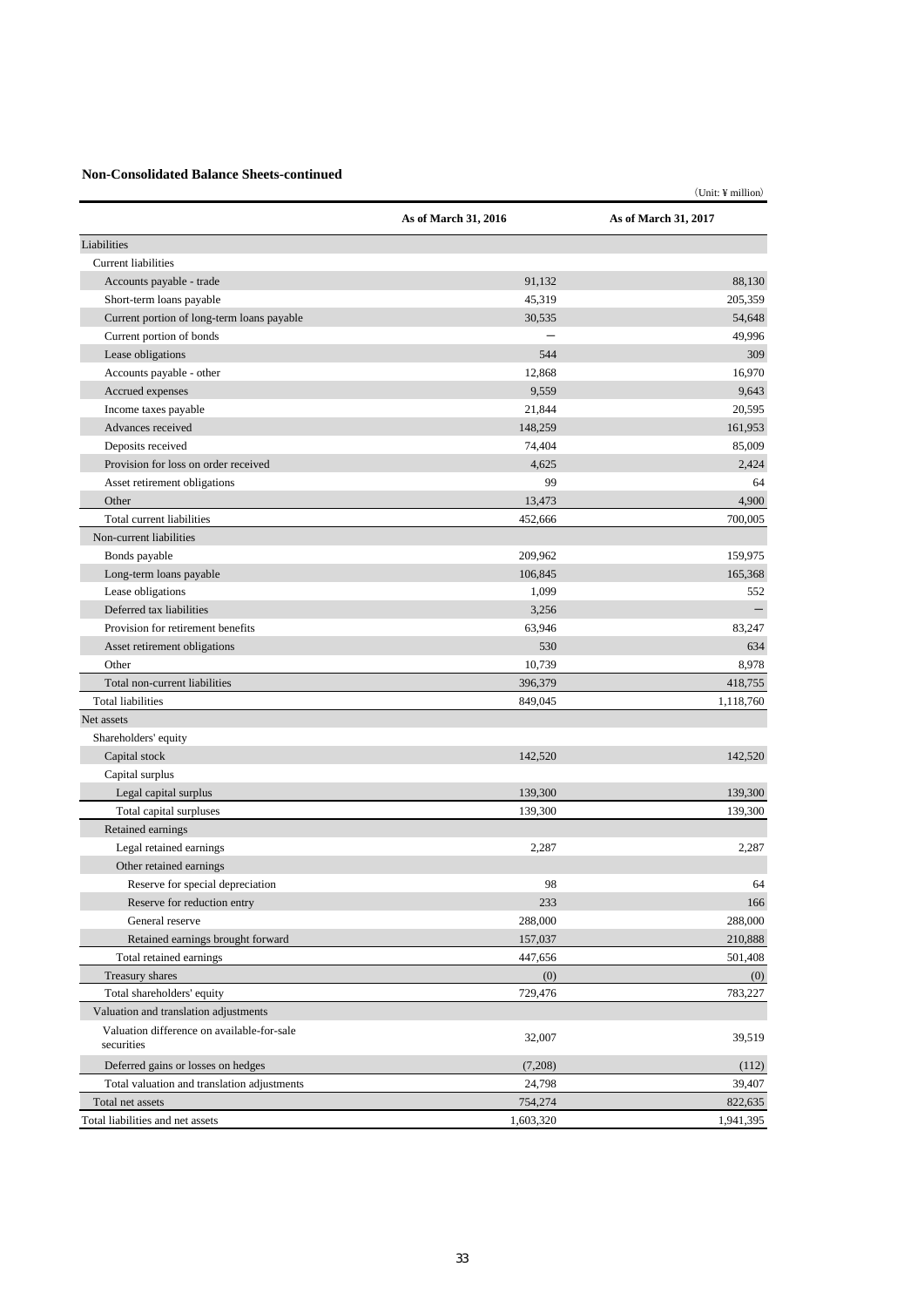### **(2) Non-Consolidated Statements of Income**

|                                                                                  |                          | (Unit: ¥ million)       |
|----------------------------------------------------------------------------------|--------------------------|-------------------------|
|                                                                                  | FY ended 31, March 2016  | FY ended 31, March 2017 |
| Net sales                                                                        | 838,344                  | 860,900                 |
| Cost of sales                                                                    | 646,890                  | 648,939                 |
| Gross profit                                                                     | 191,454                  | 211,961                 |
| Selling, general and administrative expenses                                     | 114,747                  | 125,106                 |
| Operating income                                                                 | 76,706                   | 86,854                  |
| Non-operating income                                                             |                          |                         |
| Interest income                                                                  | 1,780                    | 1,340                   |
| Dividend income                                                                  | 5,406                    | 7,856                   |
| Gain on sales of shares of subsidiaries and<br>associates                        | 81                       | 1,454                   |
| Insurance income                                                                 | 2,092                    | 930                     |
| Other                                                                            | 1,731                    | 1,999                   |
| Total non-operating income                                                       | 11,092                   | 13,581                  |
| Non-operating expenses                                                           |                          |                         |
| Interest expenses                                                                | 1,837                    | 1,785                   |
| Interest on bonds                                                                | 3,086                    | 3,019                   |
| Foreign exchange losses                                                          | 1,104                    | 148                     |
| Loss on valuation of securities                                                  | 1,137                    | 26                      |
| Other                                                                            | 1,752                    | 997                     |
| Total non-operating expenses                                                     | 8,918                    | 5,977                   |
| Ordinary income                                                                  | 78,880                   | 94,459                  |
| Extraordinary income                                                             |                          |                         |
| Gain on sales of investment securities                                           | 15,237                   | 15,093                  |
| Total extraordinary income                                                       | 15,237                   | 15,093                  |
| <b>Extraordinary losses</b>                                                      |                          |                         |
| Loss on valuation of shares of subsidiaries and<br>associates                    |                          | 2,642                   |
| Impairment loss of noncurrent assets                                             | 936                      | 1,241                   |
| Write downs of investments in other securities of<br>subsidiaries and associates |                          | 1,124                   |
| Loss on restructuring of subsidiaries and affiliates                             | $\overline{\phantom{0}}$ | 17                      |
| Total extraordinary losses                                                       | 936                      | 5,025                   |
| Income before income taxes                                                       | 93,182                   | 104,527                 |
| Income taxes - current                                                           | 29,206                   | 34,395                  |
| Income taxes - deferred                                                          | (302)                    | (4, 381)                |
| Total income taxes                                                               | 28,903                   | 30,013                  |
| Net income                                                                       | 64,279                   | 74,513                  |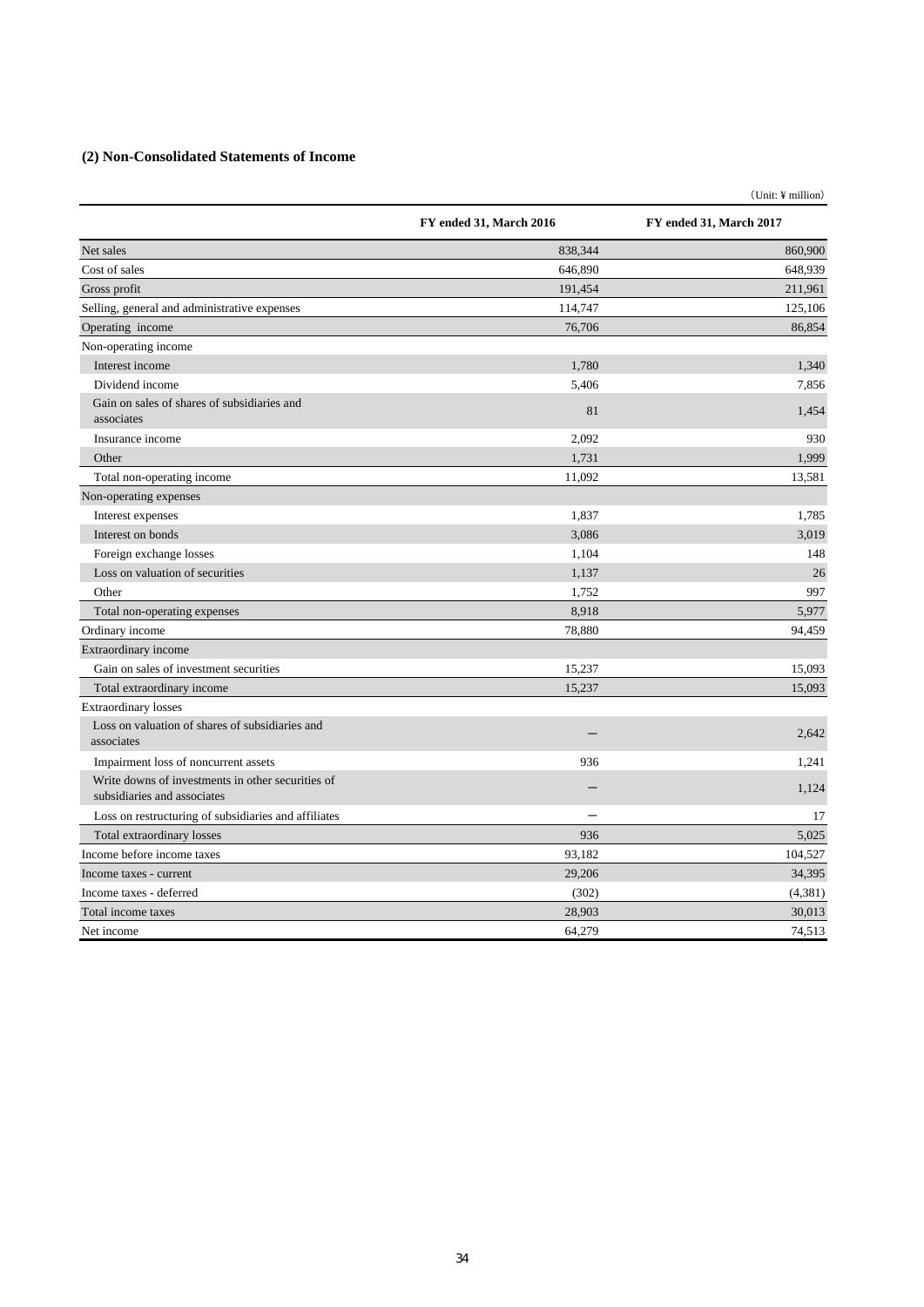#### **(3) Non-Consolidated Statements of Shareholders' Equity (FY ended 31, March 2016)**

|                                                            |                      |                          |                          |                            |                                        |                                   |                   |                                         |                            |                 | $(Unit; \Psi$ million)  |
|------------------------------------------------------------|----------------------|--------------------------|--------------------------|----------------------------|----------------------------------------|-----------------------------------|-------------------|-----------------------------------------|----------------------------|-----------------|-------------------------|
|                                                            | Shareholders' equity |                          |                          |                            |                                        |                                   |                   |                                         |                            |                 |                         |
|                                                            |                      | Capital surplus          |                          |                            |                                        |                                   | Retained earnings |                                         |                            |                 |                         |
|                                                            |                      |                          |                          |                            |                                        | Other retained earnings           |                   |                                         |                            |                 | Total                   |
|                                                            | Capital stock        | Legal capital<br>surplus | Total capital<br>surplus | Legal retained<br>earnings | Reserve for<br>special<br>depreciation | Reserve for<br>reduction<br>entry | General reserve   | Retained<br>earnings brought<br>forward | Total retained<br>earnings | Treasury shares | shareholders'<br>equity |
| Balance at beginning of<br>current period                  | 142,520              | 139,300                  | 139,300                  | 2,287                      | 127                                    | 280                               | 288,000           | 109,511                                 | 400,207                    | (0)             | 682,027                 |
| Cumulative effects of<br>changes in accounting<br>policies |                      |                          |                          |                            |                                        |                                   |                   |                                         | $\overline{\phantom{0}}$   |                 |                         |
| Restated balance                                           | 142,520              | 139,300                  | 139,300                  | 2,287                      | 127                                    | 280                               | 288,000           | 109,51                                  | 400,207                    | (0)             | 682,027                 |
| Changes of items during<br>period                          |                      |                          |                          |                            |                                        |                                   |                   |                                         |                            |                 |                         |
| Dividends of surplus                                       |                      |                          |                          |                            |                                        |                                   |                   | (16,829)                                | (16, 829)                  |                 | (16,829)                |
| Provision of reserve<br>for special depreciation           |                      |                          |                          |                            |                                        |                                   |                   |                                         |                            |                 |                         |
| Reversal of reserve<br>for special depreciation            |                      |                          |                          |                            | (29)                                   |                                   |                   | 29                                      | $\overline{\phantom{0}}$   |                 | -                       |
| Reversal of reserve<br>for reduction entry                 |                      |                          |                          |                            |                                        | (47)                              |                   | 47                                      |                            |                 |                         |
| Net income                                                 |                      |                          |                          |                            |                                        |                                   |                   | 64,279                                  | 64,279                     |                 | 64,279                  |
| Net changes of items<br>other than shareholders'<br>equity |                      |                          |                          |                            |                                        |                                   |                   |                                         |                            |                 |                         |
| Total changes of items<br>during period                    |                      |                          |                          |                            | (29)                                   | (47)                              |                   | 47,525                                  | 47,449                     |                 | 47.449                  |
| Balance at end of<br>current period                        | 142,520              | 139,300                  | 139,300                  | 2,287                      | 98                                     | 233                               | 288,000           | 157,037                                 | 447,656                    | (0)             | 729,476                 |

|                                                            |                                                           | Valuation and translation adjustments |                                                |                   |
|------------------------------------------------------------|-----------------------------------------------------------|---------------------------------------|------------------------------------------------|-------------------|
|                                                            | Valuation difference on available-<br>for-sale securities | Deferred gains or losses<br>on hedges | Total valuation and translation<br>adjustments | Total net assets  |
| Balance at beginning of<br>current period                  | 46,005                                                    | (97)                                  | 45,908                                         | 727,935           |
| Cumulative effects of<br>changes in accounting<br>policies |                                                           |                                       |                                                | -                 |
| <b>Restated balance</b>                                    | 46,005                                                    | (97)                                  | 45,908                                         | 727,935           |
| Changes of items during<br>period                          |                                                           |                                       |                                                |                   |
| Dividends of surplus                                       |                                                           |                                       |                                                | (16,829)          |
| Provision of reserve<br>for special depreciation           |                                                           |                                       |                                                | $\qquad \qquad -$ |
| Reversal of reserve<br>for special depreciation            |                                                           |                                       |                                                | -                 |
| Reversal of reserve<br>for reduction entry                 |                                                           |                                       |                                                | -                 |
| Net income                                                 |                                                           |                                       |                                                | 64,279            |
| Net changes of items<br>other than shareholders'<br>equity | (13,998)                                                  | (7, 111)                              | (21, 109)                                      | (21, 109)         |
| Total changes of items<br>during period                    | (13,998)                                                  | (7, 111)                              | (21, 109)                                      | 26,339            |
| Balance at end of<br>current period                        | 32,007                                                    | (7,208)                               | 24,798                                         | 754,274           |